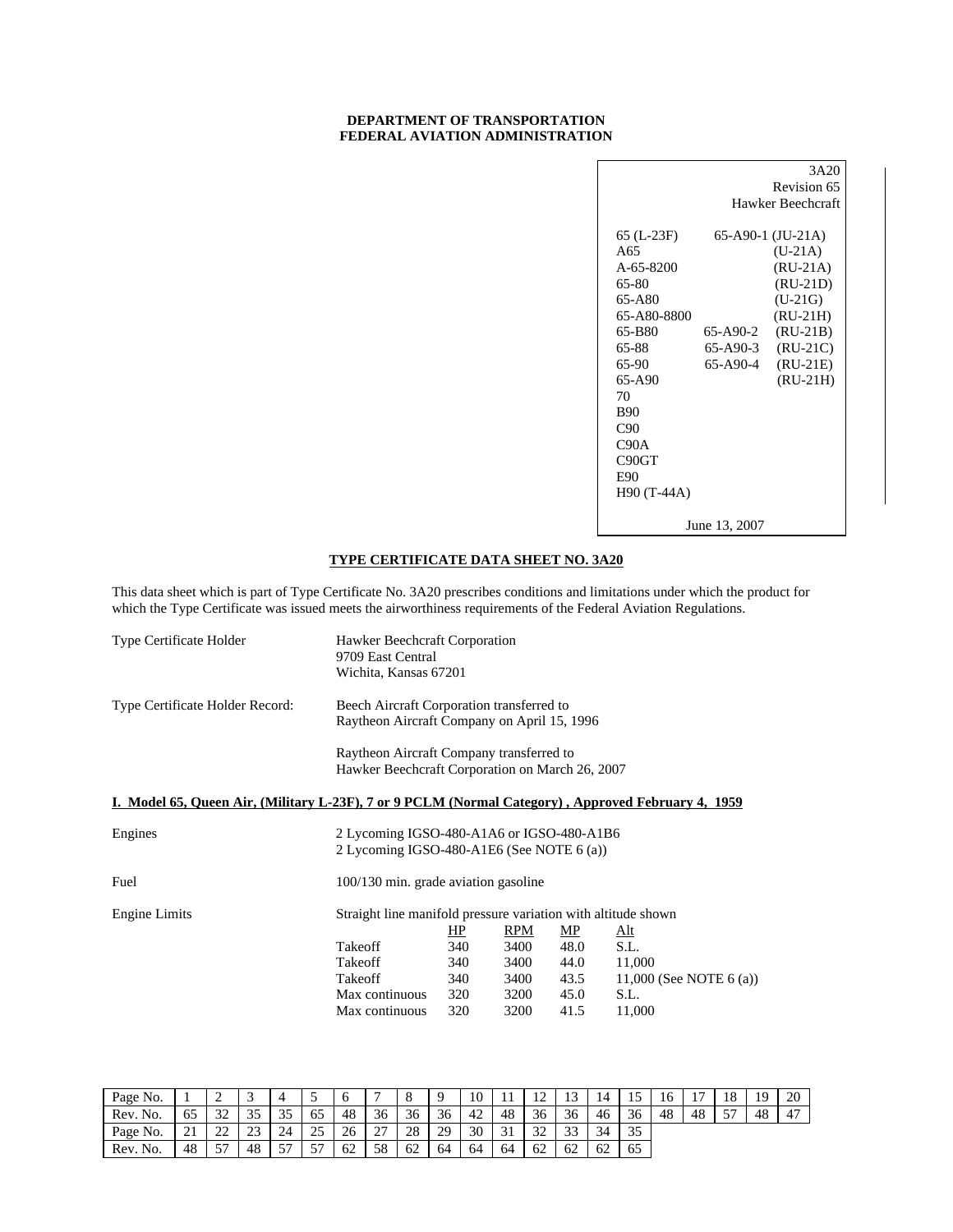| <b>I.</b> Model 65 $\text{(cont'd)}$<br>Propeller and Propeller Limits |    | 1. 2 Hartzell, full-feathering, three-bladed<br>(a) HC-93Z20-2C1 or HC-B3Z20-2A hub with 10151-8R or 10151B-8R<br>aluminum alloy blades and 836 spinner. (see NOTE 6(b)).<br>Pitch settings at 30 in. sta.: low 16°, high 87°<br>Diameter: not over 93 in., not under 90 in.<br>(b) Woodward hydraulic governor $210190$ or $210635$ . (see NOTE $6(b)$ ) |     |                  |     |            |                  |                   |             |     |                                                                                                                                                               |     |  |  |
|------------------------------------------------------------------------|----|-----------------------------------------------------------------------------------------------------------------------------------------------------------------------------------------------------------------------------------------------------------------------------------------------------------------------------------------------------------|-----|------------------|-----|------------|------------------|-------------------|-------------|-----|---------------------------------------------------------------------------------------------------------------------------------------------------------------|-----|--|--|
| <b>Airspeed Limits</b>                                                 |    | Never exceed<br>Maximum structural cruising<br>Maneuvering<br>Flaps extended<br>Maximum landing gear operating speed: Extension<br>Maximum landing gear extended speed                                                                                                                                                                                    |     |                  |     |            |                  | Retraction        |             |     | 270 mph (234 knots)<br>205 mph (178 knots)<br>195 mph (169 knots)<br>150 mph (130 knots)<br>180 mph (156 knots)<br>150 mph (130 knots)<br>180 mph (156 knots) |     |  |  |
| C.G. Range (Landing Gear<br>Extended)                                  |    | $(+149.9)$ to $(+158.4)$ at 7700 lb.<br>$(+147.6)$ to $(+158.4)$ at 6720 lb. or less<br>Straight line variation between points given<br>Moment change due to retracting landing gear -2500 in. -lb.                                                                                                                                                       |     |                  |     |            |                  |                   |             |     |                                                                                                                                                               |     |  |  |
|                                                                        |    | 8000                                                                                                                                                                                                                                                                                                                                                      |     |                  |     |            |                  |                   |             |     |                                                                                                                                                               |     |  |  |
|                                                                        |    | 7800                                                                                                                                                                                                                                                                                                                                                      |     |                  |     |            |                  |                   |             |     |                                                                                                                                                               |     |  |  |
|                                                                        |    | 7600                                                                                                                                                                                                                                                                                                                                                      |     |                  |     |            |                  |                   |             |     |                                                                                                                                                               |     |  |  |
|                                                                        |    | 7400                                                                                                                                                                                                                                                                                                                                                      |     |                  |     |            |                  |                   | <b>REAR</b> |     |                                                                                                                                                               |     |  |  |
|                                                                        |    | 7200                                                                                                                                                                                                                                                                                                                                                      |     |                  |     |            |                  |                   | LIMIT       |     |                                                                                                                                                               |     |  |  |
|                                                                        |    | LB.<br>7000                                                                                                                                                                                                                                                                                                                                               |     |                  |     |            |                  |                   |             |     |                                                                                                                                                               |     |  |  |
|                                                                        |    | 6800                                                                                                                                                                                                                                                                                                                                                      |     |                  |     | FWD        |                  |                   |             |     |                                                                                                                                                               |     |  |  |
|                                                                        |    | 6600                                                                                                                                                                                                                                                                                                                                                      |     |                  |     | LIMIT      |                  |                   |             |     |                                                                                                                                                               |     |  |  |
|                                                                        |    | 6400                                                                                                                                                                                                                                                                                                                                                      |     |                  |     |            |                  |                   |             |     |                                                                                                                                                               |     |  |  |
|                                                                        |    | 6200                                                                                                                                                                                                                                                                                                                                                      |     |                  |     |            |                  |                   |             |     |                                                                                                                                                               |     |  |  |
|                                                                        |    | 6000                                                                                                                                                                                                                                                                                                                                                      |     |                  |     |            |                  |                   |             |     |                                                                                                                                                               |     |  |  |
|                                                                        |    |                                                                                                                                                                                                                                                                                                                                                           | 146 | 148              | 150 | 152<br>IN. |                  | 154               |             | 156 | 158                                                                                                                                                           | 160 |  |  |
| Empty Wt. C.G. Range                                                   |    | None                                                                                                                                                                                                                                                                                                                                                      |     |                  |     |            |                  |                   |             |     |                                                                                                                                                               |     |  |  |
| Maximum Weight                                                         |    | Takeoff - 7700 lbs.<br>Landing - 7350 lbs. or 7700 lbs. S/N LC-203 and up, and LC-168 through LC-202<br>when modified per Beech Kit dwg. 65-4012.                                                                                                                                                                                                         |     |                  |     |            |                  |                   |             |     |                                                                                                                                                               |     |  |  |
| No. of Seats                                                           |    | Maximum 9 (2 crew at $+129$ ). See loading instructions for passenger loading.                                                                                                                                                                                                                                                                            |     |                  |     |            |                  |                   |             |     |                                                                                                                                                               |     |  |  |
| Maximum Baggage<br>(Structural Limit)                                  |    | 350 lbs. (300 lbs. at +267, 50 lbs. at +288) (aft compartment).<br>350 lbs. (+70) (optional nose compartment).                                                                                                                                                                                                                                            |     |                  |     |            |                  |                   |             |     |                                                                                                                                                               |     |  |  |
| <b>Fuel Capacity</b>                                                   |    | <b>Tank</b>                                                                                                                                                                                                                                                                                                                                               |     | Cap. Gal         |     |            |                  | <b>Usable Gal</b> |             |     | <u>Arm</u>                                                                                                                                                    |     |  |  |
|                                                                        |    | L & R Main                                                                                                                                                                                                                                                                                                                                                |     | 44 ea.           |     |            | 44 ea.<br>45 ea. |                   |             |     | $+174$                                                                                                                                                        |     |  |  |
|                                                                        | or | $L & R$ Aux<br>L & R Aux                                                                                                                                                                                                                                                                                                                                  |     | 47 ea.<br>72 ea. |     |            | 71 ea.           |                   |             |     | $+162$<br>$+165$                                                                                                                                              |     |  |  |
|                                                                        | or | L & R Aux                                                                                                                                                                                                                                                                                                                                                 |     | 89 ea.           |     |            | 88 ea.           |                   |             |     | $+163$                                                                                                                                                        |     |  |  |
|                                                                        |    | See NOTE 1 for data on unusable fuel.                                                                                                                                                                                                                                                                                                                     |     |                  |     |            |                  |                   |             |     |                                                                                                                                                               |     |  |  |
| Oil Capacity                                                           |    | Left nacelle tank, 16 qts (+138), right nacelle tank, 16 qts. (+138). See NOTE 1 for data                                                                                                                                                                                                                                                                 |     |                  |     |            |                  |                   |             |     |                                                                                                                                                               |     |  |  |

on unusable (undrainable) oil.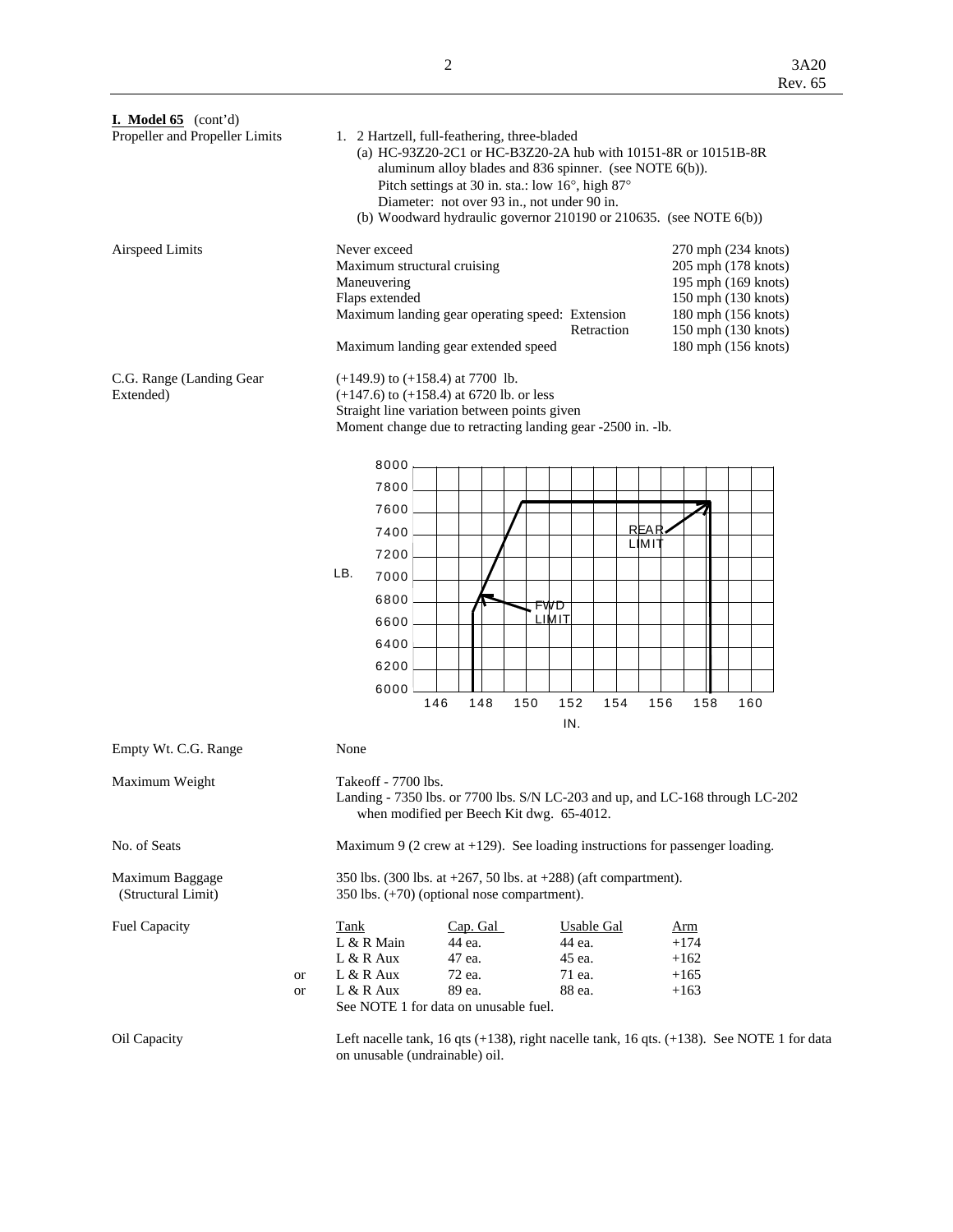| I. Model $65$ (cont'd)                                                                             |                                                                                                                                                                                                                                                                                                                                                                                                                                                                               |                      |                    |            |                                            |
|----------------------------------------------------------------------------------------------------|-------------------------------------------------------------------------------------------------------------------------------------------------------------------------------------------------------------------------------------------------------------------------------------------------------------------------------------------------------------------------------------------------------------------------------------------------------------------------------|----------------------|--------------------|------------|--------------------------------------------|
| <b>Control Surface Movements</b>                                                                   | Wing Flaps                                                                                                                                                                                                                                                                                                                                                                                                                                                                    | Maximum $30^{\circ}$ |                    |            |                                            |
|                                                                                                    | Aileron tabs                                                                                                                                                                                                                                                                                                                                                                                                                                                                  | Up                   | $71/2^\circ$       | Down       | $71/2$ ° (LH only)                         |
|                                                                                                    | Aileron tab anti-servo                                                                                                                                                                                                                                                                                                                                                                                                                                                        | Up                   | $14^{\circ}$       | Down       | $8^{\circ}$                                |
|                                                                                                    | Aileron                                                                                                                                                                                                                                                                                                                                                                                                                                                                       | Up                   | $20^{\circ}$       | Down       | $20^{\circ}$                               |
|                                                                                                    | Elevator tab                                                                                                                                                                                                                                                                                                                                                                                                                                                                  | Up                   | $10^{\circ}$       | Down       | $21^{\circ}$                               |
|                                                                                                    | Elevator tab anti-sevo                                                                                                                                                                                                                                                                                                                                                                                                                                                        | Up                   | $12^{\circ}$       | Down       | $8^{\circ}$                                |
|                                                                                                    | Elevator                                                                                                                                                                                                                                                                                                                                                                                                                                                                      | Up                   | $25^{\circ}$       | Down       | $15^{\circ}$                               |
|                                                                                                    | Rudder tab                                                                                                                                                                                                                                                                                                                                                                                                                                                                    | Right                | $30^\circ$         | Left       | $30^\circ$                                 |
|                                                                                                    | Rudder                                                                                                                                                                                                                                                                                                                                                                                                                                                                        | Right                | $25^{\circ}$       | Left       | $25^{\circ}$                               |
|                                                                                                    | Rudder tab servo                                                                                                                                                                                                                                                                                                                                                                                                                                                              | Right                | $1^{\circ}$        | Left       | $1^{\circ}$                                |
| Serial Nos. Eligible<br>II. Model 65-80, 7 or 9 PCLM (Normal Category), Approved February 20, 1962 | L-1, L-2, L-6, LF-7 and up, and LC-1 through LC-239. (L-3, L-4, L-5 eligible when<br>modified per Beech dwg. 50-002017). Prior to civil certification, LF-23F airplanes<br>which have been operated by the military must be modified per BEECH dwg.<br>50-002016. Type Certificate issued and Delegation Option Manufacturer No. CE-2<br>authorized to issue airworthiness certificates under delegation option provisions of Part<br>21 of the Federal Aviation Regulations. |                      |                    |            |                                            |
|                                                                                                    |                                                                                                                                                                                                                                                                                                                                                                                                                                                                               |                      |                    |            |                                            |
| Engines                                                                                            | 2 Lycoming IGSO-540-A1A                                                                                                                                                                                                                                                                                                                                                                                                                                                       |                      |                    |            |                                            |
| Fuel                                                                                               | 100/130 min. grade aviation gasoline                                                                                                                                                                                                                                                                                                                                                                                                                                          |                      |                    |            |                                            |
| <b>Engine Limits</b>                                                                               | (Straight line manifold pressure variation with altitude shown)                                                                                                                                                                                                                                                                                                                                                                                                               |                      |                    |            |                                            |
|                                                                                                    |                                                                                                                                                                                                                                                                                                                                                                                                                                                                               | HP                   | <b>RPM</b><br>$MP$ | <u>Alt</u> |                                            |
|                                                                                                    | Takeoff<br>Takeoff                                                                                                                                                                                                                                                                                                                                                                                                                                                            | 380                  | 3400<br>47.0       | S.L.       |                                            |
|                                                                                                    | Max. continuous                                                                                                                                                                                                                                                                                                                                                                                                                                                               | 380                  | 3400<br>43.5       | 10,500     |                                            |
|                                                                                                    |                                                                                                                                                                                                                                                                                                                                                                                                                                                                               | 360                  | 3200<br>45.0       | S.L.       |                                            |
|                                                                                                    | Max. continuous                                                                                                                                                                                                                                                                                                                                                                                                                                                               | 360                  | 3200<br>41.7       | 10,500     |                                            |
| Propeller and Propeller Limits                                                                     | 1. 2 Hartzell, full-feathering, three-bladed<br>(a) HC-B3Z30-2 hub with 10151-8 or 10151B-8 or 10151-8R<br>or 10151B-8R aluminum alloy blades and 836 spinner.<br>Pitch settings at 30 in sta: Low 18 $1/4^{\circ}$ , $\pm$ 1/4°, high 87°, $\pm$ 1/2°<br>Diameter: not over 93 in., not under 90 in.<br>(b) Woodward hydraulic governor A210390                                                                                                                              |                      |                    |            |                                            |
| Airspeed Limits                                                                                    | Never exceed                                                                                                                                                                                                                                                                                                                                                                                                                                                                  |                      |                    |            | 270 mph (234 knots)                        |
|                                                                                                    | Maximum structural cruising                                                                                                                                                                                                                                                                                                                                                                                                                                                   |                      |                    |            | 205 mph (178 knots)                        |
|                                                                                                    | Maneuvering                                                                                                                                                                                                                                                                                                                                                                                                                                                                   |                      |                    |            | 195 mph (169 knots)                        |
|                                                                                                    | Flaps extended                                                                                                                                                                                                                                                                                                                                                                                                                                                                |                      |                    |            | 150 mph (130 knots)                        |
|                                                                                                    | Maximum Landing Gear Operating Speed: Extension                                                                                                                                                                                                                                                                                                                                                                                                                               |                      | Retraction         |            | 180 mph (156 knots)<br>150 mph (130 knots) |
|                                                                                                    | Maximum Landing Gear Extended Speed:                                                                                                                                                                                                                                                                                                                                                                                                                                          |                      |                    |            | 180 mph (156 knots)                        |
| C.G. Range (Landing Gear)<br>Extended)                                                             | $(+152.8)$ to $(+158.4)$ at 8000 lb<br>$(+147.6)$ to $(+158.4)$ at 7060 lb or less<br>Straight line variation between points given<br>Moment change due to retracting landing gear -2500 in. -lb.                                                                                                                                                                                                                                                                             |                      |                    |            |                                            |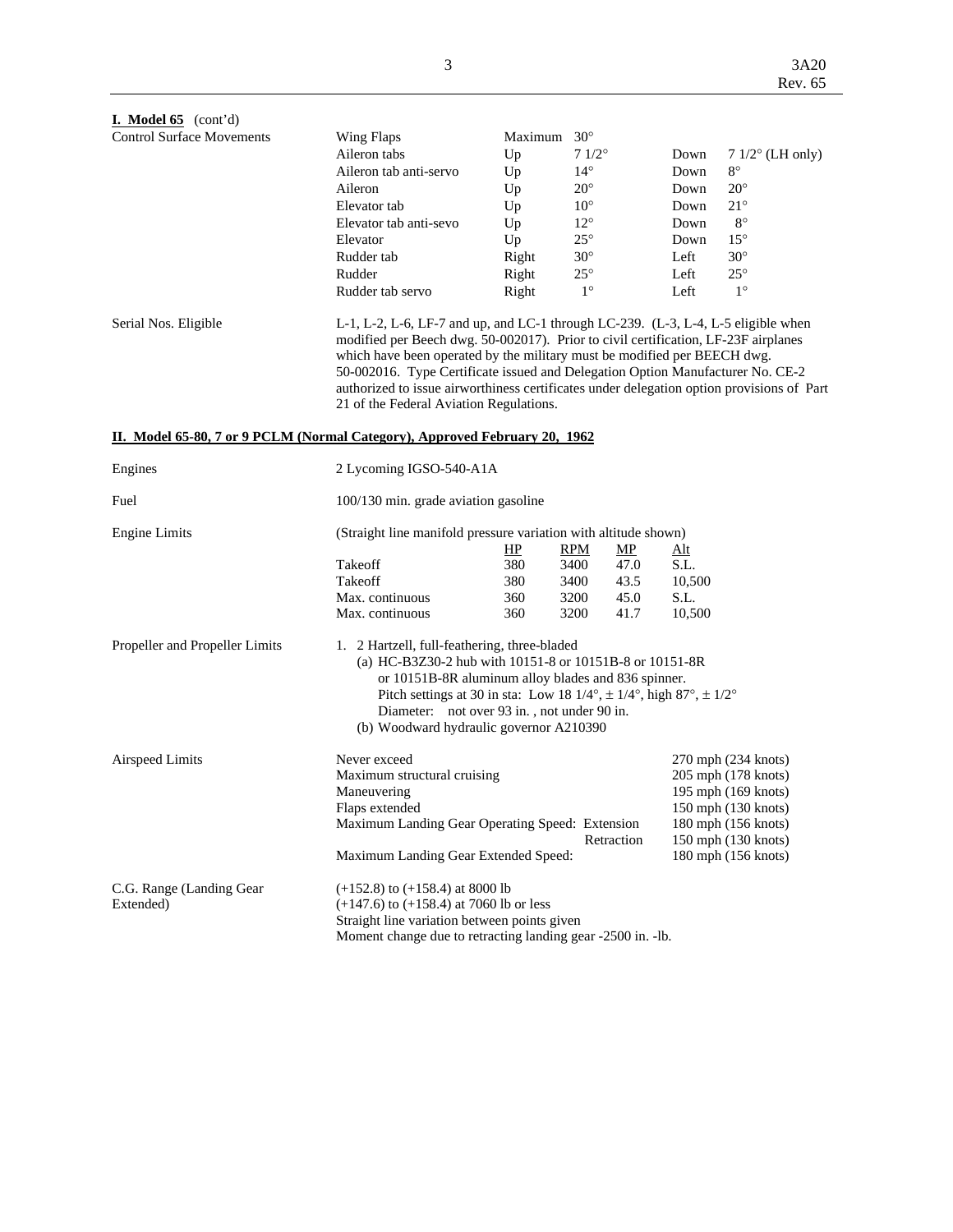

Fuel 100/130 min. grade aviation gasoline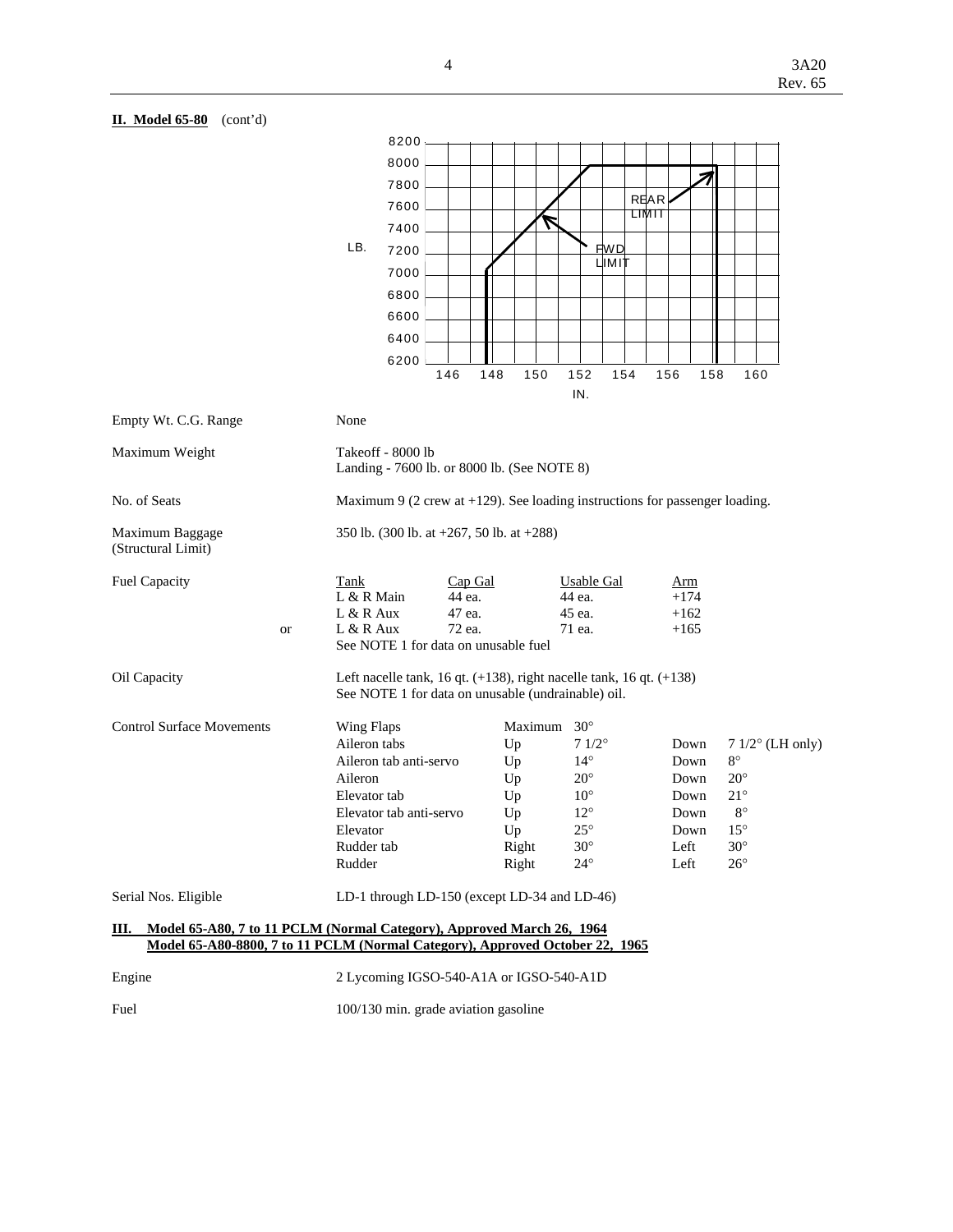| Ш.                             | Model 65-A80, Model 65-A80-8800 (cont'd)                                                 |            |                                             |                                                                                                                                                                                                                                                  |                                              |
|--------------------------------|------------------------------------------------------------------------------------------|------------|---------------------------------------------|--------------------------------------------------------------------------------------------------------------------------------------------------------------------------------------------------------------------------------------------------|----------------------------------------------|
| <b>Engine Limits</b>           | (Straight line manifold pressure variation with altitude shown)                          |            |                                             |                                                                                                                                                                                                                                                  |                                              |
|                                |                                                                                          | HP         | <b>RPM</b><br>MP                            | <u>Alt</u>                                                                                                                                                                                                                                       |                                              |
|                                | Takeoff                                                                                  | 380        | 47.0<br>3400                                | S.L.                                                                                                                                                                                                                                             |                                              |
|                                | Takeoff<br>Max. continuous                                                               | 380<br>360 | 3400<br>43.5<br>3200<br>45.0                | 10,500<br>S.L.                                                                                                                                                                                                                                   |                                              |
|                                | Max. continuous                                                                          | 360        | 3200<br>41.7                                | 10,500                                                                                                                                                                                                                                           |                                              |
| Propeller and Propeller Limits | 1. 2 Hartzell, full-feathering, three-bladed<br>and spinner.                             |            | Diameter: not over 93 in., not under 90 in. | (a) HC-B3Z30-2 hub with 10151-8R or 10151B-8R aluminum alloy blades<br>Pitch settings at 30 in. sta.: low 18 $1/4^{\circ}$ , $\pm$ 1/4°, high 87°, $\pm$ 1/2°<br>(b) Woodward hydraulic governor A210390; use 210498 with propeller synchronizer |                                              |
|                                |                                                                                          |            |                                             |                                                                                                                                                                                                                                                  |                                              |
| <b>Airspeed Limits</b>         | Never exceed<br>Maximum structural cruising                                              |            |                                             | 270 mph (234 knots)<br>205 mph (178 knots)                                                                                                                                                                                                       |                                              |
|                                | Maneuvering                                                                              |            |                                             | 195 mph (169 knots)                                                                                                                                                                                                                              |                                              |
|                                | Flaps extended                                                                           |            |                                             | 150 mph (130 knots)                                                                                                                                                                                                                              |                                              |
|                                | Maximum landing gear operating speed: Extension                                          |            |                                             | 180 mph (156 knots)                                                                                                                                                                                                                              |                                              |
|                                |                                                                                          |            | Retraction                                  | 150 mph (130 knots)                                                                                                                                                                                                                              |                                              |
|                                | Maximum landing gear extended speed:                                                     |            |                                             | 180 mph (156 knots)                                                                                                                                                                                                                              |                                              |
| C.G. Range (Landing Gear       | <b>Model 65-A80</b>                                                                      |            |                                             | Model 65-A80-8800                                                                                                                                                                                                                                |                                              |
| Extended)                      | $(+149.8)$ to $(+158.4)$ at 8500 lb.                                                     |            |                                             | $(+150.7)$ to $(+160.4)$ at 8800 lb.                                                                                                                                                                                                             |                                              |
|                                | $(+147.6)$ to $(+158.4)$ at 7750 lb. or less                                             |            |                                             | $(+147.6)$ to $(+160.4)$ at 7750 lb. or less                                                                                                                                                                                                     |                                              |
|                                | Straight line variation between points given.<br>Moment change due to retracting landing |            |                                             | Moment change due to retracting                                                                                                                                                                                                                  | Straight line variation between points given |
|                                | gear -2500 in. -lb.                                                                      |            |                                             | landing gear -2500 in. -lb.                                                                                                                                                                                                                      |                                              |
|                                |                                                                                          |            |                                             |                                                                                                                                                                                                                                                  |                                              |
| 8600                           |                                                                                          |            | 9000                                        |                                                                                                                                                                                                                                                  |                                              |
| 8200                           |                                                                                          |            | 8600                                        |                                                                                                                                                                                                                                                  |                                              |
|                                | REAR<br>TIMI.                                                                            |            |                                             |                                                                                                                                                                                                                                                  | <b>REAR</b>                                  |
| 7800                           |                                                                                          |            | 8200                                        |                                                                                                                                                                                                                                                  | HMI T                                        |
| LB.                            |                                                                                          |            | LB.                                         |                                                                                                                                                                                                                                                  |                                              |
| 7400                           | <b>FWD</b>                                                                               |            | 7800                                        | ' FWD<br>⊥IMIT                                                                                                                                                                                                                                   |                                              |
|                                | LIMIT                                                                                    |            |                                             |                                                                                                                                                                                                                                                  |                                              |
| 7000                           |                                                                                          |            | 7400                                        |                                                                                                                                                                                                                                                  |                                              |
|                                |                                                                                          |            |                                             |                                                                                                                                                                                                                                                  |                                              |
| 146                            | 150<br>148<br>152<br>154<br>156                                                          | 158<br>160 |                                             | 146<br>148<br>150<br>152                                                                                                                                                                                                                         | 154<br>156<br>158<br>160                     |
|                                | <b>INCHES</b>                                                                            |            |                                             |                                                                                                                                                                                                                                                  | <b>INCHES</b>                                |
| Empty Wt. C.G. Range           | None                                                                                     |            |                                             |                                                                                                                                                                                                                                                  |                                              |
| Maximum Weight                 | Model 65-A80                                                                             |            |                                             | Model 65-A80-8800                                                                                                                                                                                                                                |                                              |
|                                | Takeoff<br>8500 lb.                                                                      |            |                                             | 8800 lb (see NOTE 9)                                                                                                                                                                                                                             |                                              |
|                                | 8500 lb.<br>Landing                                                                      |            |                                             | 8800 lb.                                                                                                                                                                                                                                         |                                              |
| No. of Seats                   |                                                                                          |            |                                             | Maximum 11 (2 crew at $+129$ ). See loading instructions for passenger loading.                                                                                                                                                                  |                                              |
| Maximum Baggage                | 350 lb. (+275, aft compartment, except LD-34 and LD-46)                                  |            |                                             |                                                                                                                                                                                                                                                  |                                              |
| (Structural Limit)             | 350 lb. (300 lb. at +267, 50 lb. at +288, LD-34 only)                                    |            |                                             |                                                                                                                                                                                                                                                  |                                              |
|                                | (Standard aft compartment)                                                               |            |                                             |                                                                                                                                                                                                                                                  |                                              |
|                                | 300 lb. (+267, LD-46 only) (Standard aft compartment)                                    |            |                                             |                                                                                                                                                                                                                                                  |                                              |
|                                | 250 lb. (+309) (Optional aft compartment) (65-A80-8800)                                  |            |                                             |                                                                                                                                                                                                                                                  |                                              |
|                                | (450 lb. max in both compartments)<br>350 lb. (+70) (Optional nose compartment)          |            |                                             |                                                                                                                                                                                                                                                  |                                              |
|                                |                                                                                          |            |                                             |                                                                                                                                                                                                                                                  |                                              |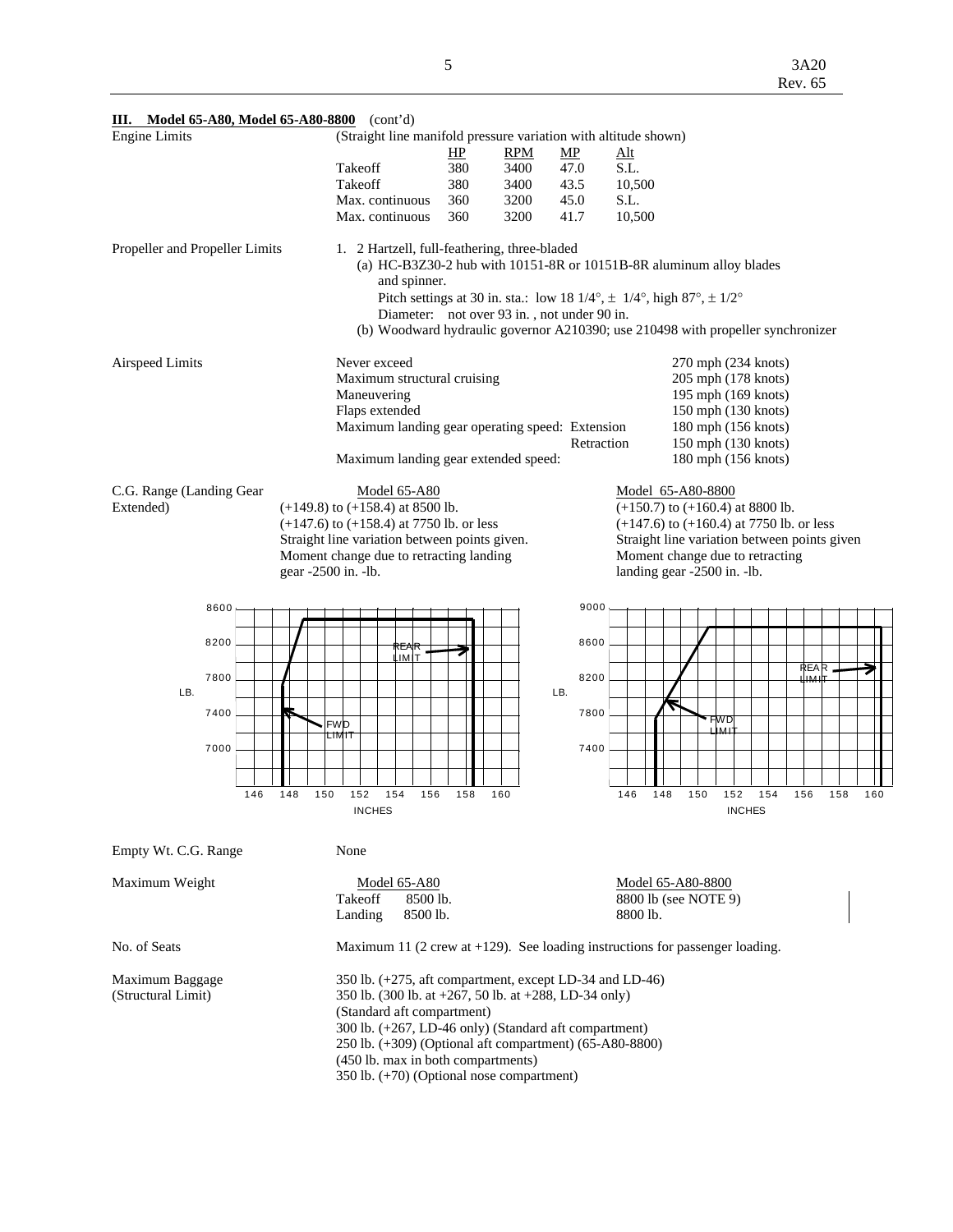| <br><b><i>HOUGH OF HOOG HOUGH OF HOO GOOD</i></b><br><b>Fuel Capacity</b> |           | $\sqrt{2}$<br><b>Tank</b>                                                                                                                                     | Cap Gal |                                 | Usable Gal     | Arm    |                    |
|---------------------------------------------------------------------------|-----------|---------------------------------------------------------------------------------------------------------------------------------------------------------------|---------|---------------------------------|----------------|--------|--------------------|
|                                                                           |           | L & R Main                                                                                                                                                    | 44 ea.  |                                 | 44 ea.         | $+174$ |                    |
|                                                                           |           | $L & R$ Aux.                                                                                                                                                  | 47 ea.  |                                 | 45 ea.         | $+162$ |                    |
|                                                                           | <b>or</b> | L & R Aux.                                                                                                                                                    | 64 ea.  |                                 | 63 ea.         | $+160$ |                    |
|                                                                           | <b>or</b> | $L & R$ Aux.                                                                                                                                                  | 72 ea.  |                                 | 71 ea.         | $+165$ |                    |
|                                                                           | <b>or</b> | $L & R$ Aux.                                                                                                                                                  | 89 ea.  |                                 | 88 ea.         | $+163$ |                    |
|                                                                           |           | See NOTE 1 for data on unusable fuel.                                                                                                                         |         |                                 |                |        |                    |
| Oil Capacity                                                              |           | Left nacelle tank, 16 qt. $(+138)$ , right nacelle tank, 16 qt. $(+138)$<br>See NOTE 1 for data on unusable (undrainable) oil.                                |         |                                 |                |        |                    |
| <b>Control Surface Movements</b>                                          |           | Wing flaps                                                                                                                                                    |         | Maximum 30°                     |                |        |                    |
|                                                                           |           | Aileron tabs                                                                                                                                                  |         | Up                              | $71/2^{\circ}$ | Down   | $71/2$ ° (LH only) |
|                                                                           |           | Aileron tab anti-servo                                                                                                                                        |         | Up                              | $14^{\circ}$   | Down   | $8^{\circ}$        |
|                                                                           |           | Aileron                                                                                                                                                       |         | Up                              | $20^{\circ}$   | Down   | $20^{\circ}$       |
|                                                                           |           | Elevator tab                                                                                                                                                  |         | Up                              | $10^{\circ}$   | Down   | $21^{\circ}$       |
|                                                                           |           | Elevator tab anti-servo                                                                                                                                       |         | Up                              | $12^{\circ}$   | Down   | $8^{\circ}$        |
|                                                                           |           | Elevator                                                                                                                                                      |         | Up                              | $25^{\circ}$   | Down   | $15^{\circ}$       |
|                                                                           |           | Rudder tab                                                                                                                                                    |         | Right                           | $30^\circ$     | Left   | $30^\circ$         |
|                                                                           |           | Rudder                                                                                                                                                        |         | Right                           | $24^{\circ}$   | Left   | $26^{\circ}$       |
| Serial Nos. Eligible                                                      |           | LD-34, LD-46, LD-151 through LD-269                                                                                                                           |         |                                 |                |        |                    |
| IV. Model 65-90, 10 PCLM (Normal Category), Approved May 19, 1964         |           |                                                                                                                                                               |         |                                 |                |        |                    |
| Engines                                                                   |           | 2 United Aircraft of Canada, Ltd. PT6A-6 (Turboprop) or<br>2 United Aircraft of Canada, Ltd. or Pratt & Whitney PT6A-20 (Turboprop)<br>See NOTE 11.           |         |                                 |                |        |                    |
| Fuel                                                                      |           | JP-4, JP-5 (MIL-T-5624); JP-8 (MIL-T-83133); JET A, JET A-1, and JET B<br>conforming to P&WC S.B. 1244 or ASTM Spec. D1655.<br>See NOTE 5 for emergency fuels |         |                                 |                |        |                    |
| Oil (Engine and Gearbox)                                                  |           | UACL PT6 Service Bulletin No. 1 lists approved brand oils.                                                                                                    |         |                                 |                |        |                    |
| <b>Engine Limits</b>                                                      |           |                                                                                                                                                               |         |                                 |                |        |                    |
|                                                                           |           |                                                                                                                                                               |         | Static Sea Level Ratings PT6A-6 |                |        |                    |
|                                                                           |           |                                                                                                                                                               |         |                                 | Equivalent     | Prop   | Max. Permissible   |

| Ш. | Model 65-A80, Model 65-A80-8800 (cont'd) |  |
|----|------------------------------------------|--|
|    |                                          |  |

|                           | Shaft      | Jet           | Shaft                            | Shaft | Turbine Inlet            |
|---------------------------|------------|---------------|----------------------------------|-------|--------------------------|
|                           | Horsepower | <b>Thrust</b> | Horsepower                       | Speed | Temp. $(Deg. C.)$        |
| Takeoff (5 minutes)       | 500        | 62            | 525                              | 2200* | 994                      |
| Max. Continuous           | 500        | 62            | 525                              | 2200* | 952                      |
| Strtg. Trans. (2 seconds) |            |               |                                  |       | 1038                     |
| Max Reverse (1 minute)    | 300        |               |                                  | 2100* | 750                      |
|                           |            |               | Static Sea Level Ratings PT6A-20 |       |                          |
|                           |            |               |                                  |       |                          |
|                           | Shaft      | Jet           | Equivalent                       | Prop  | Max. Permissible         |
|                           | Horsepower | Thrust        | Shaft                            | Shaft | Turbine Inlet            |
|                           |            |               | Horsepower                       | speed | Temp. $($ Deg. $C$ . $)$ |
| Takeoff (5 minutes)       | 500        | 68            | 527                              | 2200* | 750                      |
| Max. Continuous           | 500        | 68            | 527                              | 2200* | 750                      |
| Strtg. Trans. (2 seconds) |            |               |                                  |       | 1090                     |
| Max Reverse (1 minute)    | 300        |               |                                  | 2100* | 750                      |

Max Reverse (1 minute)<br>See NOTE 4 At low At low altitude and low ambient temperature the engines may produce more power at takeoff than the airplane has been certificated for. Under these conditions, the placarded torquemeter limitations shall not be exceeded.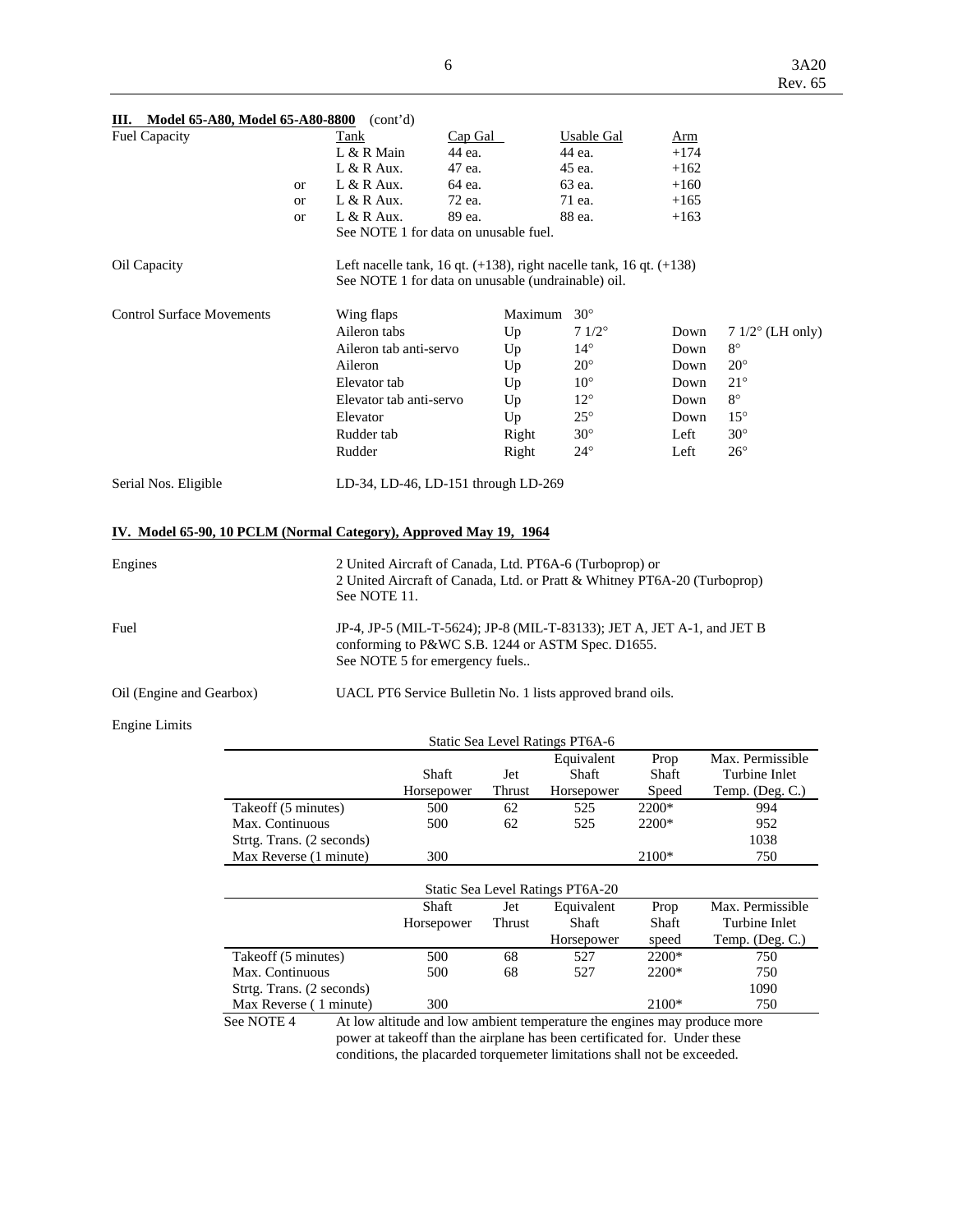| IV. Model $65-90$ (cont'd)                            | Oil Temperature PT6A-6<br><b>PT6A-20</b>                                                                                                                                                                                                                                                                                                                              | Plus $32^{\circ}$ F to $185^{\circ}$ F max continuous<br>Maximum 195°F not to exceed 5 minutes<br>Minus 40°F minimum starting<br>Plus $50^{\circ}$ F to $200^{\circ}$ F max, continuous<br>Minus $40^{\circ}$ F to $200^{\circ}$ F low idle<br>Maximum 210°F not to exceed 5 minutes<br>Minus 40°F minimum starting |                                                                                                                                        |
|-------------------------------------------------------|-----------------------------------------------------------------------------------------------------------------------------------------------------------------------------------------------------------------------------------------------------------------------------------------------------------------------------------------------------------------------|---------------------------------------------------------------------------------------------------------------------------------------------------------------------------------------------------------------------------------------------------------------------------------------------------------------------|----------------------------------------------------------------------------------------------------------------------------------------|
| Propeller and Propeller Limits<br>(See NOTES 12 & 13) | Non Reversing Propeller:<br>2 Hartzell HC-B3TN-2/T10173B-8 or HC-B3TN-2(B)/T10173B-8 or<br>HC-B3TN-2M/T10173NB-8 with three blades each.<br>Diameter: 93.5 in. (nominal) Min. allowable for repair 91.5 in.<br>(No further reduction permitted).<br>Pitch settings at 30 in. sta.: low 19°, feathered 87°                                                             |                                                                                                                                                                                                                                                                                                                     |                                                                                                                                        |
|                                                       | <b>Reversing Propeller:</b><br>2 Hartzell HC-B3TN-3B/T10173E-8 or HC-B3TN-3M/T10173NB-8 with three<br>blades each<br>Diameter: 93-3/8 in. (nominal). Min. allowable for repair 90-3/8 in.<br>(No further reduction permitted)<br>Flight idle stop (See NOTE 10)<br>Secondary flight idle stop (See NOTE 10)<br>$-11^{\circ}$<br>Reverse<br>Feather<br>$-87^\circ$     |                                                                                                                                                                                                                                                                                                                     |                                                                                                                                        |
| <b>Airspeed Limits</b>                                | Maximum operating speed<br>Maneuvering<br>Flaps extended<br>Maximum landing gear operating speed : Extension<br>Maximum landing gear extended speed                                                                                                                                                                                                                   | Retraction                                                                                                                                                                                                                                                                                                          | 240 mph (208 knots)<br>195 mph (169 knots)<br>150 mph (130 knots)<br>180 mph (156 knots)<br>150 mph (130 knots)<br>180 mph (156 knots) |
| C.G. Range (Landing Gear)<br>Extended)                | $(+152.2)$ to $(+158.4)$ at 9300 lb. (See NOTE 7)<br>$(+151.3)$ to $(+158.4)$ at 9000 lb.<br>$(+147.6)$ to $(+158.4)$ at 7750 lb. or less<br>Straight line variation between points given<br>Moment change due to retracting landing gear -3530 in. -lb.<br>9500<br>9300<br>9100<br>8900<br>8700<br>LB.<br>8500<br>8300<br>8100<br>7900<br>7700<br>7500<br>147<br>149 | <b>REAR</b><br>LIMIT<br><u>FWD</u><br><b>LIMIT</b><br>151<br>153<br>155<br>IN.                                                                                                                                                                                                                                      | 157<br>159                                                                                                                             |
| Empty Wt. C.G. Range                                  | None                                                                                                                                                                                                                                                                                                                                                                  |                                                                                                                                                                                                                                                                                                                     |                                                                                                                                        |

Maximum Weight Takeoff 9000 or 9300 lb. (See NOTE 7) Landing 8550 or 8835 lb. (See NOTE 7)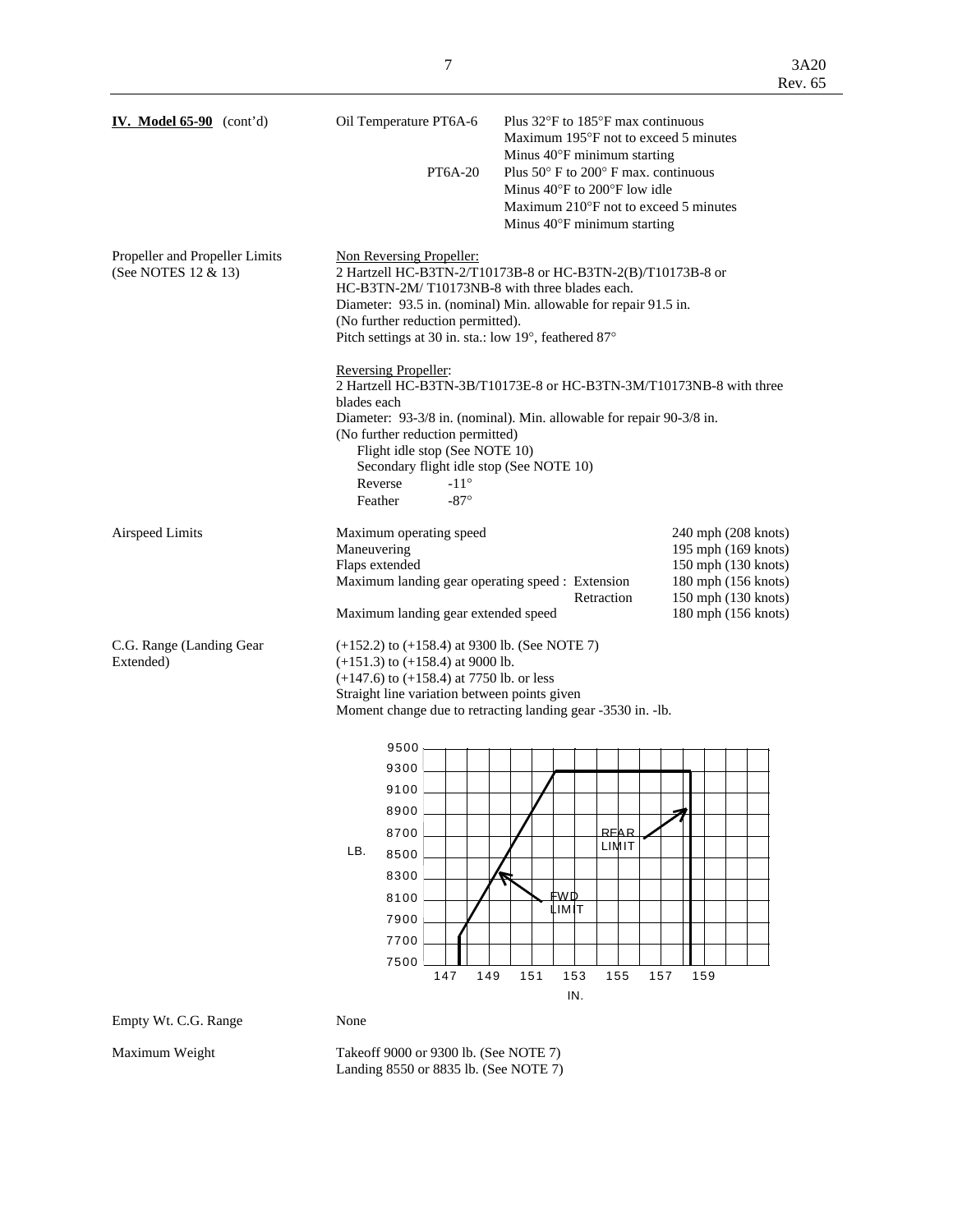| IV. Model $65-90$ (cont'd)<br>No. of Seats                             |                                                                                                                                                      | Maximum 10 (2 crew at $+129$ ). See loading instructions for passenger loading.                                                                                                                                                                                                                                                     |                                                                                                                                              |                                                                                      |                                                                                                                                                                                      |  |  |  |  |
|------------------------------------------------------------------------|------------------------------------------------------------------------------------------------------------------------------------------------------|-------------------------------------------------------------------------------------------------------------------------------------------------------------------------------------------------------------------------------------------------------------------------------------------------------------------------------------|----------------------------------------------------------------------------------------------------------------------------------------------|--------------------------------------------------------------------------------------|--------------------------------------------------------------------------------------------------------------------------------------------------------------------------------------|--|--|--|--|
| Maximum Baggage                                                        | 350 lb. $(+275)$                                                                                                                                     |                                                                                                                                                                                                                                                                                                                                     |                                                                                                                                              |                                                                                      |                                                                                                                                                                                      |  |  |  |  |
| <b>Fuel Capacity</b>                                                   | Tank<br>L & R Nacelle<br>$L & R$ Wing                                                                                                                | Cap Gal<br>61 ea.<br>131 ea.<br>See NOTE 1 for data on unusable fuel.                                                                                                                                                                                                                                                               | Usable Gal<br>61 ea.<br>131 ea.                                                                                                              | Arm<br>$+131$<br>$+167$                                                              |                                                                                                                                                                                      |  |  |  |  |
| Oil Capacity                                                           | See NOTE 1 for data on unusable oil.                                                                                                                 | 28 qt. total (+101) (includes 20 qts. usable in two integral engine tanks).                                                                                                                                                                                                                                                         |                                                                                                                                              |                                                                                      |                                                                                                                                                                                      |  |  |  |  |
| Max Oper Limit                                                         | 30,000 ft. pressure altitude                                                                                                                         |                                                                                                                                                                                                                                                                                                                                     |                                                                                                                                              |                                                                                      |                                                                                                                                                                                      |  |  |  |  |
| <b>Control Surface Movements</b>                                       | Wing flaps<br>Aileron Tab<br>Aileron tab anti-servo<br>Aileron<br><b>Elevator Tab</b><br>Elevator Tab anti-servo<br>Elevator<br>Rudder Tab<br>Rudder | Maximum<br>Up<br>Up<br>Up<br>Up<br>Up<br>Up<br>Right<br>Right                                                                                                                                                                                                                                                                       | $43^{\circ}$<br>$71/2^{\circ}$<br>$14^{\circ}$<br>$20^{\circ}$<br>$10^{\circ}$<br>$12^{\circ}$<br>$25^{\circ}$<br>$30^\circ$<br>$24^{\circ}$ | Down<br>Down<br>Down<br>Down<br>Down<br>Down<br>Left<br>Left                         | $71/2^{\circ}$ (LH only)<br>$8^{\circ}$<br>$20^{\circ}$<br>$21^{\circ}$<br>$8^{\circ}$<br>$15^{\circ}$<br>$30^\circ$<br>$26^{\circ}$                                                 |  |  |  |  |
| Serial Nos. Eligible                                                   | LJ-1 through LJ-113 (except LJ-76)                                                                                                                   |                                                                                                                                                                                                                                                                                                                                     |                                                                                                                                              |                                                                                      |                                                                                                                                                                                      |  |  |  |  |
| V. Model 65-88, 10 PCLM (Normal Category), Approved September 21, 1965 |                                                                                                                                                      |                                                                                                                                                                                                                                                                                                                                     |                                                                                                                                              |                                                                                      |                                                                                                                                                                                      |  |  |  |  |
| Engines                                                                | 2 Lycoming IGSO-540-A1D                                                                                                                              |                                                                                                                                                                                                                                                                                                                                     |                                                                                                                                              |                                                                                      |                                                                                                                                                                                      |  |  |  |  |
| Fuel                                                                   |                                                                                                                                                      | 100/130 minimum grade aviation gasoline                                                                                                                                                                                                                                                                                             |                                                                                                                                              |                                                                                      |                                                                                                                                                                                      |  |  |  |  |
| <b>Engine Limits</b>                                                   | Takeoff<br>Takeoff<br>Max. continuous<br>Max. continuous                                                                                             | (Straight line manifold pressure variation with altitude shown)<br><u>НР</u><br>380<br>380<br>360<br>360                                                                                                                                                                                                                            | <b>RPM</b><br>3400<br>3400<br>3200<br>3200                                                                                                   | MP<br><u>Alt</u><br>47.0<br>S.L.<br>43.5<br>10,500<br>45.0<br>S.L.<br>10,500<br>41.7 |                                                                                                                                                                                      |  |  |  |  |
| Propeller and Propeller Limits                                         | high $87^\circ \pm 1/4^\circ$<br>synchronizer)                                                                                                       | 1. 2 Hartzell, full-feathering, three-bladed<br>(a) HC-B3Z30-2 hub with 10151-8R or 10151B-8R aluminum alloy<br>blades and 836 spinner.<br>Pitch settings at 30 in. sta.: low 18 $1/4^{\circ} \pm 1/4^{\circ}$<br>Diameter: not over 93 in., not under 90 in.<br>(b) Woodward hydraulic governor A210390 (use 210498 with propeller |                                                                                                                                              |                                                                                      |                                                                                                                                                                                      |  |  |  |  |
| <b>Airspeed Limits</b>                                                 | Never exceed<br>Maximum structural cruising<br>Maneuvering<br>Maximum flap extension speed<br>Approach position - 50%<br>Full down flap psn. - 100%  | Maximum landing gear operating speed: Extension<br>Maximum landing gear extended speed                                                                                                                                                                                                                                              | Retraction                                                                                                                                   |                                                                                      | 270 mph (234 knots)<br>205 mph (178 knots)<br>195 mph (169 knots)<br>200 mph (174 knots)<br>150 mph (130 knots)<br>180 mph (156 knots)<br>150 mph (130 knots)<br>180 mph (156 knots) |  |  |  |  |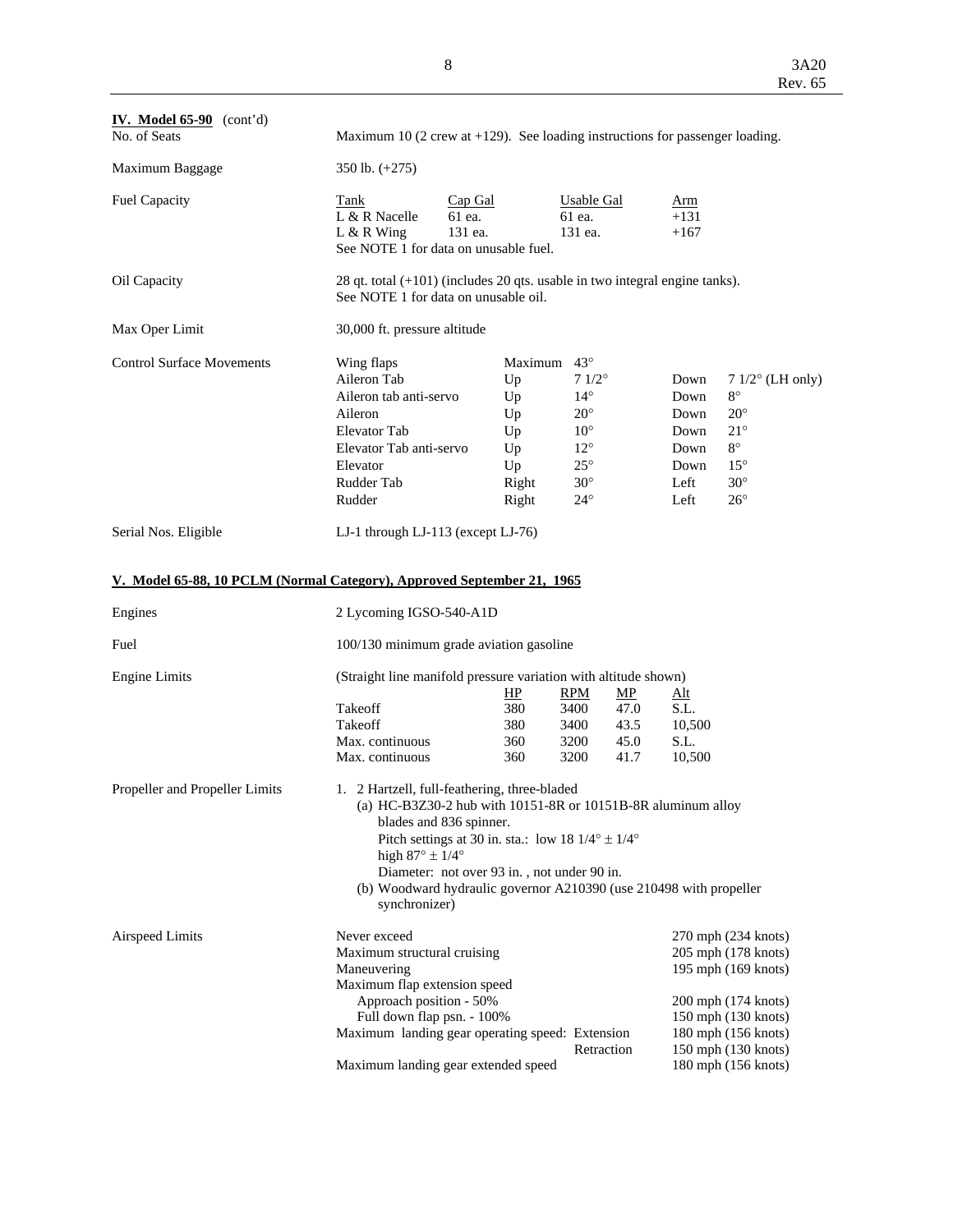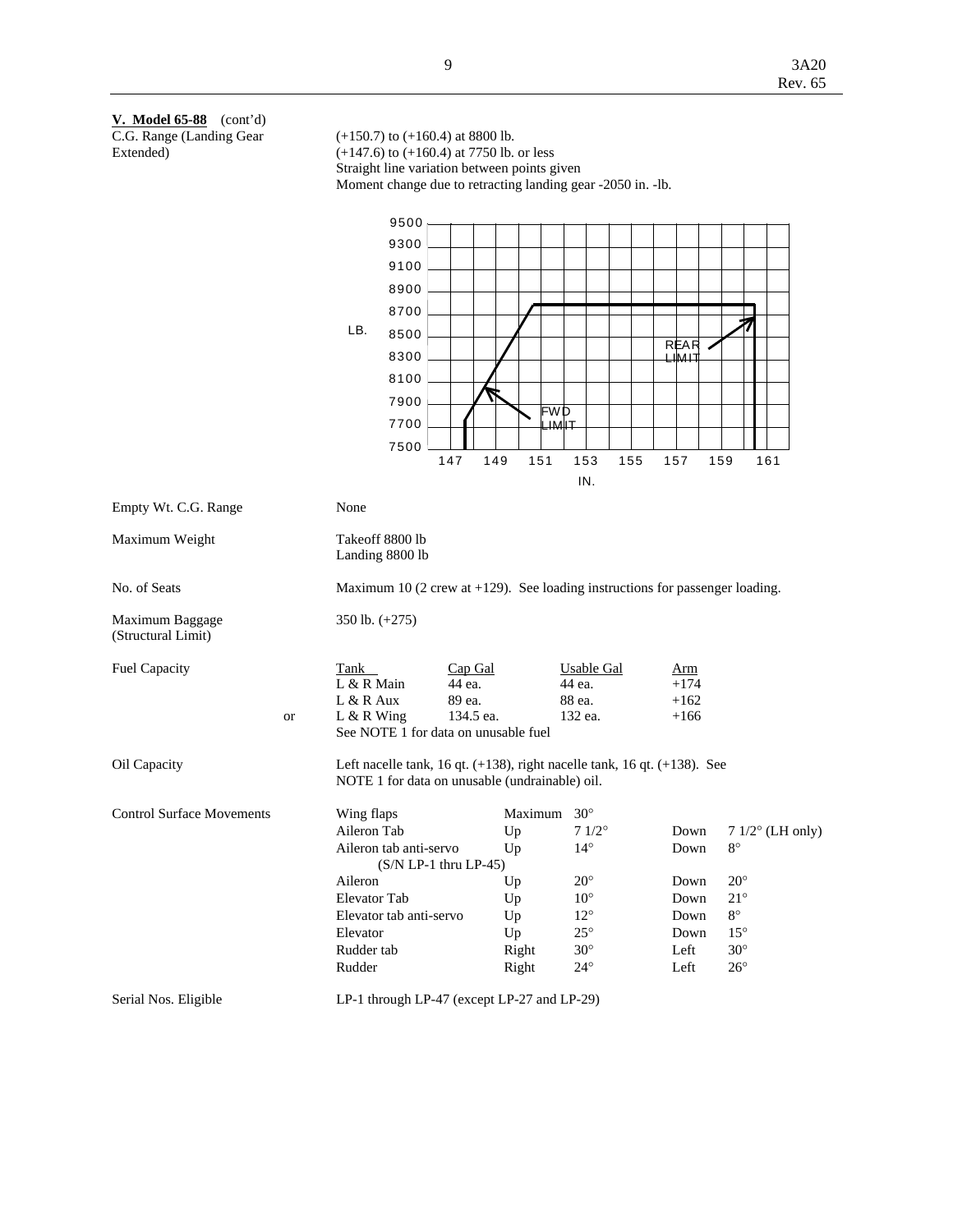| VI. Model 65-B80, Queen Air, 13 PCLM (Normal Category), Approved October 22, 1965 |  |  |  |  |
|-----------------------------------------------------------------------------------|--|--|--|--|
|                                                                                   |  |  |  |  |

| 100/130 minimum grade aviation gasoline<br>(Straight line manifold pressure variation with altitude shown)<br>Takeoff<br>Takeoff<br>Max. continuous<br>Max. continuous<br>1. 2 Hartzell, full-feathering, three-bladed<br>and 836 spinner.<br>Pitch settings at 30 in. sta.: low 18 $1/4^{\circ} \pm 1/4^{\circ}$ , high $87^{\circ} \pm 1/2^{\circ}$<br>Diameter: not over 93 in., not under 90 in.<br>synchronizer)<br>Never exceed | HP<br>380<br>380<br>360<br>360                                   | <b>RPM</b><br>3400<br>3400<br>3200<br>3200                                                      | MP<br>47.0<br>43.5<br>45.0<br>41.7                                                                                                                                                        | <u>Alt</u><br>S.L.<br>10,500<br>S.L.<br>10,500                                                                                                                                 | (a) HC-B3Z30-2 hub with 10151-8R or 10151B-8R aluminum alloy blades<br>(b) Woodward hydraulic governor A210390 (use 210498 with propeller |                                                                                                                                                                                                                                                                                                                                                             |
|---------------------------------------------------------------------------------------------------------------------------------------------------------------------------------------------------------------------------------------------------------------------------------------------------------------------------------------------------------------------------------------------------------------------------------------|------------------------------------------------------------------|-------------------------------------------------------------------------------------------------|-------------------------------------------------------------------------------------------------------------------------------------------------------------------------------------------|--------------------------------------------------------------------------------------------------------------------------------------------------------------------------------|-------------------------------------------------------------------------------------------------------------------------------------------|-------------------------------------------------------------------------------------------------------------------------------------------------------------------------------------------------------------------------------------------------------------------------------------------------------------------------------------------------------------|
|                                                                                                                                                                                                                                                                                                                                                                                                                                       |                                                                  |                                                                                                 |                                                                                                                                                                                           |                                                                                                                                                                                |                                                                                                                                           |                                                                                                                                                                                                                                                                                                                                                             |
|                                                                                                                                                                                                                                                                                                                                                                                                                                       |                                                                  |                                                                                                 |                                                                                                                                                                                           |                                                                                                                                                                                |                                                                                                                                           |                                                                                                                                                                                                                                                                                                                                                             |
|                                                                                                                                                                                                                                                                                                                                                                                                                                       |                                                                  |                                                                                                 |                                                                                                                                                                                           |                                                                                                                                                                                |                                                                                                                                           |                                                                                                                                                                                                                                                                                                                                                             |
| Maneuvering                                                                                                                                                                                                                                                                                                                                                                                                                           |                                                                  |                                                                                                 |                                                                                                                                                                                           |                                                                                                                                                                                |                                                                                                                                           |                                                                                                                                                                                                                                                                                                                                                             |
|                                                                                                                                                                                                                                                                                                                                                                                                                                       |                                                                  |                                                                                                 |                                                                                                                                                                                           |                                                                                                                                                                                |                                                                                                                                           |                                                                                                                                                                                                                                                                                                                                                             |
| None                                                                                                                                                                                                                                                                                                                                                                                                                                  |                                                                  |                                                                                                 |                                                                                                                                                                                           |                                                                                                                                                                                |                                                                                                                                           |                                                                                                                                                                                                                                                                                                                                                             |
| Takeoff 8800 lb.<br>Landing 8800 lb.                                                                                                                                                                                                                                                                                                                                                                                                  |                                                                  |                                                                                                 |                                                                                                                                                                                           |                                                                                                                                                                                |                                                                                                                                           |                                                                                                                                                                                                                                                                                                                                                             |
|                                                                                                                                                                                                                                                                                                                                                                                                                                       |                                                                  |                                                                                                 |                                                                                                                                                                                           |                                                                                                                                                                                |                                                                                                                                           |                                                                                                                                                                                                                                                                                                                                                             |
| 350 lb (+275) (standard aft compartment)<br>$250$ lb. $(+309)$ (optional aft compartment)<br>(450 lb. maximum in both compartments)<br>350 lb. $(+70)$ (nose compartment)<br>300 lb. (+161) (optional cargo pod) (See NOTE 20)                                                                                                                                                                                                        |                                                                  |                                                                                                 |                                                                                                                                                                                           |                                                                                                                                                                                |                                                                                                                                           |                                                                                                                                                                                                                                                                                                                                                             |
|                                                                                                                                                                                                                                                                                                                                                                                                                                       |                                                                  |                                                                                                 | (1)                                                                                                                                                                                       |                                                                                                                                                                                | (2)                                                                                                                                       |                                                                                                                                                                                                                                                                                                                                                             |
| L & R Main<br>$L & R$ Aux<br>$L & R$ Aux<br>$L & R$ Wing<br>L & R Wing<br>$L & R$ Wing                                                                                                                                                                                                                                                                                                                                                | 44 ea.<br>64 ea.<br>89 ea.<br>19.5 ea.<br>107.5 ea.<br>134.5 ea. |                                                                                                 | 44 ea.<br>63 ea.<br>88 ea.<br>107 ea.<br>132 ea.                                                                                                                                          |                                                                                                                                                                                | 39 ea.<br>61 ea.<br>85 ea.<br>100 ea.<br>127 ea.                                                                                          | <u>Arm</u><br>$+174$<br>$+160$<br>$+162$<br>$+166$<br>$+166$<br>$+166$                                                                                                                                                                                                                                                                                      |
|                                                                                                                                                                                                                                                                                                                                                                                                                                       | <b>Tank</b>                                                      | Maximum structural cruising<br>Approach position - 50%<br>For diagram see Section V.<br>Cap Gal | Maximum flap extension speed<br>Full down position - 100%<br>$(+150.7)$ to $(+160.4)$ at 8800 lb.<br>$(+147.6)$ to $(+160.4)$ at 7750 lb. or less<br>See NOTE 1 for data on unusable fuel | Maximum landing gear extended speed<br>Straight line variation between points given<br>(1) Prior to incorporation of S.I. 0539-381<br>(2) After incorporation of S.I. 0539-381 | Maximum landing gear operating speed: Extension<br>Retraction<br><b>Usable Gal</b>                                                        | 270 mph (234 knots)<br>205 mph (178 knots)<br>195 mph (169 knots)<br>200 mph (174 knots)<br>150 mph (130 knots)<br>180 mph (156 knots)<br>150 mph (130 knots)<br>180 mph (156 knots)<br>Moment change due to retracting landing gear -2500 in. -1b.<br>Maximum 13 (2 crew at $+125$ ). See loading instructions for passenger loading.<br><b>Usable Gal</b> |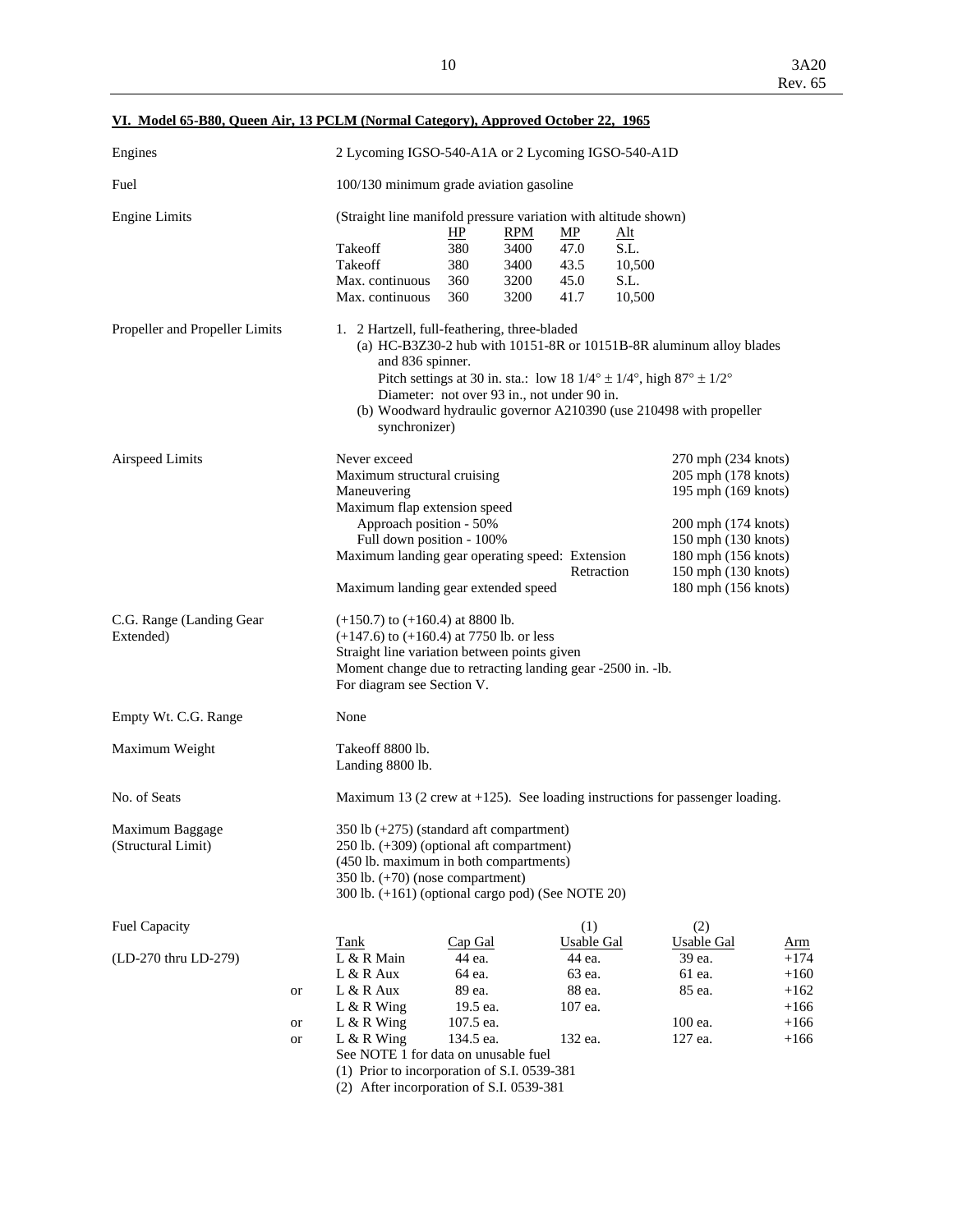| VI. Model 65-B80 (cont'd)<br>Oil Capacity |                                                                                |                                                                                                                             | Left nacelle tank, 16 qt. $(+138)$ , right nacelle tank, 16 qt. $(+138)$<br>See NOTE 1 for data on unusable (undrainable) oil. |                                 |         |              |       |      |                    |
|-------------------------------------------|--------------------------------------------------------------------------------|-----------------------------------------------------------------------------------------------------------------------------|--------------------------------------------------------------------------------------------------------------------------------|---------------------------------|---------|--------------|-------|------|--------------------|
| <b>Control Surface Movements</b>          |                                                                                | Wing Flaps                                                                                                                  |                                                                                                                                |                                 | Maximum | $30^\circ$   |       |      |                    |
|                                           |                                                                                | Aileron Tab                                                                                                                 |                                                                                                                                | Up                              |         | $71/2^\circ$ |       | Down | $71/2$ ° (LH only) |
|                                           |                                                                                |                                                                                                                             | Aileron tab anti-servo                                                                                                         | Up                              |         | $14^{\circ}$ |       | Down | $8^{\circ}$        |
|                                           |                                                                                |                                                                                                                             | (S/N LD-270 thru LD-368)                                                                                                       |                                 |         |              |       |      |                    |
|                                           |                                                                                | Aileron                                                                                                                     |                                                                                                                                | Up                              |         | $20^{\circ}$ |       | Down | $20^{\circ}$       |
|                                           |                                                                                | Elevator tab                                                                                                                |                                                                                                                                | Up                              |         | $10^{\circ}$ |       | Down | $21^{\circ}$       |
|                                           |                                                                                |                                                                                                                             | Elevator tab anti-servo                                                                                                        | Up                              |         | $12^{\circ}$ |       | Down | $8^{\circ}$        |
|                                           |                                                                                | Elevator                                                                                                                    |                                                                                                                                | Up                              |         | $25^{\circ}$ |       | Down | $15^{\circ}$       |
|                                           |                                                                                | Rudder tab                                                                                                                  |                                                                                                                                | Right                           |         | $30^\circ$   |       | Left | $30^{\circ}$       |
|                                           |                                                                                | Rudder                                                                                                                      |                                                                                                                                | Right                           |         | $24^{\circ}$ |       | Left | $26^{\circ}$       |
| Serial Nos. Eligible                      |                                                                                |                                                                                                                             | LD-270 through LD-511                                                                                                          |                                 |         |              |       |      |                    |
|                                           | VII. Model 65-A90, King Air, 10 PCLM (Normal Category), Approved March 7, 1966 |                                                                                                                             |                                                                                                                                |                                 |         |              |       |      |                    |
| Engines                                   | 2 United Aircraft of Canada, Ltd. or Pratt & Whitney, PT6A-20 (Turboprop)      |                                                                                                                             |                                                                                                                                |                                 |         |              |       |      |                    |
| Fuel                                      |                                                                                | JP-4, JP-5 (MIL-T-5624); JP-8 (MIL-T-83133); Jet A, Jet A-1, and Jet B<br>conforming to P&WC S.B. 1244 or ASTM Spec. D1655. |                                                                                                                                |                                 |         |              |       |      |                    |
|                                           | See NOTE 5 for emergency fuels.                                                |                                                                                                                             |                                                                                                                                |                                 |         |              |       |      |                    |
| Oil (Engine and Gearbox)                  |                                                                                |                                                                                                                             | UACL PT6 Service Bulletin No. 1 lists approved brand oils.                                                                     |                                 |         |              |       |      |                    |
| <b>Engine Limits</b>                      |                                                                                |                                                                                                                             |                                                                                                                                |                                 |         |              |       |      |                    |
|                                           |                                                                                |                                                                                                                             |                                                                                                                                | <b>Static Sea Level Ratings</b> |         |              |       |      |                    |
|                                           |                                                                                |                                                                                                                             |                                                                                                                                |                                 |         |              |       |      | Max. Permissible   |
|                                           |                                                                                |                                                                                                                             |                                                                                                                                |                                 |         | Equivalent   | Prop. |      | Turbine            |
|                                           |                                                                                |                                                                                                                             | Shaft                                                                                                                          | Jet                             |         | Shaft        | Shaft |      | Interstage Temp.   |
|                                           |                                                                                |                                                                                                                             | Horsepower                                                                                                                     | Thrust                          |         | Horsepower   | Speed |      | (Deg. C.)          |
|                                           | Takeoff (5 minutes)                                                            |                                                                                                                             | 500                                                                                                                            | 68                              |         | 527          | 2200* |      | 750                |
|                                           | Max Continuous                                                                 |                                                                                                                             | 500                                                                                                                            | 68                              |         | 527          | 2200* |      | 750                |
|                                           | Strtg. Trans. (2 seconds)                                                      |                                                                                                                             |                                                                                                                                |                                 |         |              |       |      | 1090               |
|                                           | Max. Reverse (1 minute)                                                        |                                                                                                                             | 300                                                                                                                            |                                 |         |              | 2100  |      | 750                |
|                                           |                                                                                |                                                                                                                             | Static Sea Level Ratings (See NOTES 17 & 19)                                                                                   |                                 |         |              |       |      |                    |
|                                           |                                                                                |                                                                                                                             |                                                                                                                                |                                 |         |              |       |      | Max. Permissible   |
|                                           |                                                                                |                                                                                                                             |                                                                                                                                |                                 |         | Equivalent   | Prop. |      | Turbine            |
|                                           |                                                                                |                                                                                                                             | Shaft                                                                                                                          | Jet                             |         | Shaft        | Shaft |      | Interstage Temp.   |
|                                           |                                                                                |                                                                                                                             | Horsepower                                                                                                                     | Thrust                          |         | Horsepower   | Speed |      | (Deg. C.)          |
|                                           | Takeoff (5 minutes)                                                            |                                                                                                                             | 550                                                                                                                            | 72                              |         | 579          | 2200* |      | 750                |
|                                           | Max. Continuous                                                                |                                                                                                                             | 550                                                                                                                            | 72                              |         | 579          | 2200* |      | 750                |
|                                           | Strtg. Trans. (2 seconds)                                                      |                                                                                                                             |                                                                                                                                |                                 |         |              |       |      | 1090               |
|                                           | Max. Reverse (1 minute)                                                        |                                                                                                                             | 300                                                                                                                            |                                 |         |              | 2100  |      | 750                |
|                                           | *See NOTE 4                                                                    |                                                                                                                             |                                                                                                                                |                                 |         |              |       |      |                    |
|                                           |                                                                                |                                                                                                                             | At low altitudes and low ambient temperature the engines may produce more                                                      |                                 |         |              |       |      |                    |
|                                           |                                                                                |                                                                                                                             | power at takeoff that for which the airplane has been certificated. Under                                                      |                                 |         |              |       |      |                    |
|                                           |                                                                                |                                                                                                                             | these conditions the placarded torquemeter limitations shall not be exceeded.                                                  |                                 |         |              |       |      |                    |

| Oil Temperatures: -40°F | -40 $\mathrm{^{\circ}F}$ to 200 $\mathrm{^{\circ}F}$<br>$50^{\circ}$ F to $200^{\circ}$ F<br>$210^{\circ}F$ | minimum starting<br>low idle<br>max continuous<br>max oil temperature not to exceed<br>5 minutes. |
|-------------------------|-------------------------------------------------------------------------------------------------------------|---------------------------------------------------------------------------------------------------|
| Oil Temperatures: -40°F |                                                                                                             | minimum starting                                                                                  |
| (see NOTES 17           | -40 $\mathrm{^{\circ}F}$ to 210 $\mathrm{^{\circ}F}$                                                        | low idle                                                                                          |
| & 19)                   | $50^{\circ}$ F to $210^{\circ}$ F                                                                           | max continuous                                                                                    |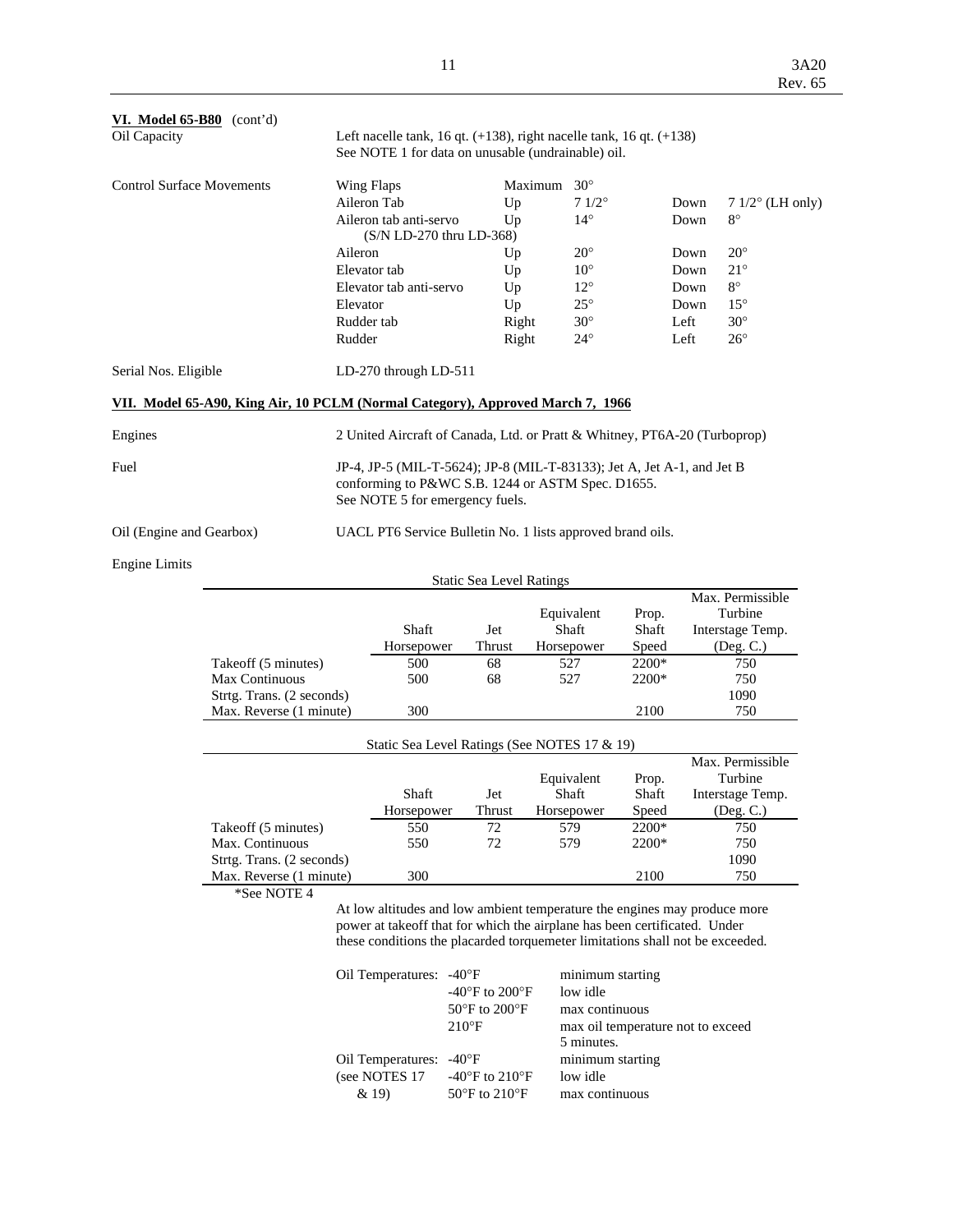| 240 mph (208 knots)<br>195 mph (169 knots)<br>150 mph (130 knots)<br>180 mph (156 knots)<br>150 mph (130 knots)<br>180 mph (156 knots) |
|----------------------------------------------------------------------------------------------------------------------------------------|
|                                                                                                                                        |
|                                                                                                                                        |
|                                                                                                                                        |
|                                                                                                                                        |
|                                                                                                                                        |
|                                                                                                                                        |
|                                                                                                                                        |
|                                                                                                                                        |
|                                                                                                                                        |
|                                                                                                                                        |
|                                                                                                                                        |
|                                                                                                                                        |
| 162                                                                                                                                    |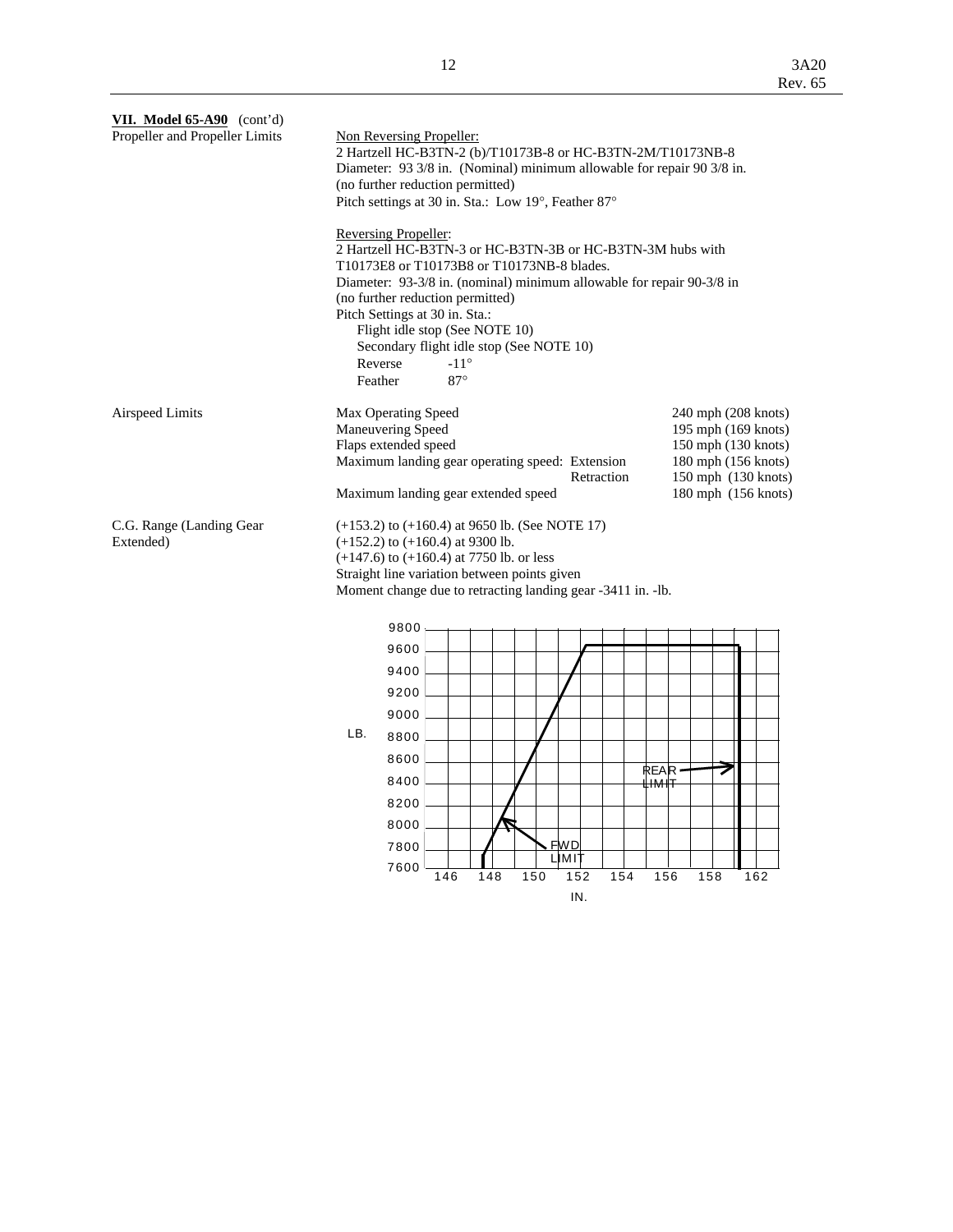

 (+144.7) to (+160.4) at 7400 lb. or less (See NOTE 18) Straight line variation between points given.

Moment change due to retracting landing gear -3825 in. -lb.



 (+153.2) to (+160.4) at 9650 lb. (See NOTE 19) (+144.7) to (+160.4) at 7400 lb. or less (See NOTE 19) Straight line variation between points given. Moment change due to retracting landing gear -3825 in. -lb.

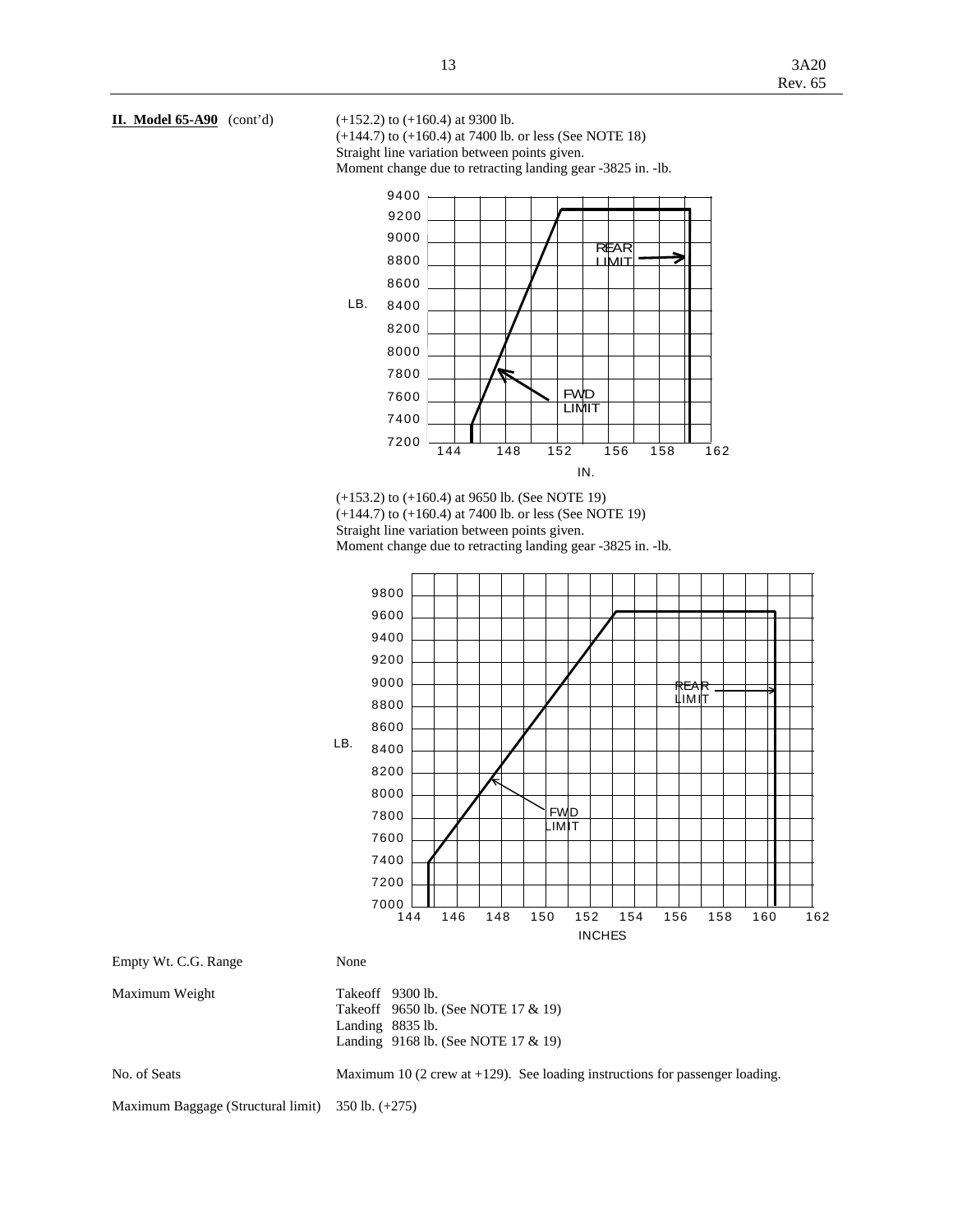| <b>VII.</b> Model $65-490$ (cont'd)                                                                                                                                    |                                                                                                                                          |                   |                                            |                |                |                     |                          |  |  |
|------------------------------------------------------------------------------------------------------------------------------------------------------------------------|------------------------------------------------------------------------------------------------------------------------------------------|-------------------|--------------------------------------------|----------------|----------------|---------------------|--------------------------|--|--|
| <b>Fuel Capacity</b>                                                                                                                                                   | Tank                                                                                                                                     | <b>Usable Gal</b> |                                            | <u>Arm</u>     |                |                     |                          |  |  |
|                                                                                                                                                                        | L & R Nacelle                                                                                                                            |                   | Cap. Gal.<br>61 ea.                        |                | 61 ea.         |                     | $+131$                   |  |  |
|                                                                                                                                                                        | $L & R$ Wing                                                                                                                             |                   | 131 ea.                                    |                | 131 ea.        |                     | $+167$                   |  |  |
|                                                                                                                                                                        | See NOTE 1 for data on unusable fuel                                                                                                     |                   |                                            |                |                |                     |                          |  |  |
| Oil Capacity                                                                                                                                                           | 26 qt. total $(+101)$ (includes 12 qt. usable in two integral engine tanks).<br>See NOTE 1 for data on unusable oil                      |                   |                                            |                |                |                     |                          |  |  |
| Max. Oper Limit                                                                                                                                                        | 30,000 ft. pressure altitude                                                                                                             |                   |                                            |                |                |                     |                          |  |  |
| <b>Control Surface Movements</b>                                                                                                                                       | Wing flaps                                                                                                                               |                   | Maximum $43^\circ$                         |                |                |                     |                          |  |  |
|                                                                                                                                                                        | Aileron tab                                                                                                                              |                   | Up                                         | $71/2^{\circ}$ |                | Down                | $71/2^{\circ}$ (LH only) |  |  |
|                                                                                                                                                                        | Aileron tab                                                                                                                              |                   | Up                                         | $15^{\circ}$   |                | Down                | $15^{\circ}$ (LH only)   |  |  |
|                                                                                                                                                                        | (See NOTE 18 & 19)                                                                                                                       |                   |                                            |                |                |                     |                          |  |  |
|                                                                                                                                                                        | Aileron tab (anti-servo)                                                                                                                 |                   | Up                                         | $14^{\circ}$   |                | Down                | $8^{\circ}$              |  |  |
|                                                                                                                                                                        | Aileron                                                                                                                                  |                   | Up                                         | $20^{\circ}$   |                | Down                | $20^{\circ}$             |  |  |
|                                                                                                                                                                        | Elevator tab                                                                                                                             |                   | Up                                         | $10^{\circ}$   |                | Down                | $21^{\circ}$             |  |  |
|                                                                                                                                                                        | Elevator tab (anti-servo)                                                                                                                |                   | Up                                         | $12^{\circ}$   |                | Down                | $8^{\circ}$              |  |  |
|                                                                                                                                                                        | Elevator                                                                                                                                 |                   | Up                                         | $25^{\circ}$   |                | Down                | $15^{\circ}$             |  |  |
|                                                                                                                                                                        | Rudder tab                                                                                                                               |                   | Right                                      | $30^\circ$     |                | Left                | $30^\circ$               |  |  |
|                                                                                                                                                                        | Rudder                                                                                                                                   |                   | Right                                      | $24^{\circ}$   |                | Left                | $26^{\circ}$             |  |  |
|                                                                                                                                                                        | Rudder<br>(See NOTE 17 & 19)                                                                                                             |                   | Right                                      | $24^{\circ}$   |                | Left                | $19^\circ$               |  |  |
| Serial Nos. Eligible                                                                                                                                                   | LJ-76, LJ-114 through LJ-317                                                                                                             |                   |                                            |                |                |                     |                          |  |  |
|                                                                                                                                                                        |                                                                                                                                          |                   |                                            |                |                |                     |                          |  |  |
| VIII. Model A65, Queen Air, 7 to 9 PCLM (Normal Category), Approved November 3, 1966<br>Model A65-8200, Queen Air, 11 PCLM (Normal Category), Approved October 9, 1967 |                                                                                                                                          |                   |                                            |                |                |                     |                          |  |  |
| Model 70, Queen Air, 11 PCLM (Normal Category), approved November 27, 1968                                                                                             |                                                                                                                                          |                   |                                            |                |                |                     |                          |  |  |
| Engines<br>2 Lycoming IGSO-480-A1E6 or IGSO-480-A1B6 (Model A65)                                                                                                       |                                                                                                                                          |                   |                                            |                |                |                     |                          |  |  |
|                                                                                                                                                                        | 2 Lycoming IGSO-480-A1E6 (Models A65-8200 and 70)                                                                                        |                   |                                            |                |                |                     |                          |  |  |
| Fuel                                                                                                                                                                   | 100/130 min. grade aviation gasoline                                                                                                     |                   |                                            |                |                |                     |                          |  |  |
| <b>Engine Limits</b>                                                                                                                                                   | (Straight line manifold pressure variation with altitude shown)                                                                          |                   |                                            |                |                |                     |                          |  |  |
|                                                                                                                                                                        |                                                                                                                                          | HP                | <b>RPM</b>                                 | MP             | <u>Alt</u>     |                     |                          |  |  |
|                                                                                                                                                                        | Takeoff<br>Takeoff                                                                                                                       | 340               | 3400                                       | 48.0           | S.L.           |                     |                          |  |  |
|                                                                                                                                                                        | Max continuous                                                                                                                           | 340<br>320        | 3400<br>3200                               | 43.5<br>45.0   | 11,000<br>S.L. |                     |                          |  |  |
|                                                                                                                                                                        | Max continuous                                                                                                                           | 320               | 3200                                       | 41.5           | 11,000         |                     |                          |  |  |
| Propeller and Propeller Limits                                                                                                                                         | 1. 2 Hartzell, full-feathering, three-bladed<br>(a) HC-B3Z20-2A hub with 10151-8R or 10151B-8R aluminum alloy blades and<br>836 spinner. |                   |                                            |                |                |                     |                          |  |  |
|                                                                                                                                                                        | Pitch settings at 30 in. Sta.: low 16°, high 87°                                                                                         |                   |                                            |                |                |                     |                          |  |  |
|                                                                                                                                                                        | Diameter: not over 93 in., not under 90 in.                                                                                              |                   |                                            |                |                |                     |                          |  |  |
|                                                                                                                                                                        | (b) Woodward hydraulic governor 210365                                                                                                   |                   |                                            |                |                |                     |                          |  |  |
| <b>Airspeed Limits</b>                                                                                                                                                 | Never exceed                                                                                                                             |                   |                                            |                |                | 270 mph (234 knots) |                          |  |  |
|                                                                                                                                                                        | Maximum structural cruising                                                                                                              |                   |                                            |                |                |                     | 205 mph (178 knots)      |  |  |
|                                                                                                                                                                        | Maneuvering                                                                                                                              |                   |                                            |                |                |                     | 195 mph (169 knots)      |  |  |
|                                                                                                                                                                        | Maximum flap extension speed                                                                                                             |                   |                                            |                |                |                     |                          |  |  |
|                                                                                                                                                                        | Approach position - 50%                                                                                                                  |                   |                                            |                |                |                     | 200 mph (174 knots)      |  |  |
|                                                                                                                                                                        | (LC-325 & up - Model A65)<br>(LB-1 & up - Model 70) Full down position - 100%                                                            |                   |                                            |                |                |                     | 150 mph (130 knots)      |  |  |
|                                                                                                                                                                        | Maximum landing gear operating speed: Extension                                                                                          |                   |                                            |                |                |                     | 180 mph (156 knots)      |  |  |
|                                                                                                                                                                        |                                                                                                                                          |                   |                                            | Retraction     |                |                     |                          |  |  |
|                                                                                                                                                                        | Maximum landing gear extended speed                                                                                                      |                   | 150 mph (130 knots)<br>180 mph (156 knots) |                |                |                     |                          |  |  |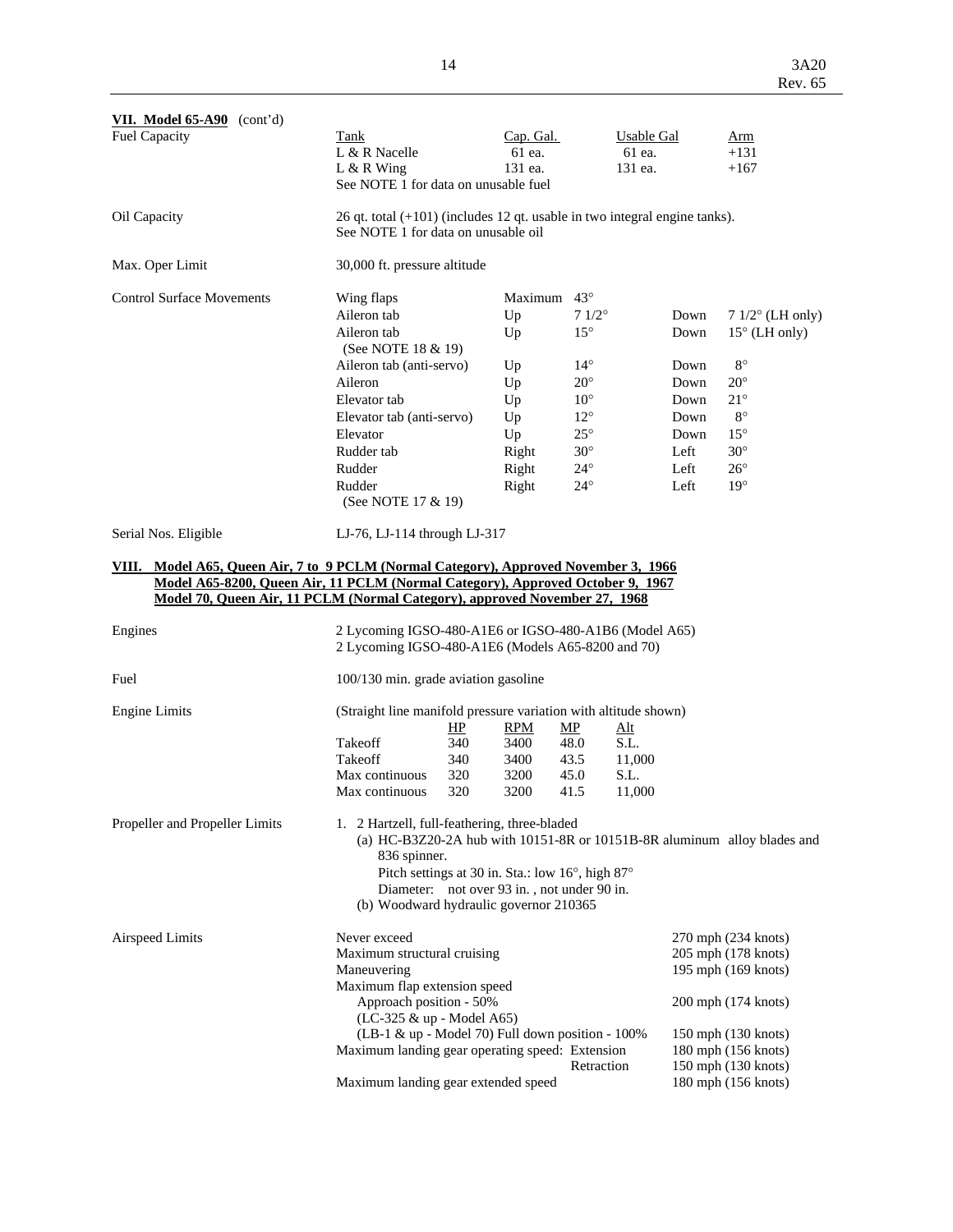## **VIII. Model A65, Model A65-8200, Model 70** (cont'd)

| <b>VIII.</b> Model A05, Model A05-0200, Model 70 (com a)                |          |                                                                                                                                  |                                        |               |                       |     |                  |  |  |  |
|-------------------------------------------------------------------------|----------|----------------------------------------------------------------------------------------------------------------------------------|----------------------------------------|---------------|-----------------------|-----|------------------|--|--|--|
| C.G. Range (Landing Gear                                                |          | $(+151.1)$ to $(+160.4)$ at 8200 lb. (see NOTE 16)<br>$(+149.9)$ to $(+160.4)$ at 7700 lb.                                       |                                        |               |                       |     |                  |  |  |  |
| Extended)                                                               |          |                                                                                                                                  |                                        |               |                       |     |                  |  |  |  |
|                                                                         |          | $(+147.6)$ to $(+160.4)$ at 6720 lb. or less<br>Straight line variation between points given                                     |                                        |               |                       |     |                  |  |  |  |
|                                                                         |          | Moment change due to retracting landing gear -2500 in. -lb.                                                                      |                                        |               |                       |     |                  |  |  |  |
|                                                                         |          |                                                                                                                                  |                                        |               |                       |     |                  |  |  |  |
|                                                                         |          |                                                                                                                                  |                                        |               |                       |     |                  |  |  |  |
|                                                                         |          | 8400                                                                                                                             |                                        |               |                       |     |                  |  |  |  |
|                                                                         |          | 8200                                                                                                                             |                                        |               |                       |     |                  |  |  |  |
|                                                                         |          | 8000                                                                                                                             |                                        |               |                       |     |                  |  |  |  |
|                                                                         |          |                                                                                                                                  |                                        |               |                       |     |                  |  |  |  |
|                                                                         |          | 7800                                                                                                                             |                                        |               | REAR.                 |     |                  |  |  |  |
|                                                                         |          | 7600                                                                                                                             |                                        |               | IMIT                  |     |                  |  |  |  |
|                                                                         |          | LB. 7400                                                                                                                         |                                        |               |                       |     |                  |  |  |  |
|                                                                         |          | 7200                                                                                                                             |                                        |               |                       |     |                  |  |  |  |
|                                                                         |          |                                                                                                                                  |                                        |               |                       |     |                  |  |  |  |
|                                                                         |          | 7000                                                                                                                             |                                        | <b>FWD</b>    |                       |     |                  |  |  |  |
|                                                                         |          | 6800                                                                                                                             |                                        | ⊔міт          |                       |     |                  |  |  |  |
|                                                                         |          | 6600                                                                                                                             |                                        |               |                       |     |                  |  |  |  |
|                                                                         |          | 6400                                                                                                                             |                                        |               |                       |     |                  |  |  |  |
|                                                                         |          | 6200                                                                                                                             |                                        |               |                       |     |                  |  |  |  |
|                                                                         |          | 144                                                                                                                              | 148                                    | 152           | 156                   | 160 |                  |  |  |  |
|                                                                         |          |                                                                                                                                  |                                        | IN.           |                       |     |                  |  |  |  |
| Empty Wt. C.G. Range                                                    |          | None                                                                                                                             |                                        |               |                       |     |                  |  |  |  |
| Maximum Weight                                                          |          |                                                                                                                                  | Takeoff 7700 or 8200 lb. (See NOTE 16) |               |                       |     |                  |  |  |  |
|                                                                         |          | Landing 7700 or 8200 lb (See NOTE 16)                                                                                            |                                        |               |                       |     |                  |  |  |  |
| No. of Seats                                                            |          | Maximum 9 or 11 (2 crew at $+129$ ). See NOTE 16.                                                                                |                                        |               |                       |     |                  |  |  |  |
|                                                                         |          | See loading instructions for passenger loading.                                                                                  |                                        |               |                       |     |                  |  |  |  |
| Maximum Baggage<br>(Structural Limits) 350 lb. (+70) (nose compartment) |          | 350 lb. (300 lb. at $+267$ , 50 lb. at $+288$ ) (aft compartment)                                                                |                                        |               |                       |     |                  |  |  |  |
| $(LC-325$ and up)                                                       |          |                                                                                                                                  |                                        |               |                       |     |                  |  |  |  |
| Maximum Baggage                                                         |          | 350 lb. (+275) (standard aft compartment)                                                                                        |                                        |               |                       |     |                  |  |  |  |
| (Structural Limits) 250 lb. (+309) (optional aft compartment)           |          |                                                                                                                                  |                                        |               |                       |     |                  |  |  |  |
| (LC-325 and up)                                                         |          | 350 lb. $(+ 70)$ (nose compartment)                                                                                              |                                        |               |                       |     |                  |  |  |  |
| $(LB-1$ and up)                                                         |          |                                                                                                                                  |                                        |               |                       |     |                  |  |  |  |
|                                                                         |          |                                                                                                                                  |                                        |               |                       |     |                  |  |  |  |
| <b>Fuel Capacity</b>                                                    |          | Tank                                                                                                                             | Cap Gal                                |               | Usable Gal            |     | Arm              |  |  |  |
|                                                                         |          | $(A)$ L & R Wing                                                                                                                 | 92.5 ea.                               |               | 90 ea.                |     | $+168$           |  |  |  |
|                                                                         | or<br>or | $(B) L & R$ Wing<br>$(C) L & R$ Wing                                                                                             | 109.5 ea.<br>117.5 ea.                 |               | 107 ea.<br>115 ea.    |     | $+166$<br>$+168$ |  |  |  |
|                                                                         | or       | (D) L & R Wing                                                                                                                   | 134.5 ea.                              |               | 132 ea.               |     | $+166$           |  |  |  |
|                                                                         |          |                                                                                                                                  |                                        |               |                       |     |                  |  |  |  |
|                                                                         |          | Fuel system applicability:                                                                                                       |                                        |               |                       |     |                  |  |  |  |
|                                                                         |          | Model                                                                                                                            |                                        | Serial No.    |                       |     | <b>Systems</b>   |  |  |  |
|                                                                         |          | A65                                                                                                                              |                                        |               | LC-240 through LC-324 |     | A, C, D          |  |  |  |
|                                                                         |          | A65                                                                                                                              |                                        |               | LC-325 and up         |     | B,D              |  |  |  |
|                                                                         |          | A65-8200                                                                                                                         |                                        |               | LC-273 through LC-324 |     | A,B,D            |  |  |  |
|                                                                         |          | 70                                                                                                                               |                                        | $LB-1$ and up |                       |     | B,D              |  |  |  |
|                                                                         |          | See NOTE 1 for data on unusable fuel                                                                                             |                                        |               |                       |     |                  |  |  |  |
| Oil Capacity                                                            |          | Left nacelle tank, 16 qt. $(+138)$ , right nacelle tank, 16 qt. $(+138)$ . See<br>NOTE 1 for data on unusable (undrainable) oil. |                                        |               |                       |     |                  |  |  |  |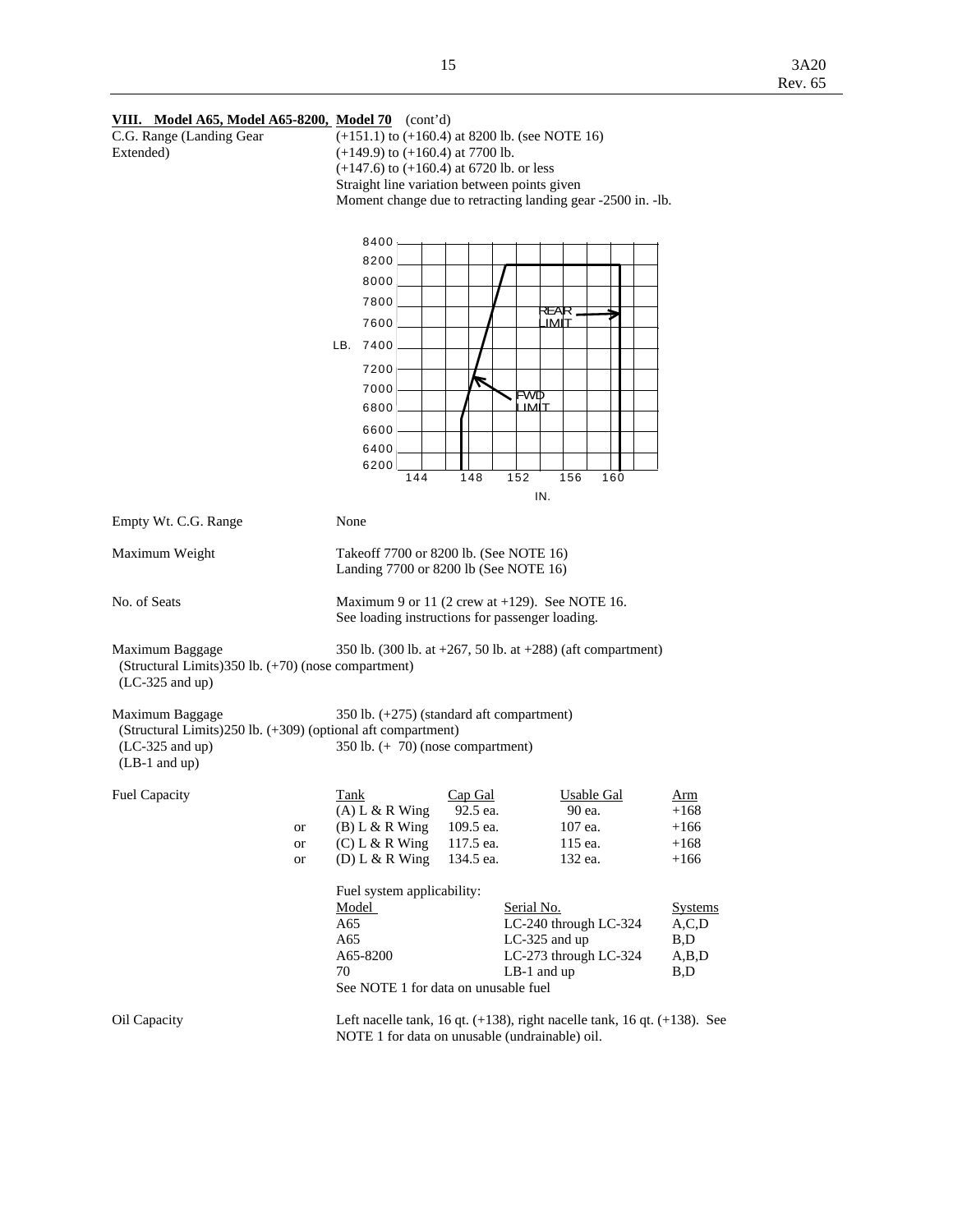| <b>Control Surface Movements</b> |                                                             |                                                                                                                                                                                          |                                                                                 |                                                                                                                                                                                                                                                                                                                              | $30^\circ$                                                                                                                                                                                                                      |                                                                                                                                                                                                                                          |                                                                                                           |                                                                                                                                                                                                                                                                                                                                                                                                                                                                                                                                                                                                                                                                                                                                                                                                                                                                                                                                                                                                                                                                  |
|----------------------------------|-------------------------------------------------------------|------------------------------------------------------------------------------------------------------------------------------------------------------------------------------------------|---------------------------------------------------------------------------------|------------------------------------------------------------------------------------------------------------------------------------------------------------------------------------------------------------------------------------------------------------------------------------------------------------------------------|---------------------------------------------------------------------------------------------------------------------------------------------------------------------------------------------------------------------------------|------------------------------------------------------------------------------------------------------------------------------------------------------------------------------------------------------------------------------------------|-----------------------------------------------------------------------------------------------------------|------------------------------------------------------------------------------------------------------------------------------------------------------------------------------------------------------------------------------------------------------------------------------------------------------------------------------------------------------------------------------------------------------------------------------------------------------------------------------------------------------------------------------------------------------------------------------------------------------------------------------------------------------------------------------------------------------------------------------------------------------------------------------------------------------------------------------------------------------------------------------------------------------------------------------------------------------------------------------------------------------------------------------------------------------------------|
|                                  |                                                             |                                                                                                                                                                                          |                                                                                 |                                                                                                                                                                                                                                                                                                                              | $71/2^\circ$                                                                                                                                                                                                                    |                                                                                                                                                                                                                                          |                                                                                                           | 7 $1/2^{\circ}$ (LH only)                                                                                                                                                                                                                                                                                                                                                                                                                                                                                                                                                                                                                                                                                                                                                                                                                                                                                                                                                                                                                                        |
|                                  |                                                             |                                                                                                                                                                                          |                                                                                 |                                                                                                                                                                                                                                                                                                                              | $14^{\circ}$                                                                                                                                                                                                                    |                                                                                                                                                                                                                                          |                                                                                                           | $8^{\circ}$                                                                                                                                                                                                                                                                                                                                                                                                                                                                                                                                                                                                                                                                                                                                                                                                                                                                                                                                                                                                                                                      |
|                                  |                                                             |                                                                                                                                                                                          |                                                                                 |                                                                                                                                                                                                                                                                                                                              |                                                                                                                                                                                                                                 |                                                                                                                                                                                                                                          |                                                                                                           | $20^{\circ}$                                                                                                                                                                                                                                                                                                                                                                                                                                                                                                                                                                                                                                                                                                                                                                                                                                                                                                                                                                                                                                                     |
|                                  |                                                             |                                                                                                                                                                                          |                                                                                 |                                                                                                                                                                                                                                                                                                                              |                                                                                                                                                                                                                                 |                                                                                                                                                                                                                                          |                                                                                                           | $21^{\circ}$                                                                                                                                                                                                                                                                                                                                                                                                                                                                                                                                                                                                                                                                                                                                                                                                                                                                                                                                                                                                                                                     |
|                                  |                                                             |                                                                                                                                                                                          |                                                                                 |                                                                                                                                                                                                                                                                                                                              |                                                                                                                                                                                                                                 |                                                                                                                                                                                                                                          |                                                                                                           | $8^{\circ}$                                                                                                                                                                                                                                                                                                                                                                                                                                                                                                                                                                                                                                                                                                                                                                                                                                                                                                                                                                                                                                                      |
|                                  |                                                             |                                                                                                                                                                                          |                                                                                 |                                                                                                                                                                                                                                                                                                                              |                                                                                                                                                                                                                                 |                                                                                                                                                                                                                                          |                                                                                                           | $15^{\circ}$                                                                                                                                                                                                                                                                                                                                                                                                                                                                                                                                                                                                                                                                                                                                                                                                                                                                                                                                                                                                                                                     |
|                                  |                                                             |                                                                                                                                                                                          |                                                                                 |                                                                                                                                                                                                                                                                                                                              |                                                                                                                                                                                                                                 |                                                                                                                                                                                                                                          |                                                                                                           | $30^\circ$                                                                                                                                                                                                                                                                                                                                                                                                                                                                                                                                                                                                                                                                                                                                                                                                                                                                                                                                                                                                                                                       |
|                                  |                                                             |                                                                                                                                                                                          |                                                                                 |                                                                                                                                                                                                                                                                                                                              |                                                                                                                                                                                                                                 |                                                                                                                                                                                                                                          |                                                                                                           | $26^{\circ}$                                                                                                                                                                                                                                                                                                                                                                                                                                                                                                                                                                                                                                                                                                                                                                                                                                                                                                                                                                                                                                                     |
|                                  |                                                             |                                                                                                                                                                                          |                                                                                 |                                                                                                                                                                                                                                                                                                                              |                                                                                                                                                                                                                                 |                                                                                                                                                                                                                                          |                                                                                                           |                                                                                                                                                                                                                                                                                                                                                                                                                                                                                                                                                                                                                                                                                                                                                                                                                                                                                                                                                                                                                                                                  |
| Serial Nos. Eligible             |                                                             |                                                                                                                                                                                          |                                                                                 |                                                                                                                                                                                                                                                                                                                              |                                                                                                                                                                                                                                 |                                                                                                                                                                                                                                          |                                                                                                           |                                                                                                                                                                                                                                                                                                                                                                                                                                                                                                                                                                                                                                                                                                                                                                                                                                                                                                                                                                                                                                                                  |
|                                  |                                                             |                                                                                                                                                                                          |                                                                                 |                                                                                                                                                                                                                                                                                                                              |                                                                                                                                                                                                                                 |                                                                                                                                                                                                                                          |                                                                                                           |                                                                                                                                                                                                                                                                                                                                                                                                                                                                                                                                                                                                                                                                                                                                                                                                                                                                                                                                                                                                                                                                  |
|                                  |                                                             |                                                                                                                                                                                          |                                                                                 |                                                                                                                                                                                                                                                                                                                              |                                                                                                                                                                                                                                 |                                                                                                                                                                                                                                          |                                                                                                           |                                                                                                                                                                                                                                                                                                                                                                                                                                                                                                                                                                                                                                                                                                                                                                                                                                                                                                                                                                                                                                                                  |
|                                  |                                                             |                                                                                                                                                                                          |                                                                                 |                                                                                                                                                                                                                                                                                                                              |                                                                                                                                                                                                                                 |                                                                                                                                                                                                                                          |                                                                                                           |                                                                                                                                                                                                                                                                                                                                                                                                                                                                                                                                                                                                                                                                                                                                                                                                                                                                                                                                                                                                                                                                  |
|                                  |                                                             |                                                                                                                                                                                          |                                                                                 |                                                                                                                                                                                                                                                                                                                              |                                                                                                                                                                                                                                 |                                                                                                                                                                                                                                          |                                                                                                           |                                                                                                                                                                                                                                                                                                                                                                                                                                                                                                                                                                                                                                                                                                                                                                                                                                                                                                                                                                                                                                                                  |
|                                  |                                                             |                                                                                                                                                                                          |                                                                                 |                                                                                                                                                                                                                                                                                                                              |                                                                                                                                                                                                                                 |                                                                                                                                                                                                                                          |                                                                                                           |                                                                                                                                                                                                                                                                                                                                                                                                                                                                                                                                                                                                                                                                                                                                                                                                                                                                                                                                                                                                                                                                  |
|                                  |                                                             |                                                                                                                                                                                          |                                                                                 |                                                                                                                                                                                                                                                                                                                              |                                                                                                                                                                                                                                 |                                                                                                                                                                                                                                          |                                                                                                           |                                                                                                                                                                                                                                                                                                                                                                                                                                                                                                                                                                                                                                                                                                                                                                                                                                                                                                                                                                                                                                                                  |
|                                  |                                                             |                                                                                                                                                                                          |                                                                                 |                                                                                                                                                                                                                                                                                                                              |                                                                                                                                                                                                                                 |                                                                                                                                                                                                                                          |                                                                                                           |                                                                                                                                                                                                                                                                                                                                                                                                                                                                                                                                                                                                                                                                                                                                                                                                                                                                                                                                                                                                                                                                  |
|                                  |                                                             |                                                                                                                                                                                          |                                                                                 |                                                                                                                                                                                                                                                                                                                              |                                                                                                                                                                                                                                 |                                                                                                                                                                                                                                          |                                                                                                           |                                                                                                                                                                                                                                                                                                                                                                                                                                                                                                                                                                                                                                                                                                                                                                                                                                                                                                                                                                                                                                                                  |
|                                  |                                                             |                                                                                                                                                                                          |                                                                                 |                                                                                                                                                                                                                                                                                                                              |                                                                                                                                                                                                                                 |                                                                                                                                                                                                                                          |                                                                                                           |                                                                                                                                                                                                                                                                                                                                                                                                                                                                                                                                                                                                                                                                                                                                                                                                                                                                                                                                                                                                                                                                  |
|                                  |                                                             |                                                                                                                                                                                          |                                                                                 |                                                                                                                                                                                                                                                                                                                              |                                                                                                                                                                                                                                 | Prop                                                                                                                                                                                                                                     |                                                                                                           | Max Permissible                                                                                                                                                                                                                                                                                                                                                                                                                                                                                                                                                                                                                                                                                                                                                                                                                                                                                                                                                                                                                                                  |
|                                  |                                                             |                                                                                                                                                                                          |                                                                                 |                                                                                                                                                                                                                                                                                                                              |                                                                                                                                                                                                                                 |                                                                                                                                                                                                                                          |                                                                                                           | Turbine Interstage<br>Temp. (Deg. C.)                                                                                                                                                                                                                                                                                                                                                                                                                                                                                                                                                                                                                                                                                                                                                                                                                                                                                                                                                                                                                            |
|                                  |                                                             |                                                                                                                                                                                          |                                                                                 |                                                                                                                                                                                                                                                                                                                              |                                                                                                                                                                                                                                 |                                                                                                                                                                                                                                          |                                                                                                           | 750                                                                                                                                                                                                                                                                                                                                                                                                                                                                                                                                                                                                                                                                                                                                                                                                                                                                                                                                                                                                                                                              |
|                                  |                                                             |                                                                                                                                                                                          |                                                                                 |                                                                                                                                                                                                                                                                                                                              |                                                                                                                                                                                                                                 |                                                                                                                                                                                                                                          |                                                                                                           | 750                                                                                                                                                                                                                                                                                                                                                                                                                                                                                                                                                                                                                                                                                                                                                                                                                                                                                                                                                                                                                                                              |
|                                  |                                                             |                                                                                                                                                                                          |                                                                                 |                                                                                                                                                                                                                                                                                                                              |                                                                                                                                                                                                                                 |                                                                                                                                                                                                                                          |                                                                                                           | 1090                                                                                                                                                                                                                                                                                                                                                                                                                                                                                                                                                                                                                                                                                                                                                                                                                                                                                                                                                                                                                                                             |
|                                  |                                                             | 300                                                                                                                                                                                      |                                                                                 |                                                                                                                                                                                                                                                                                                                              |                                                                                                                                                                                                                                 | 2100                                                                                                                                                                                                                                     |                                                                                                           | 750                                                                                                                                                                                                                                                                                                                                                                                                                                                                                                                                                                                                                                                                                                                                                                                                                                                                                                                                                                                                                                                              |
|                                  |                                                             |                                                                                                                                                                                          |                                                                                 |                                                                                                                                                                                                                                                                                                                              |                                                                                                                                                                                                                                 |                                                                                                                                                                                                                                          |                                                                                                           |                                                                                                                                                                                                                                                                                                                                                                                                                                                                                                                                                                                                                                                                                                                                                                                                                                                                                                                                                                                                                                                                  |
|                                  |                                                             |                                                                                                                                                                                          |                                                                                 |                                                                                                                                                                                                                                                                                                                              |                                                                                                                                                                                                                                 |                                                                                                                                                                                                                                          |                                                                                                           |                                                                                                                                                                                                                                                                                                                                                                                                                                                                                                                                                                                                                                                                                                                                                                                                                                                                                                                                                                                                                                                                  |
|                                  |                                                             |                                                                                                                                                                                          |                                                                                 |                                                                                                                                                                                                                                                                                                                              |                                                                                                                                                                                                                                 |                                                                                                                                                                                                                                          |                                                                                                           |                                                                                                                                                                                                                                                                                                                                                                                                                                                                                                                                                                                                                                                                                                                                                                                                                                                                                                                                                                                                                                                                  |
|                                  |                                                             |                                                                                                                                                                                          |                                                                                 |                                                                                                                                                                                                                                                                                                                              |                                                                                                                                                                                                                                 |                                                                                                                                                                                                                                          |                                                                                                           |                                                                                                                                                                                                                                                                                                                                                                                                                                                                                                                                                                                                                                                                                                                                                                                                                                                                                                                                                                                                                                                                  |
|                                  |                                                             |                                                                                                                                                                                          |                                                                                 |                                                                                                                                                                                                                                                                                                                              |                                                                                                                                                                                                                                 |                                                                                                                                                                                                                                          |                                                                                                           |                                                                                                                                                                                                                                                                                                                                                                                                                                                                                                                                                                                                                                                                                                                                                                                                                                                                                                                                                                                                                                                                  |
|                                  |                                                             |                                                                                                                                                                                          |                                                                                 |                                                                                                                                                                                                                                                                                                                              |                                                                                                                                                                                                                                 |                                                                                                                                                                                                                                          |                                                                                                           |                                                                                                                                                                                                                                                                                                                                                                                                                                                                                                                                                                                                                                                                                                                                                                                                                                                                                                                                                                                                                                                                  |
| Propeller and Propeller Limits   | Reverse                                                     |                                                                                                                                                                                          |                                                                                 |                                                                                                                                                                                                                                                                                                                              |                                                                                                                                                                                                                                 |                                                                                                                                                                                                                                          |                                                                                                           |                                                                                                                                                                                                                                                                                                                                                                                                                                                                                                                                                                                                                                                                                                                                                                                                                                                                                                                                                                                                                                                                  |
|                                  | Oil (Engine and Gearbox)<br>Max. Continuous<br>*See NOTE 4. | Aileron<br>Elevator<br>Rudder<br>Category), Approved April 27, 1966<br><b>Approved December 10, 1971.</b><br>Takeoff (5 minutes)<br>Strtg. Trans. (2 seconds)<br>Max. Reverse (1 minute) | Wing flaps<br>Aileron tabs<br>Elevator tab<br>Rudder tab<br>Shaft<br>550<br>550 | Up<br>Aileron tabs anti-servo<br>Up<br>Up<br>Up<br>Up<br>Elevator tab anti-servo<br>Model 70 - LB-1 through LB-35<br>Jet<br>Thrust<br>Horsepower<br>68<br>68<br>Oil Temperatures: -40°F<br>$210^{\circ}F$<br>Diameter: 93 3/8 in. (Nominal)<br>Pitch settings at 30 in. Sta.:<br><b>Reversing Propeller</b><br>$-11^{\circ}$ | Maximum<br>Up<br>Right<br>Right<br>Model A65-LC-240 through LC-335<br>See NOTE 5 for emergency fuels.<br>Use MIL-L-7808 or MIL-L-23699<br>-40°F to 210°F<br>$50^{\circ}$ F to $210^{\circ}$ F<br>Flight idle stop (See NOTE 10) | $20^{\circ}$<br>$10^{\circ}$<br>$12^{\circ}$<br>$25^{\circ}$<br>$30^\circ$<br>$24^{\circ}$<br><b>Static Sea Level Ratings</b><br>Equivalent<br>Shaft<br>Horsepower<br>579<br>579<br>low idle<br>Secondary flight idle stop (See NOTE 10) | conforming to P&WC S.B. 1244 or ASTM Spec. D1644.<br>Shaft<br>Speed<br>2200*<br>2200*<br>minimum starting | Down<br>Down<br>$(S/N LC-240$ through $LC-283)$<br>Down<br>Down<br>Down<br>Down<br>Left<br>Left<br>Model A65-8200 - LC-273 through LC-324 (see NOTE 16)<br><u>Model 65-A90-1 (Military U-21A, RU-21A, RU-21D, JU-21A, U-21G, RU-21H (GR V)), 12 PCLM (Normal</u><br>Model 65-A90-4 (Military RU-21E, RU-21H (GR II & IV), RU-21H (GR V)), 12 PCLM (Normal Category),<br>2 United Aircraft of Canada, Ltd., or Pratt & Whitney, PT6A-20 (Turboprop)<br>JP-4, JP-5 (MIL-T-5624); JP-8 (MIL-T-83133); Jet A, Jet A-1, and Jet B<br>At low altitudes and low ambient temperature the engines may produce more<br>power at takeoff than the airplane has been certificated for. Under these<br>conditions, the placarded torquemeter limitations shall not be exceeded.<br>maximum continuous<br>maximum oil temperature<br>not to exceed 5 minutes.<br>2 Hartzell HC-B3TN-3B/T10173E-8 or HC-B3TN-3/T10173E-8 or<br>HC-B3TN-3/T10173B-8 or HC-B3TN-3M/T10173NB-8 with three blades each.<br>Minimum allowable for repair 90 3/8 in. (no further reduction permitted) |

# **VIII. Model A65, Model A65-8200, Model 70** (cont'd)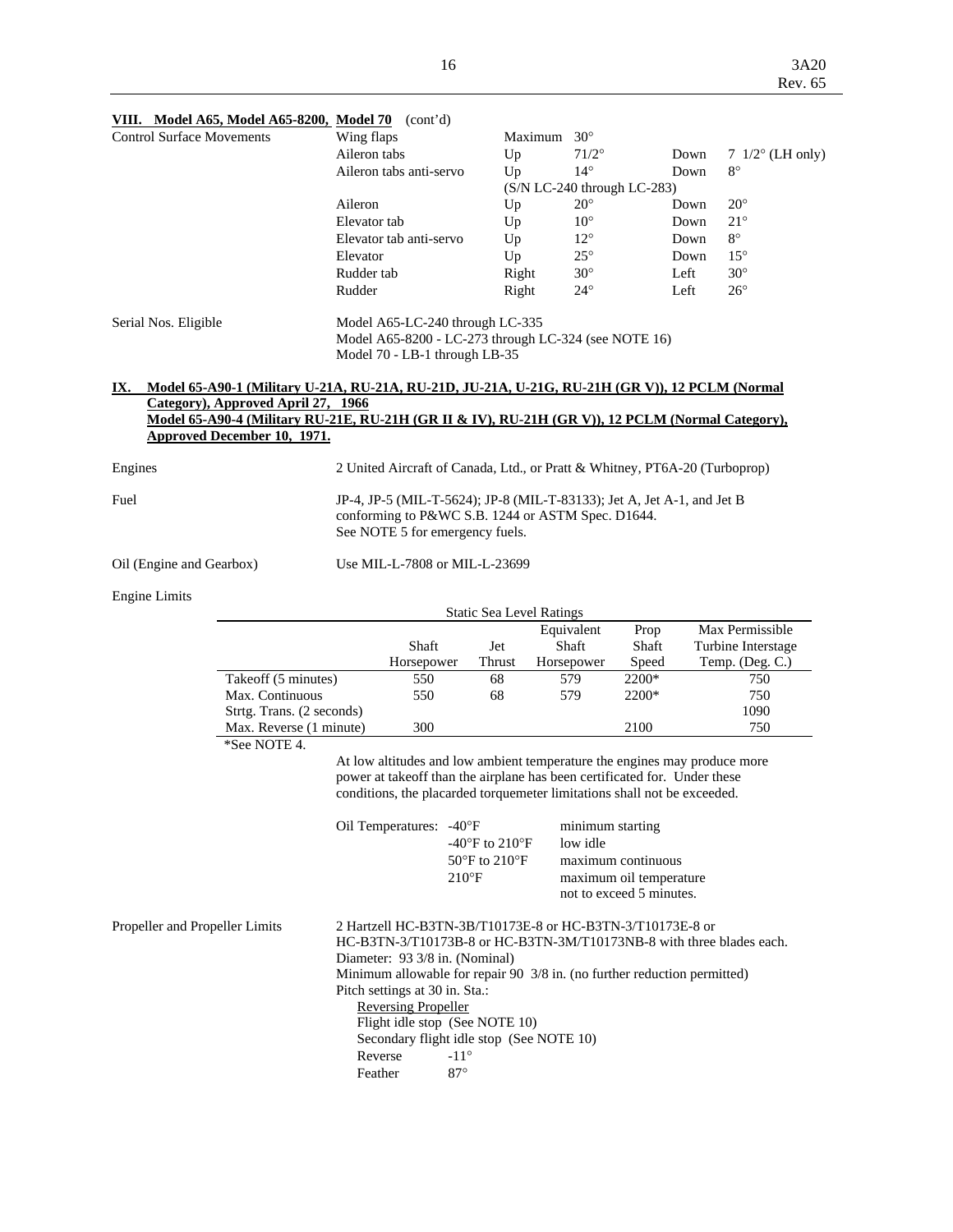| IX. Model 65-A90-1, Model 65-A90-4                                            |                                                                                                             |           |             |                 |            |                                                                                          |  |  |
|-------------------------------------------------------------------------------|-------------------------------------------------------------------------------------------------------------|-----------|-------------|-----------------|------------|------------------------------------------------------------------------------------------|--|--|
| Airspeed Limits                                                               | Max. operating speed                                                                                        |           |             |                 |            | 240 mph (208 knots)                                                                      |  |  |
|                                                                               | Maneuvering speed                                                                                           |           |             |                 |            | 195 mph (169 knots)                                                                      |  |  |
|                                                                               | Flaps extended speed                                                                                        |           |             |                 |            | 150 mph (130 knots)                                                                      |  |  |
|                                                                               | Maximum landing gear operating speed: Extension                                                             |           |             | Retraction      |            | 180 mph (156 knots)<br>150 mph (130 knots)                                               |  |  |
|                                                                               | Maximum landing gear extended speed:                                                                        |           |             |                 |            | 180 mph (156 knots)                                                                      |  |  |
| C.G. Range (Landing Gear                                                      | $(+153.2)$ to $(+160.4)$ at 9650 lb.                                                                        |           |             |                 |            |                                                                                          |  |  |
| Extended)                                                                     | $(+144.7)$ to $(+160.4)$ at 7400 lb. or less                                                                |           |             |                 |            |                                                                                          |  |  |
|                                                                               | Straight line variation between points given<br>Moment change due to retracting landing gear -3825 in. -lb. |           |             |                 |            |                                                                                          |  |  |
|                                                                               | For diagram see third one of Section VII.                                                                   |           |             |                 |            |                                                                                          |  |  |
| Empty Wt C.G. Range                                                           | None                                                                                                        |           |             |                 |            |                                                                                          |  |  |
| Maximum Weight                                                                | Takeoff 9650 lb. (See NOTE 24)                                                                              |           |             |                 |            |                                                                                          |  |  |
|                                                                               | Landing 9168 lb.                                                                                            |           |             |                 |            |                                                                                          |  |  |
| No. of Seats                                                                  | Maximum 12 (2 crew at $+129$ ). See loading instructions for passenger loading.                             |           |             |                 |            |                                                                                          |  |  |
| <b>Fuel Capacity</b>                                                          | Tank                                                                                                        | $Cap$ Gal |             | Usable Gal      | <u>Arm</u> |                                                                                          |  |  |
|                                                                               | L & R Nacelle<br>57 ea.                                                                                     |           |             | 57 ea.          | $+131$     |                                                                                          |  |  |
|                                                                               | $L & R$ Wing                                                                                                | 128 ea.   |             | 128 ea.         | $+167$     |                                                                                          |  |  |
|                                                                               | See NOTE 1 for data on unusable fuel                                                                        |           |             |                 |            |                                                                                          |  |  |
| Oil Capacity                                                                  | 28 qt. total $(+101)$ (includes 12 qt. usable in two integral engine tanks).                                |           |             |                 |            |                                                                                          |  |  |
|                                                                               | See NOTE 1 for data on unusable oil.                                                                        |           |             |                 |            |                                                                                          |  |  |
| Max Oper Limits                                                               | 30,000 ft. pressure altitude                                                                                |           |             |                 |            |                                                                                          |  |  |
| <b>Control Surface Movements</b>                                              | Wing flaps                                                                                                  |           | Maximum 43° |                 |            |                                                                                          |  |  |
|                                                                               | Aileron Tab (left only)                                                                                     |           | Up          | $7 \frac{1}{2}$ | Down       | $71/2^{\circ}$                                                                           |  |  |
|                                                                               | Aileron tab anti-servo                                                                                      |           | Up          | $14^{\circ}$    | Down       | $8^{\circ}$                                                                              |  |  |
|                                                                               | Aileron                                                                                                     |           | Up          | $20^{\circ}$    | Down       | $20^{\circ}$                                                                             |  |  |
|                                                                               | Elevator tab                                                                                                |           | Up          | $10^{\circ}$    | Down       | $21^{\circ}$                                                                             |  |  |
|                                                                               | Elevator tab anti-servo                                                                                     |           | Up          | $12^{\circ}$    | Down       | $8^{\circ}$                                                                              |  |  |
|                                                                               | Elevator                                                                                                    |           | Up          | $25^{\circ}$    | Down       | $15^{\circ}$                                                                             |  |  |
|                                                                               | Rudder tab                                                                                                  |           | Right       | $30^\circ$      | Left       | $30^\circ$                                                                               |  |  |
|                                                                               | Rudder                                                                                                      |           | Right       | $24^{\circ}$    | Left       | $26^{\circ}$                                                                             |  |  |
| Serial Nos. Eligible                                                          |                                                                                                             |           |             |                 |            | LM-1 and up. Prior to civil certification, 65-A90-1 airplanes that have been operated by |  |  |
|                                                                               | the military must be modified per Beech dwg. 50-002018 (U21A, U-21G, and RU-21A)                            |           |             |                 |            |                                                                                          |  |  |
|                                                                               | or 50-002083 (RU-21D) or 50-002084 (JU-21A) or 91-002052 (RU-21H, GR V).                                    |           |             |                 |            |                                                                                          |  |  |
|                                                                               | LU-1 and up. Prior to civil certification, 65-A90-4 airplanes that have been                                |           |             |                 |            |                                                                                          |  |  |
|                                                                               | operated by the military must be modified per Beech dwg. 91-002050 (RU-21E)                                 |           |             |                 |            |                                                                                          |  |  |
|                                                                               | or 91-002051(RU-21H, GR II & IV) or 91-002052 (RU-21H, GR V).                                               |           |             |                 |            |                                                                                          |  |  |
| X. Model B90, King Air, 10 PCLM (Normal Category), Approved November 14, 1967 |                                                                                                             |           |             |                 |            |                                                                                          |  |  |
| Model C90, King Air, 10 PCLM (Normal Category), Approved October 23, 1970     |                                                                                                             |           |             |                 |            |                                                                                          |  |  |
| Engines                                                                       | 2 United Aircraft of Canada, Ltd., or Pratt & Whitney, PT6A-20 (Turboprop)                                  |           |             |                 |            |                                                                                          |  |  |
|                                                                               | (Model B90)<br>2 United Aircraft of Canada Ltd. or Pratt & Whitney, PT6A-20 (Turboprop),                    |           |             |                 |            |                                                                                          |  |  |
|                                                                               |                                                                                                             |           |             |                 |            |                                                                                          |  |  |

 PT6A-6/20 (Turboprop), PT6A-20A (Turboprop), or PT6A-21 (Turboprop) (Model C90). See NOTE 21.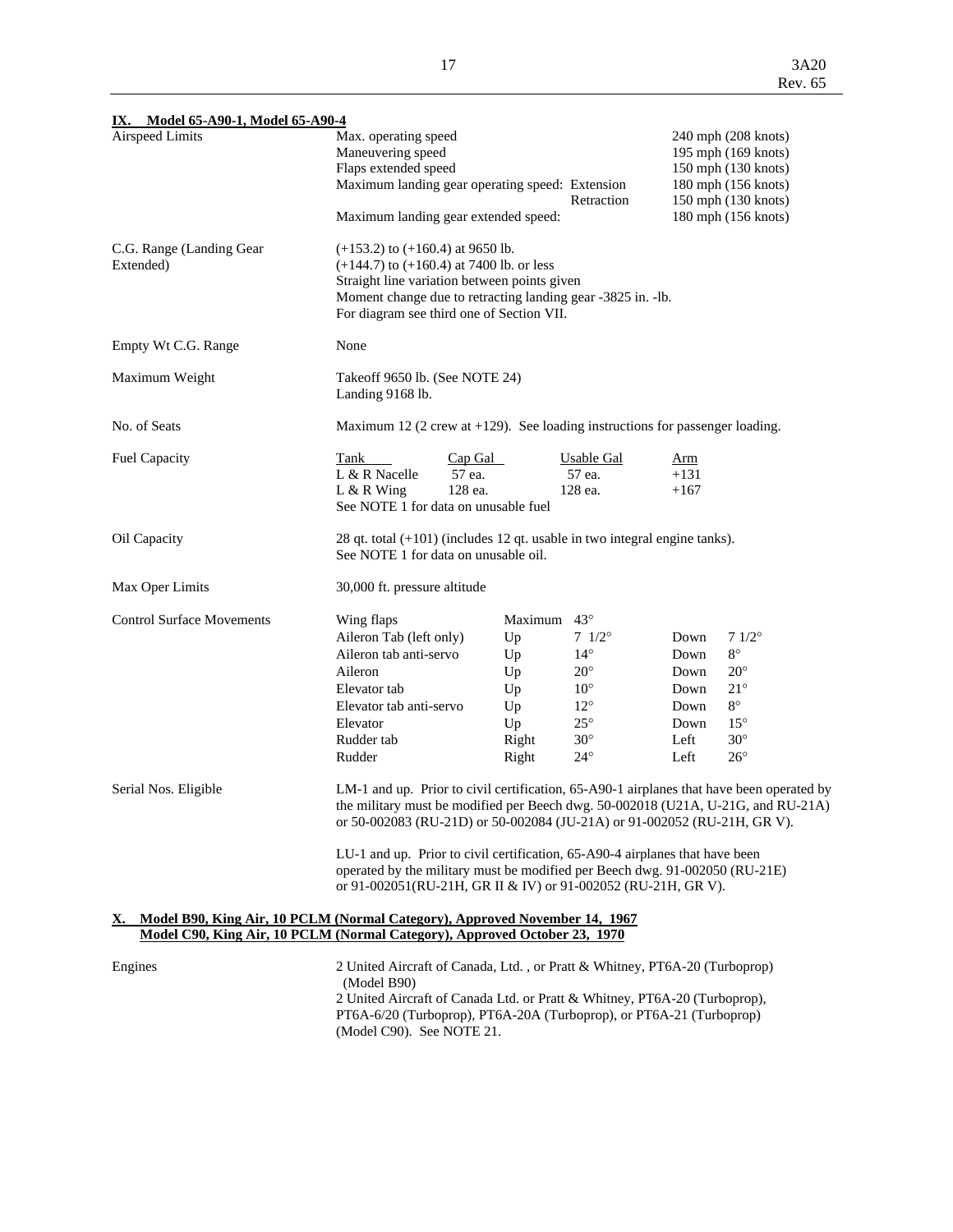## **X. Model B90, Model C90** (cont'd)

#### Fuel JP-4, JP-5 (MIL-T-5624); JP-8 (MIL-T-83133); Jet A, Jet A-1, and Jet B conforming to P&WC S.B. 1244 or ASTM Spec. D1655. See NOTE 5 for emergency fuels.

Oil (Engine and Gearbox) UACL PT6 Engine Service Bulletin No. 1 lists approved brand oils.

Engine Limits

| Static Sea Level Ratings (PT6A-20, PT6A-6/C20, PT6A-20A) |
|----------------------------------------------------------|
|----------------------------------------------------------|

|                           |            |               |            |         | Max. Permissible |
|---------------------------|------------|---------------|------------|---------|------------------|
|                           |            |               | Equivalent | Prop    | Turbine          |
|                           | Shaft      | Jet           | Shaft      | Shaft   | Interstage Temp. |
|                           | Horsepower | <b>Thrust</b> | Horsepower | Speed   | $($ Deg. C $)$   |
| Takeoff (5 minutes)       | 550        | 72            | 579        | $2200*$ | 750              |
| Max. Continuous           | 550        | 72            | 579        | $2200*$ | 750              |
| Strtg. Trans. (2 seconds) |            |               |            |         | 1090             |
| Max Reverse (1 minute)    | 300        |               |            | 2100    | 750              |

| Static Sea Level Ratings (PT6A-21) |            |               |            |         |                  |  |  |
|------------------------------------|------------|---------------|------------|---------|------------------|--|--|
|                                    |            |               |            |         | Max Permissible  |  |  |
|                                    |            |               | Equivalent | Prop    | Turbine          |  |  |
|                                    | Shaft      | Jet           | Shaft      | Shaft   | Interstage Temp. |  |  |
|                                    | Horsepower | <b>Thrust</b> | Horsepower | Speed   | $($ Deg. $C)$    |  |  |
| Takeoff (5 minutes)                | 550        | 75            | 580        | $2200*$ | 695              |  |  |
| Max. Continuous                    | 550        | 75            | 580        | 2200*   | 695              |  |  |
| Strtg. Trans. (2 seconds)          |            |               |            |         | 1090             |  |  |
| Max Reverse (1 minute)             | 300        |               |            | 2100    | 695              |  |  |

 **\*** See NOTE 4

 At low altitudes and low ambient temperature the engines may produce more power at takeoff than that for which the airplane has been certificated. Under these conditions, the placarded torquemeter limitations shall not be exceeded.

| Oil Temperatures: -40°F |                                                      | minimum starting |
|-------------------------|------------------------------------------------------|------------------|
|                         | -40 $\mathrm{^{\circ}F}$ to 210 $\mathrm{^{\circ}F}$ | low idle         |
|                         | 50 $\mathrm{^{\circ}F}$ to 210 $\mathrm{^{\circ}F}$  | max continuous   |

Propeller and Propeller Limits Non Reversing Propeller:

 2 Hartzell HC-B3TN-2(B)/T10173B-8 or HC-B3TN-2M/T10173NB-8 Diameter: 93-3/8 in. (Nominal) Minimum allowable for repair 90-3/8 in. (no further reduction permitted) Pitch settings at 30 in. Sta.: Low 19°, Feather 87°

 Reversing Propeller (For Model C90 Only, See Note 30.) 2 Hartzell HC-B3TN-3 or HC-B3TN-3B or HC-B3TN-3M hubs with T10173E8 or T10173B8 or T10173NB-8 blades (For Model C90 S/N LJ-954 and after) 2 Hartzell HC-B3TN-3 or HC-B3TN-3B or HC-B3TN-3M hubs with Hartzell T10173K-8 or T10173NK-8 aluminum alloy blades, and Hartzell C-3065-8P or C-3065-10P or C-3065-12P or C-3065-13P spinner assembly.

 Diameter: 93-3/8 in. (Nominal) Minimum allowable for repair 90-3/8 in. (no further reduction permitted) Pitch settings at 30 in. Sta.:

| Flight idle stop           | (See NOTE $10$ ) |
|----------------------------|------------------|
| Secondary flight idle stop | (See NOTE $10$ ) |
| Reverse                    | $-11^{\circ}$    |
| Feather                    | $87^\circ$       |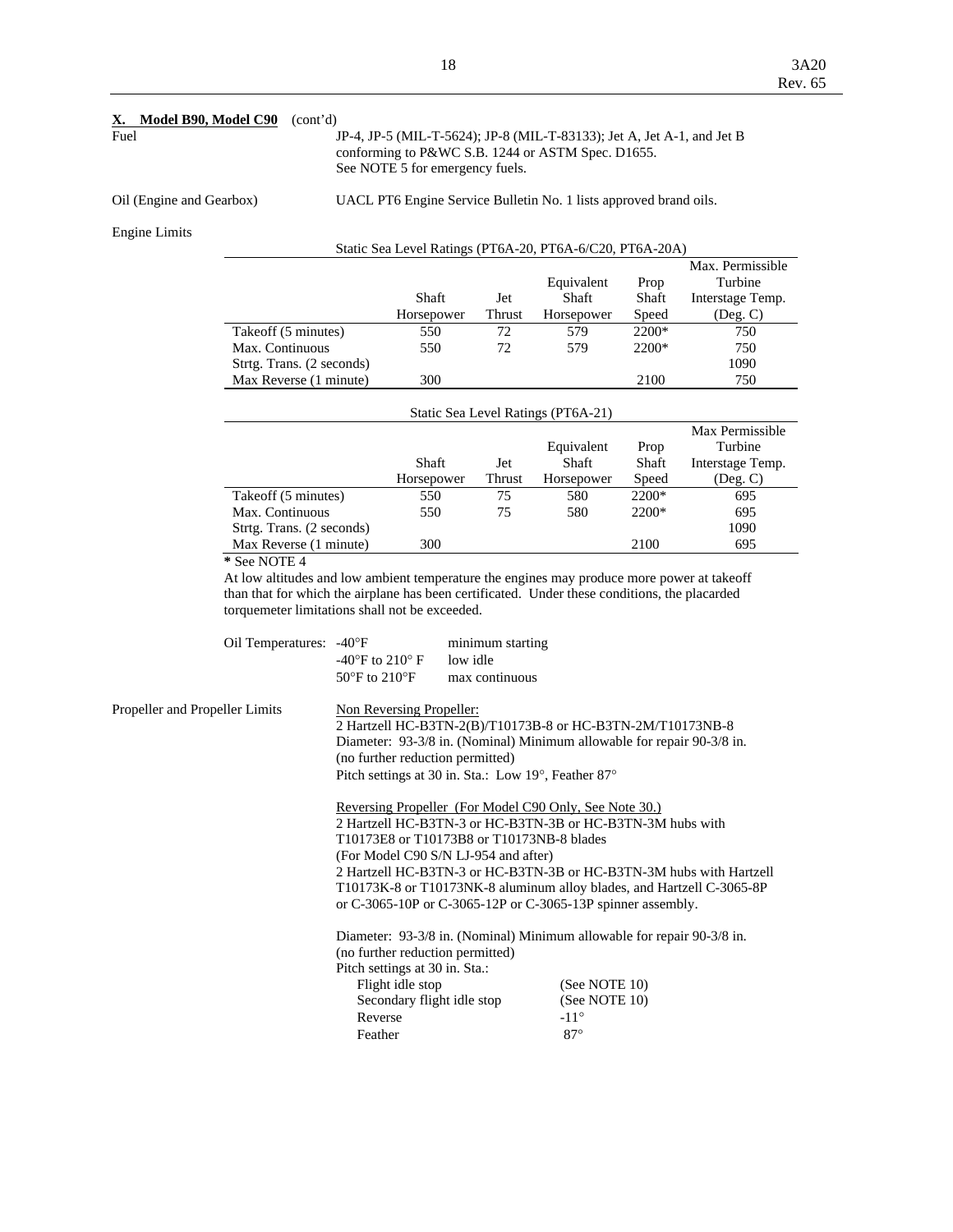| X. Model B90, Model C90                                                                                  | (cont'd)                                                                                                                    |                                                                                                                                                      |                                                                                                            |                                                      |                                                                                                         |  |
|----------------------------------------------------------------------------------------------------------|-----------------------------------------------------------------------------------------------------------------------------|------------------------------------------------------------------------------------------------------------------------------------------------------|------------------------------------------------------------------------------------------------------------|------------------------------------------------------|---------------------------------------------------------------------------------------------------------|--|
| Airspeed Limits                                                                                          | Maneuvering speed<br>Flaps extended speed                                                                                   | Maximum operating speed<br>Maximum landing gear operating speed: Extension<br>Retraction<br>Maximum landing gear extended speed                      |                                                                                                            |                                                      |                                                                                                         |  |
| C.G. Range (Landing Gear)<br>Extended)                                                                   | For Model B90<br>(See NOTE 21)                                                                                              | $(+153.2)$ to $(+160.4)$ at 9650 lb.<br>$(+144.7)$ to $(+160.4)$ at 7400 lb.<br>For Model C90 aircraft with PT6A-20, PT6A-6/C20, or PT6A-20A engines |                                                                                                            |                                                      |                                                                                                         |  |
|                                                                                                          |                                                                                                                             | $(+153.2)$ to $(+160.0)$ at 9650 lb.<br>$(+144.7)$ to $(+160.0)$ at 7400 lb.<br>For Model C90 aircraft with PT6A-21 engines (See NOTE 21)            |                                                                                                            |                                                      |                                                                                                         |  |
|                                                                                                          | Straight line variation between points given<br>Moment change due to retracting landing gear -3825 in. -lb.                 |                                                                                                                                                      |                                                                                                            |                                                      |                                                                                                         |  |
| Empty Wt. C.G. Range                                                                                     | None                                                                                                                        |                                                                                                                                                      |                                                                                                            |                                                      |                                                                                                         |  |
| Maximum Weight                                                                                           | Takeoff: 9650 lb.<br>Landing: 9168 lb.                                                                                      |                                                                                                                                                      |                                                                                                            |                                                      |                                                                                                         |  |
| No. of Seats                                                                                             | Maximum 10 (2 crew at $+129$ ). See loading instructions for passenger loading.                                             |                                                                                                                                                      |                                                                                                            |                                                      |                                                                                                         |  |
| Maximum Baggage<br>(Structural Limit)                                                                    | 350 lb $(+275)$                                                                                                             |                                                                                                                                                      |                                                                                                            |                                                      |                                                                                                         |  |
| Fuel Capacity                                                                                            | Tank<br>L & R Nacelle<br>$L & R$ Wing<br>See NOTE 1 for data on unusable fuel.                                              | Cap Gal<br>61 ea.<br>131 ea.                                                                                                                         | Usable Gal<br>61 ea.<br>131 ea.                                                                            | Arm<br>$+131$<br>$+167$                              |                                                                                                         |  |
| Oil Capacity                                                                                             | 28 qt. total $(+101)$ (includes 12 qt. usable in two integral engine tanks).<br>See NOTE 1 for data on unusable oil.        |                                                                                                                                                      |                                                                                                            |                                                      |                                                                                                         |  |
| Max. Oper. Limit                                                                                         | 30,000 ft. pressure altitude                                                                                                |                                                                                                                                                      |                                                                                                            |                                                      |                                                                                                         |  |
| <b>Control Surface Movements</b>                                                                         | Wing flaps<br>Aileron tab (left only)<br>Aileron<br>Elevator tab<br>Ele. tab anti-servo<br>Elevator<br>Rudder tab<br>Rudder | Maximum $43^{\circ}$<br>Up<br>Up<br>Up<br>Up<br>Up<br>Right<br>Right                                                                                 | $15^{\circ}$<br>$20^{\circ}$<br>$10^{\circ}$<br>$12^{\circ}$<br>$25^{\circ}$<br>$30^\circ$<br>$24^{\circ}$ | Down<br>Down<br>Down<br>Down<br>Down<br>Left<br>Left | $15^{\circ}$<br>$20^{\circ}$<br>$21^{\circ}$<br>$8^{\circ}$<br>$15^{\circ}$<br>$30^\circ$<br>$19^\circ$ |  |
| Serial Nos. Eligible                                                                                     |                                                                                                                             | Model B90: LJ-318 through LJ-501<br>Model C90: LJ-502 through LJ-1062                                                                                |                                                                                                            |                                                      |                                                                                                         |  |
| $\overline{X}I$ Model 65-A90-2 (Military RIL21R) and 65-A90-3 (Military RIL21C) 5 PCLM (Normal Category) |                                                                                                                             |                                                                                                                                                      |                                                                                                            |                                                      |                                                                                                         |  |

#### **XI. Model 65-A90-2 (Military RU-21B) and 65-A90-3 (Military RU-21C), 5 PCLM (Normal Category), Approved March 20, 1969**

Engines 2 United Aircraft of Canada, Ltd. or Pratt & Whitney, PT6A-29 (turboprop), or 2 United Aircraft of Canada, Ltd. or Pratt & Whitney PT6A-34 (turboprop)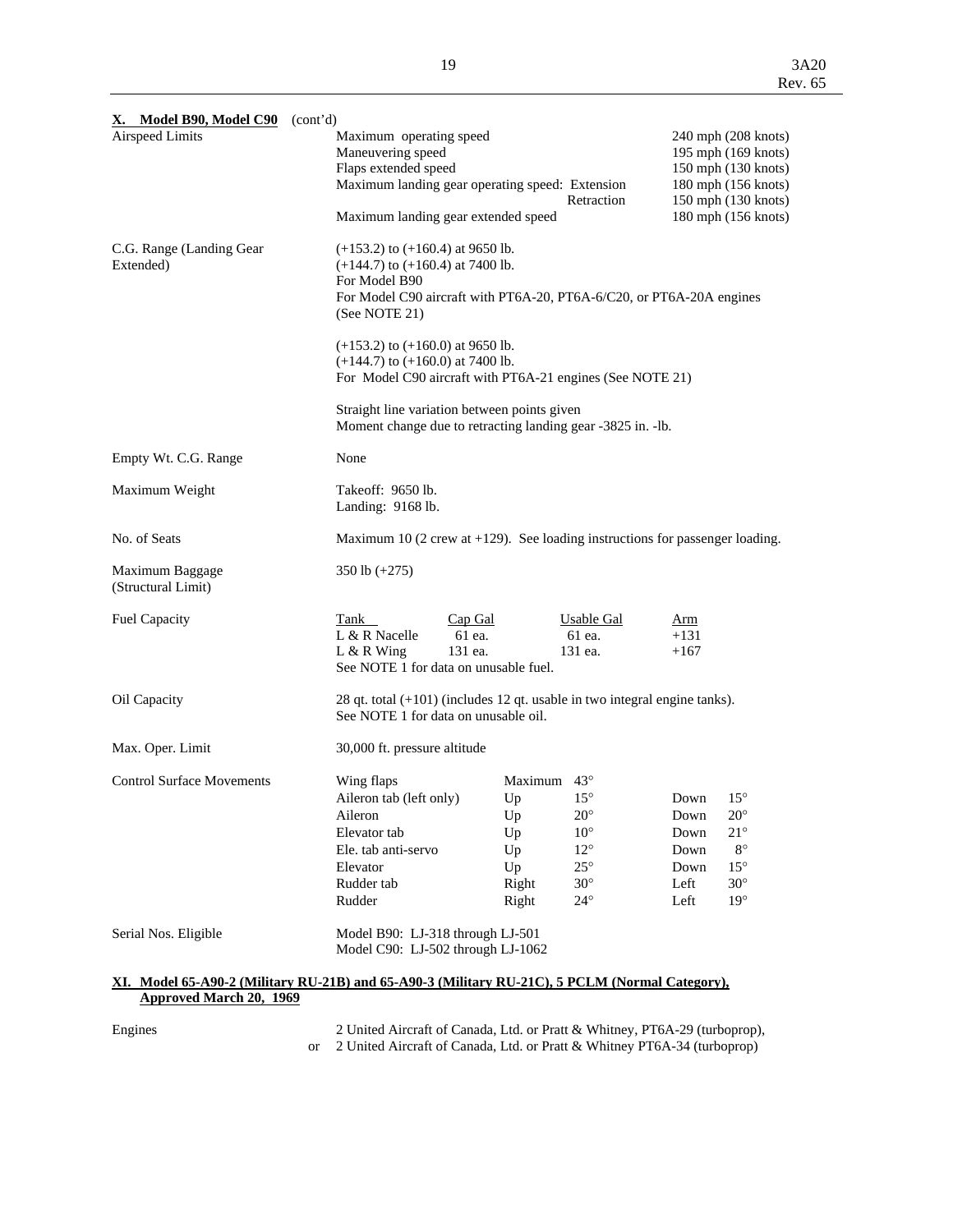| <b>XI.</b> Model 65-A90-2<br>(cont'd)<br>Fuel | JP-4, JP-5 (MIL-T-5624); JP-8 (MIL-T-83133); Jet A, Jet A-1, and Jet B<br>conforming to P&WC S.B. 1244 or ASTM Spec. D1655.<br>See NOTE 5 for emergency fuels. |
|-----------------------------------------------|----------------------------------------------------------------------------------------------------------------------------------------------------------------|
| Oil (Engine and Gearbox)                      | PT6A-29 Engine Service Bulletin No. 1 lists approved brand oils.<br>PT6A-34 Engine Service Bulletin No. 1 lists approved brand oils.                           |
| Engine Limits(PT6A-29)                        |                                                                                                                                                                |

| -- -<br><b>Static Sea Level Ratings</b> |            |        |                     |                |                                        |  |
|-----------------------------------------|------------|--------|---------------------|----------------|----------------------------------------|--|
|                                         | Shaft      | Jet    | Equivalent<br>Shaft | Prop.<br>Shaft | Max. Permissible<br>Turbine Interstage |  |
|                                         | Horsepower | Thrust | Horsepower          | Speed          | Temp. $(Deg. C)$                       |  |
| Takeoff (5 minutes)                     | 620        | 70     | 648                 | $2200*$        | 750                                    |  |
| Max. Continuous                         | 620        | 70     | 648                 | 2200*          | 750                                    |  |
| Strtg. Trans. (2 seconds)               |            |        |                     |                | 1090                                   |  |
| Max Reverse (1 minute)                  | 470        |        |                     | 2068           | 750                                    |  |

\*See NOTE 4

 At low altitude and low ambient temperature the engines may produce more power at takeoff than that for which the airplane has been certificated. Under these conditions, the placarded torquemeter limitations shall not be exceeded.

| Oil Temperatures: -40°F |                                                     | minimum starting     |
|-------------------------|-----------------------------------------------------|----------------------|
|                         | $-40^{\circ}$ F to 200 $^{\circ}$ F                 | low idle             |
|                         | 50 $\mathrm{^{\circ}F}$ to 200 $\mathrm{^{\circ}F}$ | max continuous       |
|                         | $210^{\circ}F$                                      | max oil temperature  |
|                         |                                                     | not to exceed 5 min. |

Engine Limits (PT6A-34)

| <b>Static Sea Level Ratings</b> |                                                                |               |            |         |                         |
|---------------------------------|----------------------------------------------------------------|---------------|------------|---------|-------------------------|
|                                 | Max. Permissible<br><b>Shaft</b><br>Equivalent<br>Prop.<br>Jet |               |            |         |                         |
|                                 | Horsepower                                                     | <b>Thrust</b> | Shaft      | Shaft   | Turbine Interstage      |
|                                 |                                                                |               | Horsepower | Speed   | Temp. $(\text{deg. C})$ |
| Takeoff (5 minutes)             | 620                                                            | 82            | 648        | $2200*$ | 790                     |
| Max Continuous                  | 620                                                            | 82            | 648        | $2200*$ | 790                     |
| Strtg. Trans. (2 seconds)       |                                                                |               |            |         | 1090                    |
| Max Reverse (1 minute)          | 470                                                            |               |            | 2068    | 790                     |
| $100 - 370000 + 4$              |                                                                |               |            |         |                         |

\*See NOTE 4

 At low altitude and low ambient temperature the engines may produce more power at takeoff than that for which the airplane has been certificated. Under these conditions, the placarded torquemeter limitations shall not be exceeded.

|                                | Oil temperatures:                                                         | $-40^{\circ}F$<br>-40 $\mathrm{^{\circ}F}$ to 210 $\mathrm{^{\circ}F}$<br>$50^{\circ}$ F to $210^{\circ}$ F<br>$210^{\circ}F$ | minimum starting<br>low idle<br>max. continuous<br>max oil temperature<br>not to exceed 5 minutes                                 |  |  |  |
|--------------------------------|---------------------------------------------------------------------------|-------------------------------------------------------------------------------------------------------------------------------|-----------------------------------------------------------------------------------------------------------------------------------|--|--|--|
| Propeller and Propeller Limits |                                                                           |                                                                                                                               | 2 Hartzell HC-B3TN-3B/T10173E-8 or HC-B3TN-3/T10173E-8 or<br>HC-B3TN-3/T10173B-8 or HC-B3TN-3M/T10173NB-8 with three blades each. |  |  |  |
|                                | Diameter: 93-3/8 in. (Nominal)                                            |                                                                                                                               |                                                                                                                                   |  |  |  |
|                                | Minimum allowable for repair: 90-3/8 in. (no further reduction permitted) |                                                                                                                               |                                                                                                                                   |  |  |  |
|                                | Pitch settings at 30 in. Sta.:                                            |                                                                                                                               |                                                                                                                                   |  |  |  |
|                                | Reversing Propeller                                                       |                                                                                                                               |                                                                                                                                   |  |  |  |
|                                | Flight idle stop                                                          |                                                                                                                               | (see NOTE $10$ )                                                                                                                  |  |  |  |
|                                | Secondary flight idle stop                                                |                                                                                                                               | (See NOTE $10$ )                                                                                                                  |  |  |  |
|                                | Reverse                                                                   |                                                                                                                               | $-11^{\circ}$                                                                                                                     |  |  |  |
|                                | Feather                                                                   |                                                                                                                               | $87^\circ$                                                                                                                        |  |  |  |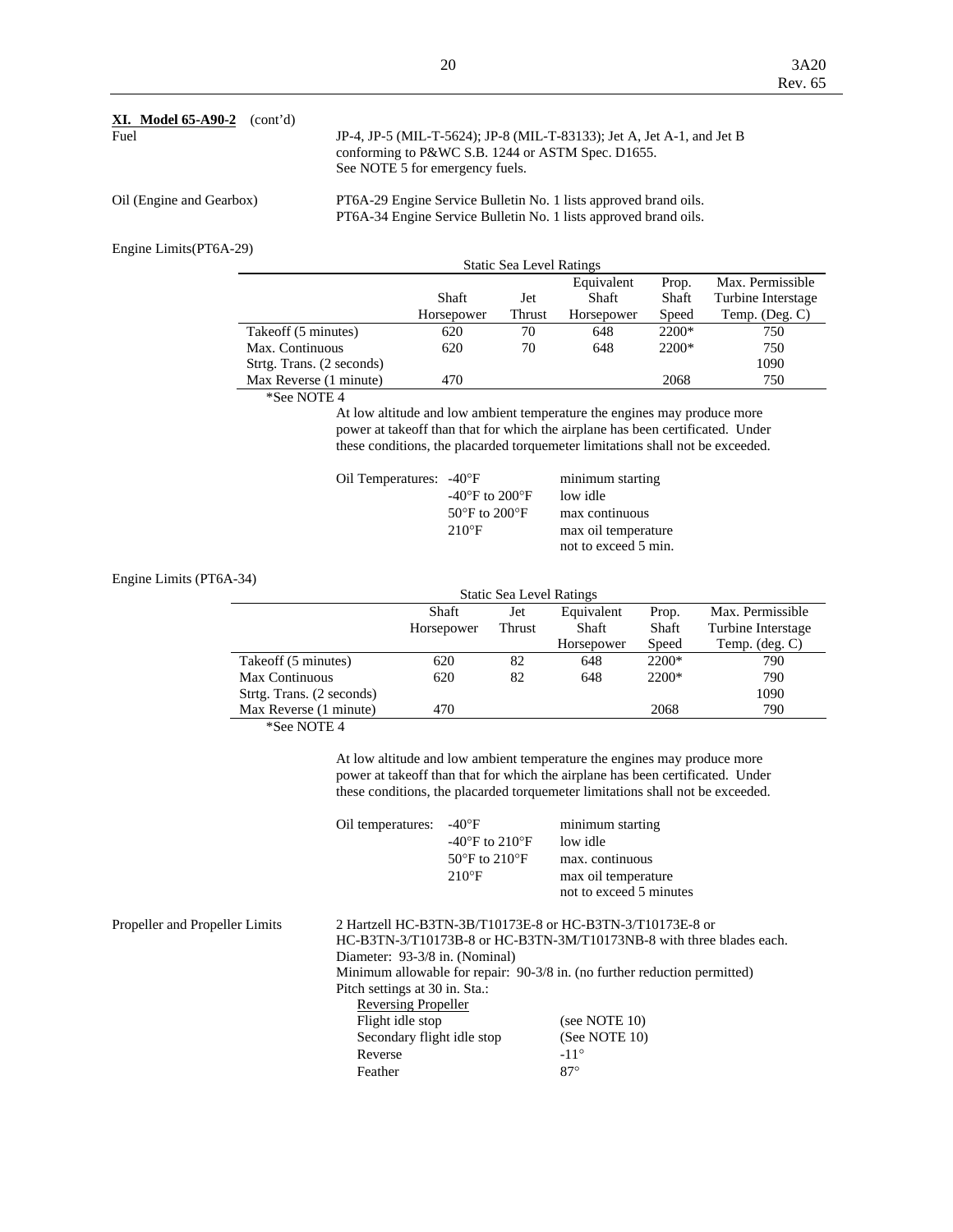| <b>XI.</b> Model $65 - A90 - 2$ (cont'd) |                                                                                                                                                |                                                                                                                                                                                                                                                                                                             |                           |  |  |
|------------------------------------------|------------------------------------------------------------------------------------------------------------------------------------------------|-------------------------------------------------------------------------------------------------------------------------------------------------------------------------------------------------------------------------------------------------------------------------------------------------------------|---------------------------|--|--|
| Airspeed Limits                          | Maximum operating speed                                                                                                                        |                                                                                                                                                                                                                                                                                                             | 240 mph (208 knots)       |  |  |
|                                          | Maneuvering speed                                                                                                                              |                                                                                                                                                                                                                                                                                                             | 195 mph (169 knots)       |  |  |
|                                          | Maximum flap extended speed                                                                                                                    |                                                                                                                                                                                                                                                                                                             |                           |  |  |
|                                          | Approach position 35%                                                                                                                          |                                                                                                                                                                                                                                                                                                             | 200 mph (174 knots)       |  |  |
|                                          | Full down flap position - 100%                                                                                                                 |                                                                                                                                                                                                                                                                                                             | 164 mph (143 knots)       |  |  |
|                                          | Maximum landing gear operating speed: Extension                                                                                                |                                                                                                                                                                                                                                                                                                             | 180 mph (156 knots)       |  |  |
|                                          |                                                                                                                                                | Retraction                                                                                                                                                                                                                                                                                                  | 150 mph (130 knots)       |  |  |
|                                          | Maximum landing gear extended speed                                                                                                            |                                                                                                                                                                                                                                                                                                             | 180 mph (156 knots)       |  |  |
| C.G. Range (Landing Gear<br>Extended)    | $(+155.2)$ to $(+160.4)$ at 10,900 lb.<br>$(+144.7)$ to $(+160.4)$ at 7400 lb or less<br>Straight line variation between points given<br>11000 | Moment change due to retracting landing gear -4500 in. -lb.                                                                                                                                                                                                                                                 |                           |  |  |
|                                          |                                                                                                                                                |                                                                                                                                                                                                                                                                                                             |                           |  |  |
|                                          | 10600                                                                                                                                          |                                                                                                                                                                                                                                                                                                             |                           |  |  |
|                                          | 10200                                                                                                                                          |                                                                                                                                                                                                                                                                                                             |                           |  |  |
|                                          | 9800                                                                                                                                           |                                                                                                                                                                                                                                                                                                             |                           |  |  |
|                                          |                                                                                                                                                |                                                                                                                                                                                                                                                                                                             |                           |  |  |
|                                          | LB. 9400                                                                                                                                       |                                                                                                                                                                                                                                                                                                             |                           |  |  |
|                                          | 9000                                                                                                                                           |                                                                                                                                                                                                                                                                                                             |                           |  |  |
|                                          | 8600                                                                                                                                           |                                                                                                                                                                                                                                                                                                             |                           |  |  |
|                                          | 8200                                                                                                                                           |                                                                                                                                                                                                                                                                                                             |                           |  |  |
|                                          |                                                                                                                                                |                                                                                                                                                                                                                                                                                                             |                           |  |  |
|                                          | 7800                                                                                                                                           |                                                                                                                                                                                                                                                                                                             |                           |  |  |
|                                          | 7400                                                                                                                                           |                                                                                                                                                                                                                                                                                                             |                           |  |  |
|                                          | 7000<br>148<br>144                                                                                                                             | 152<br>156<br>160                                                                                                                                                                                                                                                                                           | 164                       |  |  |
|                                          |                                                                                                                                                | IN.                                                                                                                                                                                                                                                                                                         |                           |  |  |
|                                          |                                                                                                                                                |                                                                                                                                                                                                                                                                                                             |                           |  |  |
| Empty Wt. C.G. Range                     | None                                                                                                                                           |                                                                                                                                                                                                                                                                                                             |                           |  |  |
| Maximum Weight                           | Takeoff: 10,900 lb.<br>Landing: 10,900 lb.                                                                                                     |                                                                                                                                                                                                                                                                                                             |                           |  |  |
| No. of Seats                             |                                                                                                                                                | Maximum 5 (2 crew at $+129$ ). See loading instructions for passenger loading.                                                                                                                                                                                                                              |                           |  |  |
| Fuel Capacity                            | Tank<br>Cap. Gal                                                                                                                               | <b>Usable Gal</b>                                                                                                                                                                                                                                                                                           | <u>Arm</u>                |  |  |
|                                          | L & R Nacelle<br>53 ea.                                                                                                                        | 53 ea.                                                                                                                                                                                                                                                                                                      | $+131$                    |  |  |
|                                          | $L & R$ Wing<br>145 ea.                                                                                                                        | 145 ea.                                                                                                                                                                                                                                                                                                     | $+165$                    |  |  |
|                                          | See NOTE 1 for data on unusable fuel.                                                                                                          |                                                                                                                                                                                                                                                                                                             |                           |  |  |
| Oil Capacity                             | See NOTE 1 for data on unusable oil.                                                                                                           | 28 qt. total $(+101)$ (includes 12 qt. usable in two integral engine tanks).                                                                                                                                                                                                                                |                           |  |  |
| <b>Control Surface Movements</b>         | Wing flaps                                                                                                                                     | $43^{\circ}$<br>Maximum                                                                                                                                                                                                                                                                                     |                           |  |  |
|                                          | Aileron tab (left only)                                                                                                                        | $7 - 1/2^{\circ}$<br>Up                                                                                                                                                                                                                                                                                     | $7 - 1/2^{\circ}$<br>Down |  |  |
|                                          | Aileron tab anti-servo                                                                                                                         | $14^{\circ}$<br>Up                                                                                                                                                                                                                                                                                          | $8^{\circ}$<br>Down       |  |  |
|                                          | Aileron                                                                                                                                        | $20^{\circ}$<br>Up                                                                                                                                                                                                                                                                                          | $20^{\circ}$<br>Down      |  |  |
|                                          | Elevator tab                                                                                                                                   | $10^{\circ}$<br>Up                                                                                                                                                                                                                                                                                          | $21^{\circ}$<br>Down      |  |  |
|                                          | Elevator tab anti-servo                                                                                                                        | $12^{\circ}$<br>Up                                                                                                                                                                                                                                                                                          | $8^{\circ}$<br>Down       |  |  |
|                                          | Elevator                                                                                                                                       | $25^{\circ}$<br>Up                                                                                                                                                                                                                                                                                          | $15^{\circ}$<br>Down      |  |  |
|                                          | Rudder tab                                                                                                                                     | Right<br>$30^\circ$                                                                                                                                                                                                                                                                                         | $30^\circ$<br>Left        |  |  |
|                                          | Rudder                                                                                                                                         | Right<br>$24^{\circ}$                                                                                                                                                                                                                                                                                       | $19^{\circ}$<br>Left      |  |  |
| Serial Nos. Eligible                     |                                                                                                                                                | LS-1 and up. Prior to civil certification, 65-A90-2 airplanes that have been<br>operated by the military must be modified per Beech dwg. 50-002081.<br>$LT-1$ and up. Prior to civil certification 65-A90-3 airplanes that have been<br>operated by the military must be modified per Beech dwg. 50-002082. |                           |  |  |
|                                          |                                                                                                                                                |                                                                                                                                                                                                                                                                                                             |                           |  |  |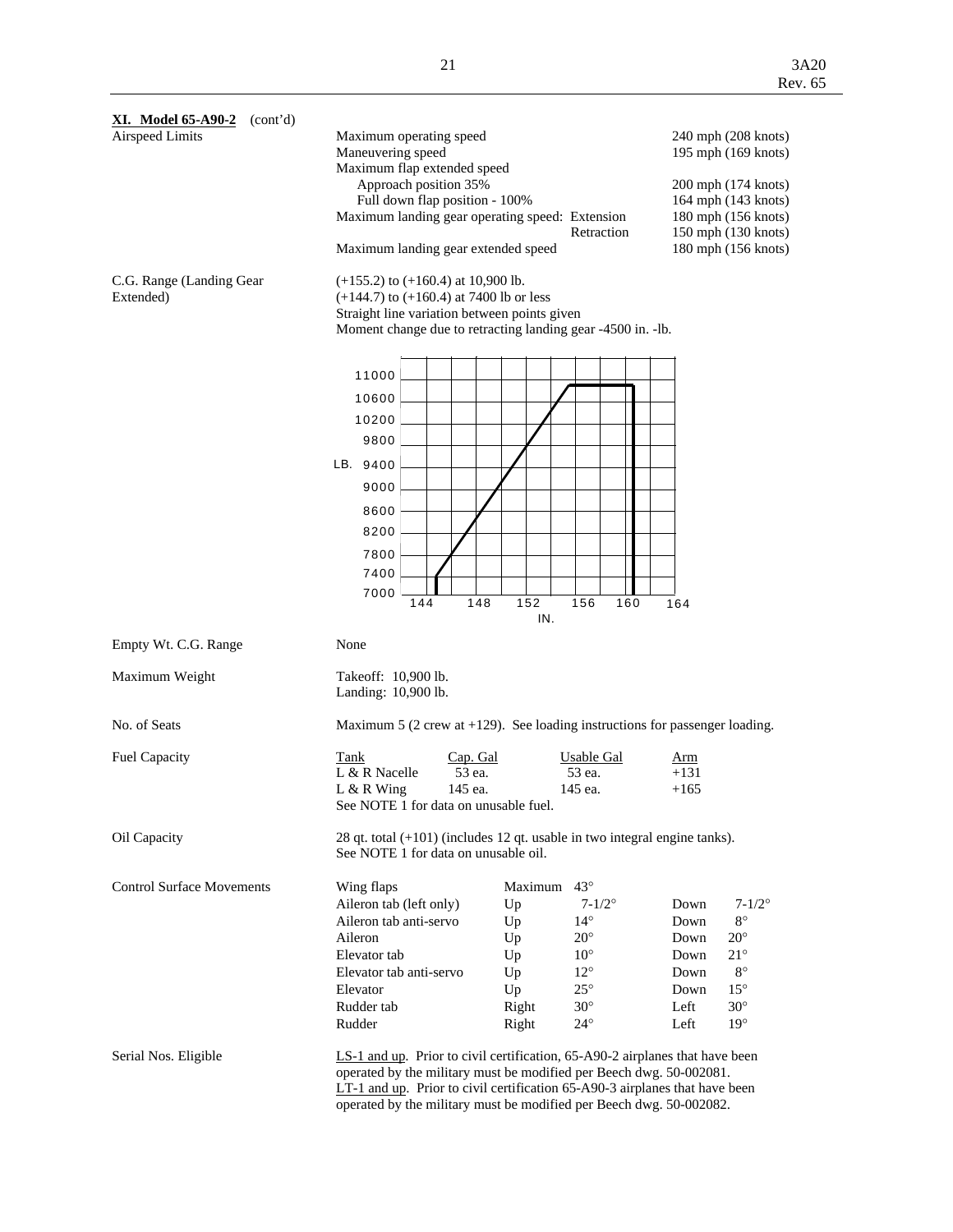## **XII. Model E90, King Air, 10 PCLM (Normal Category), Approved April 13, 1972**

| Engines                  | 2 United Aircraft of Canada, Ltd., or Pratt & Whitney, PT6A-28 (turboprop)                                                                                     |
|--------------------------|----------------------------------------------------------------------------------------------------------------------------------------------------------------|
| Fuel                     | JP-4, JP-5 (MIL-T-5624); JP-8 (MIL-T-83133); Jet A, Jet A-1, and<br>Jet B conforming to P&WC S.B. 1244 or ASTM Spec. D1655.<br>See NOTE 5 for emergency fuels. |
| Oil (Engine and Gearbox) | UACL PT6 Engine Service Bulletin No. 1 lists approved brand oils.                                                                                              |

Engine Limits

Static Sea Level Ratings

|                          | Shaft<br>Horsepower | Jet<br>Thrust | Equivalent<br>Shaft<br>Horsepower | Prop.<br>Shaft<br>Speed | Max. Permissible<br>Turbine Interstage<br>Temp. $(\text{deg. C})$ |
|--------------------------|---------------------|---------------|-----------------------------------|-------------------------|-------------------------------------------------------------------|
| Max. cont. and take off  | $550**$             | 76            | 580                               | $2200*$                 | 750                                                               |
| Strtg. Trans (2 seconds) |                     |               |                                   |                         | 1090                                                              |
| Max Reverse (1 minute)   | 300                 |               |                                   | 2100                    | 750                                                               |

\*See NOTE 4

\*\*Flat rated

 At low altitudes and low ambient temperature the engines may produce more power at takeoff than that for which the airplane has been certificated. Under these conditions, the placarded torquemeter limitations shall not be exceeded.

|                                | Oil Temperature:                                                                                                                                                                                                                                          | $-40^{\circ}F$<br>-40 $\mathrm{^{\circ}F}$ to 210 $\mathrm{^{\circ}F}$<br>$50^{\circ}$ F to $210^{\circ}$ F                                                                                                                         | minimum starting<br>low idle<br>maximum continuous                                                                                       |                                                                                                                                                   |  |  |  |
|--------------------------------|-----------------------------------------------------------------------------------------------------------------------------------------------------------------------------------------------------------------------------------------------------------|-------------------------------------------------------------------------------------------------------------------------------------------------------------------------------------------------------------------------------------|------------------------------------------------------------------------------------------------------------------------------------------|---------------------------------------------------------------------------------------------------------------------------------------------------|--|--|--|
| Propeller and Propeller Limits |                                                                                                                                                                                                                                                           | Non Reversing Propeller:<br>2 Hartzell HC-B3TN-2(B)/T10173B-8<br>Diameter: 93-3/8 in. (Nominal) Minimum allowable for repair: 90-3/8 in.<br>(no further reduction permitted)<br>Pitch settings at 30 in. Sta.: Low 19°, Feather 87° |                                                                                                                                          |                                                                                                                                                   |  |  |  |
|                                |                                                                                                                                                                                                                                                           | Reversing Propeller (See Note 30.)<br>2 Hartzell HC-B3TN-3 or HC-B3TN-3B or HC-B3TN-3M hubs with T10173E8 or<br>T10173B8 or T10173NB-8 blades.                                                                                      |                                                                                                                                          |                                                                                                                                                   |  |  |  |
|                                | (For Model E90 S/N LW-348 and after only): 2 Hartzell HC-B3TN-3 or<br>HC-B3TN-3B or HC-B3TN-3M hubs with Hartzell T10173K-8 or T10173NK-8<br>aluminum alloy blades, and Hartzell C-3065-8P or C-3065-10P or C-3065-12P or<br>C-3065-13P spinner assembly. |                                                                                                                                                                                                                                     |                                                                                                                                          |                                                                                                                                                   |  |  |  |
|                                | (no further reduction permitted)<br>Pitch settings at 30 in. sta.:<br>Flight idle stop<br>Secondary flight idle stop<br>Reverse<br>Feather                                                                                                                |                                                                                                                                                                                                                                     | Diameter: 93-3/8 in. (Nominal) Minimum allowable for repair: 90-3/8 in.<br>(See NOTE 10)<br>(See NOTE 10)<br>$-11^{\circ}$<br>$87^\circ$ |                                                                                                                                                   |  |  |  |
| Airspeed Limits                | <b>Maximum Operating Speed</b><br>Maneuvering<br>Flaps extended speed                                                                                                                                                                                     |                                                                                                                                                                                                                                     |                                                                                                                                          | 260 mph (226 knots)<br>202 mph (175 knots)<br>150 mph (130 knots)<br>$(S/N LW-1 through LW-42)$<br>161 mph (140 knots)<br>$(S/N LW-43$ and after) |  |  |  |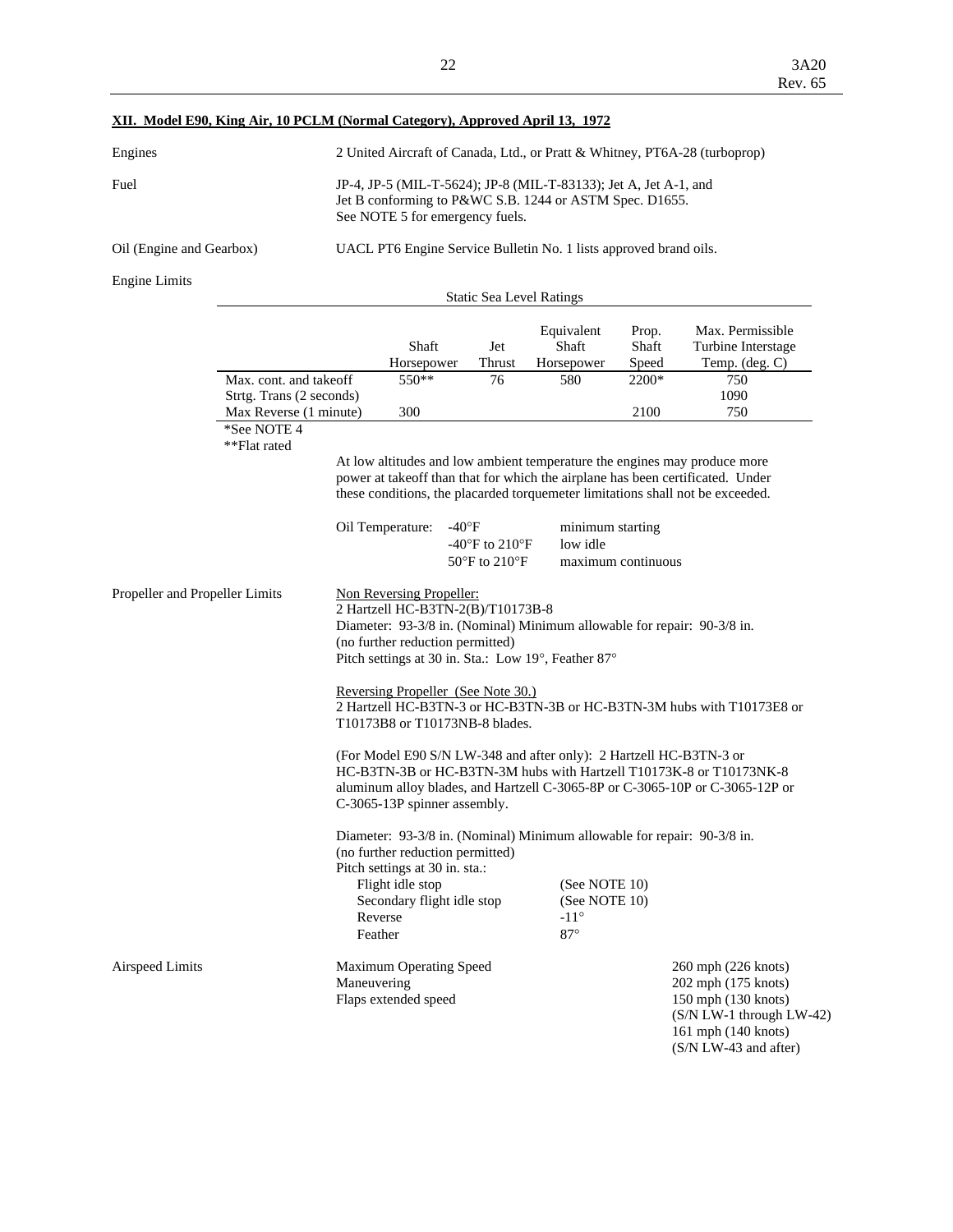| <b>XII.</b> Model $E90$ (cont'd)<br>Airspeed Limits (cont'd)                           | Maximum Landing Gear Operating Speed: Extension<br>Maximum Landing Gear Extended Speed:                                         | 180 mph (156 knots)<br>150 mph (130 knots)<br>$(S/N LW-1)$ through $LW-42$ )<br>168 mph (146 knots)<br>(S/N LW-43 and after)<br>180 mph (156 knots)         |                                                                                                                          |                                                                                                                                                                 |  |  |
|----------------------------------------------------------------------------------------|---------------------------------------------------------------------------------------------------------------------------------|-------------------------------------------------------------------------------------------------------------------------------------------------------------|--------------------------------------------------------------------------------------------------------------------------|-----------------------------------------------------------------------------------------------------------------------------------------------------------------|--|--|
| C.G. Range (Landing Gear)<br>Extended)                                                 | $(+152.0)$ to $(+160.0)$ at 10,100 lb.                                                                                          | $(+144.7)$ to $(+160.0)$ at 7850 lb. or less<br>Straight line variation between points given<br>Moment change due to retracting landing gear -3825 in. -lb. |                                                                                                                          |                                                                                                                                                                 |  |  |
| Empty Wt. C.G. Range                                                                   | None                                                                                                                            |                                                                                                                                                             |                                                                                                                          |                                                                                                                                                                 |  |  |
| Maximum Weight                                                                         | Takeoff: 10,100 lb.<br>Landing: 9,700 lb.                                                                                       |                                                                                                                                                             |                                                                                                                          |                                                                                                                                                                 |  |  |
| No of Seats                                                                            |                                                                                                                                 |                                                                                                                                                             |                                                                                                                          | Maximum 10 (2 crew at $+129$ ). See loading instructions for passenger loading.                                                                                 |  |  |
| Maximum Baggage<br>(Structural Limit)                                                  | 350 lb. $(+275)$                                                                                                                |                                                                                                                                                             |                                                                                                                          |                                                                                                                                                                 |  |  |
| <b>Fuel Capacity</b>                                                                   | Tank<br>$L & R$ Aux<br>L & R Main                                                                                               | Cap Gal<br>41 ea.<br>196 ea.<br>See NOTE 1 for data on unusable fuel.                                                                                       | Usable Gal<br>41 ea.<br>196 ea.                                                                                          | Arm<br>$+174$<br>$+153$                                                                                                                                         |  |  |
| Oil Capacity                                                                           | NOTE 1 for data on unusable oil.                                                                                                | 28 qt. total $(+101)$ includes 12 qt. usable in two integral engine tanks. See                                                                              |                                                                                                                          |                                                                                                                                                                 |  |  |
| <b>Control Surface Movements</b>                                                       | Wing flaps<br>Aileron tab (left only)<br>Aileron<br>Elevator tab<br>Elevator tab anti-servo<br>Elevator<br>Rudder Tab<br>Rudder | Maximum<br>Up<br>Up<br>Up<br>Up<br>Up<br>Right<br>Right                                                                                                     | $43^\circ$<br>$15^{\circ}$<br>$20^{\circ}$<br>$10^{\circ}$<br>$12^{\circ}$<br>$25^{\circ}$<br>$30^\circ$<br>$24^{\circ}$ | $15^{\circ}$<br>Down<br>$20^{\circ}$<br>Down<br>$21^{\circ}$<br>Down<br>$8^{\circ}$<br>Down<br>$15^{\circ}$<br>Down<br>$30^\circ$<br>Left<br>$19^\circ$<br>Left |  |  |
| Serial Nos. Eligible                                                                   | Model E90: LW-1 and up                                                                                                          |                                                                                                                                                             |                                                                                                                          |                                                                                                                                                                 |  |  |
| XIII. Model H90, King Air, (T-44A), 10 PCLM (Normal Category), Approved March 23, 1977 |                                                                                                                                 |                                                                                                                                                             |                                                                                                                          |                                                                                                                                                                 |  |  |
| Engines                                                                                |                                                                                                                                 |                                                                                                                                                             |                                                                                                                          | 2 United Aircraft of Canada, Ltd., or Pratt & Whitney, PT6A-34B (Turboprop)                                                                                     |  |  |
| Fuel                                                                                   | See NOTE 5 for emergency fuels.                                                                                                 | JP-4, JP-5 (MIL-T-5624); JP-8 (MIL-T-83133); Jet A, Jet A-1, and Jet B<br>conforming to P&WC S.B. 1244 or ASTM Spec D1655.                                  |                                                                                                                          |                                                                                                                                                                 |  |  |
| Oil (Engine and Gearbox)                                                               |                                                                                                                                 | UACL PT6 Engine Service Bulletin No. 1 lists approved brand oils.                                                                                           |                                                                                                                          |                                                                                                                                                                 |  |  |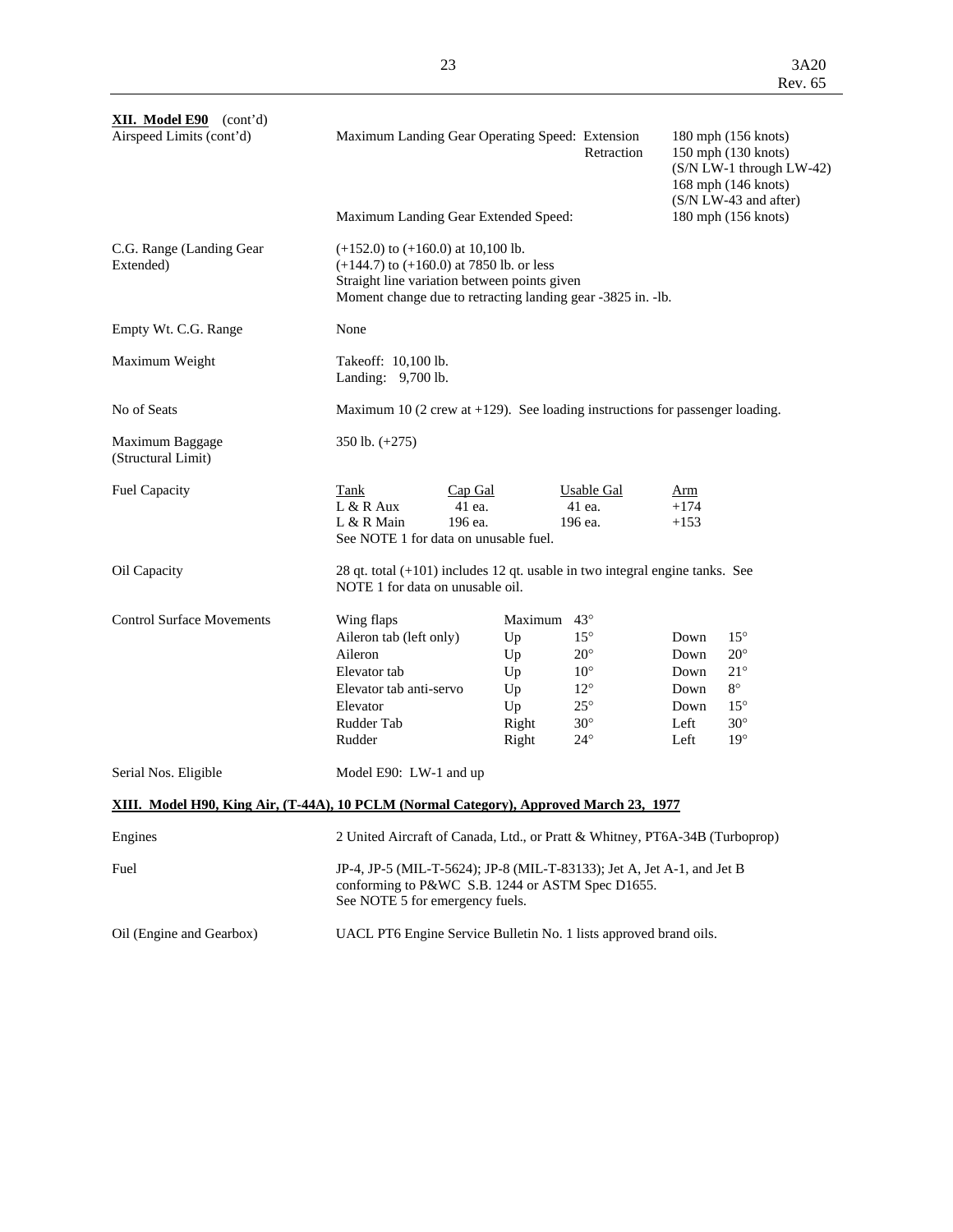#### **XIII. Model H90** (cont'd)

#### Engine Limits

|                                       | <b>Static Sea Level Ratings</b> |                                    |                                                                                                                                                                                               |                                               |                                        |                                                    |                                                                                                                                                                              |  |
|---------------------------------------|---------------------------------|------------------------------------|-----------------------------------------------------------------------------------------------------------------------------------------------------------------------------------------------|-----------------------------------------------|----------------------------------------|----------------------------------------------------|------------------------------------------------------------------------------------------------------------------------------------------------------------------------------|--|
|                                       |                                 |                                    | Shaft<br>Horsepower                                                                                                                                                                           | Jet<br>Thrust                                 | Equivalent<br>Shaft<br>Horsepower      | Prop.<br>Shaft<br>Speed                            | Max.<br>Permissible<br>Turbine<br><b>Interstage Temp</b><br>(Deg. C)                                                                                                         |  |
|                                       | Max Cont & Takeoff              |                                    | 550**                                                                                                                                                                                         | 74                                            | 579                                    | 2200*                                              | 790                                                                                                                                                                          |  |
| Strtg. Trans (2 seconds)              |                                 |                                    |                                                                                                                                                                                               |                                               |                                        |                                                    | 1090                                                                                                                                                                         |  |
|                                       | Max. Reverse (1 minute)         |                                    | 300                                                                                                                                                                                           |                                               |                                        | 2100                                               | 790                                                                                                                                                                          |  |
|                                       | *See NOTE 4<br>**Flat rated     |                                    |                                                                                                                                                                                               |                                               |                                        |                                                    |                                                                                                                                                                              |  |
|                                       |                                 |                                    | the placarded torquemeter limitations shall not be exceeded.<br>Oil Temperatures:                                                                                                             | $-40$ °F<br>$50^{\circ}$ F to $210^{\circ}$ F | -40°F to 210°F                         | minimum starting<br>low idle<br>maximum continuous | At low altitude and low ambient temperature the engines may produce more power at<br>takeoff than that for which the airplane has been certificated. Under these conditions, |  |
| Propeller and Propeller Limits        |                                 |                                    | Reversing Propeller (See Note 30.)<br>2 Hartzell HC-B3TN-3B or HC-B3TN-3M hubs with T10173B8 or<br>T10173NB-8 blades.                                                                         |                                               |                                        |                                                    |                                                                                                                                                                              |  |
|                                       |                                 |                                    | Diameter: 93-3/8 in. (Nominal) Minimum allowable for repair 90-3/8 in.                                                                                                                        |                                               |                                        |                                                    |                                                                                                                                                                              |  |
|                                       |                                 |                                    | (no further reduction permitted)<br>Pitch settings at 30 in. Sta.:                                                                                                                            |                                               |                                        |                                                    |                                                                                                                                                                              |  |
|                                       |                                 |                                    | Flight idle stop                                                                                                                                                                              |                                               | (See NOTE 10)                          |                                                    |                                                                                                                                                                              |  |
|                                       |                                 | Reverse                            |                                                                                                                                                                                               | $-11^{\circ}$                                 |                                        |                                                    |                                                                                                                                                                              |  |
|                                       |                                 | Feather                            |                                                                                                                                                                                               | $87^\circ$                                    |                                        |                                                    |                                                                                                                                                                              |  |
| <b>Airspeed Limits</b>                |                                 | Maneuvering                        | Maximum operating speed<br>Flaps extended speed<br>Maximum landing gear operating speed: Extension<br>Maximum landing gear extended speed                                                     |                                               | Retraction                             |                                                    | 260 mph (226 knots)<br>203 mph (175 knots)<br>161 mph (140 knots)<br>180 mph (156 knots)<br>168 mph (146 knots)<br>180 mph (156 knots)                                       |  |
| See NOTE 23                           |                                 |                                    |                                                                                                                                                                                               |                                               |                                        |                                                    |                                                                                                                                                                              |  |
| C.G. Range (Landing Gear<br>Extended) |                                 |                                    | $(+152.4)$ to $(+160.0)$ at 10,200 lb.<br>$(+144.7)$ to $(+160.0)$ at 7,850 lb.<br>Straight line variation between points given<br>Moment change due to retracting landing gear -3825 in.-lb. |                                               |                                        |                                                    |                                                                                                                                                                              |  |
| Empty Wt. C.G. Range                  |                                 | None                               |                                                                                                                                                                                               |                                               |                                        |                                                    |                                                                                                                                                                              |  |
| Maximum Weight                        |                                 | Takeoff 10,200 lb.<br>Landing      | 9,700 lb.                                                                                                                                                                                     |                                               |                                        |                                                    |                                                                                                                                                                              |  |
| No. of Seats                          |                                 |                                    | Maximum 10 (2 crew at $+129$ ). See loading instructions for passenger loading.                                                                                                               |                                               |                                        |                                                    |                                                                                                                                                                              |  |
| Maximum Baggage<br>(Structural Limit) |                                 | 350 lb. (+277)                     |                                                                                                                                                                                               |                                               |                                        |                                                    |                                                                                                                                                                              |  |
| <b>Fuel Capacity</b>                  |                                 | Tank<br>$L & R$ Aux.<br>L & R Main | Cap Gal<br>61 ea.<br>131 ea.<br>See NOTE 1 for data on unusable fuel.                                                                                                                         |                                               | <b>Usable Gal</b><br>61 ea.<br>131 ea. | Arm<br>$+135$<br>$+165$                            |                                                                                                                                                                              |  |
| Oil Capacity                          |                                 |                                    | 28 qt. total (+101) includes 12 qt. usable in two integral engine tanks.<br>See NOTE 1 for data on unusable oil.                                                                              |                                               |                                        |                                                    |                                                                                                                                                                              |  |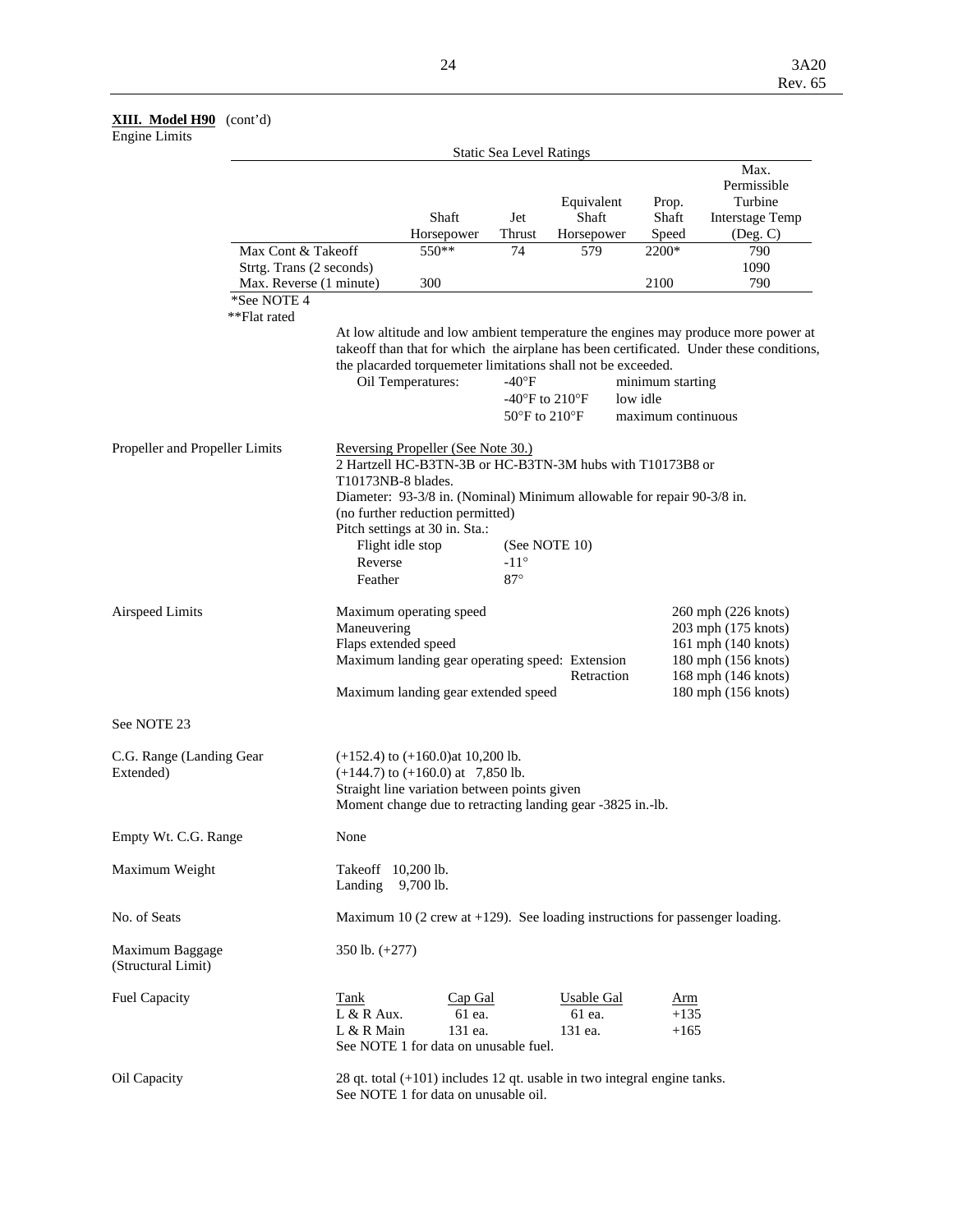| <b>XIII. Model H90</b> (cont'd)<br>Maximum Operating Limit                                                                                                                                                                                                                                                                                                       |                                                                                                                                                               | 31,000 ft. pressure altitude                                                                                                                                                                                                         |                                                      |         |                                |               |      |                                                                                            |
|------------------------------------------------------------------------------------------------------------------------------------------------------------------------------------------------------------------------------------------------------------------------------------------------------------------------------------------------------------------|---------------------------------------------------------------------------------------------------------------------------------------------------------------|--------------------------------------------------------------------------------------------------------------------------------------------------------------------------------------------------------------------------------------|------------------------------------------------------|---------|--------------------------------|---------------|------|--------------------------------------------------------------------------------------------|
| <b>Control Surface Movements</b>                                                                                                                                                                                                                                                                                                                                 |                                                                                                                                                               | Wing flaps                                                                                                                                                                                                                           |                                                      | Maximum | $43^{\circ}$                   |               |      |                                                                                            |
|                                                                                                                                                                                                                                                                                                                                                                  |                                                                                                                                                               | Aileron tab (left only)                                                                                                                                                                                                              |                                                      | Up      | $15^{\circ}$                   |               | Down | $15^{\circ}$                                                                               |
|                                                                                                                                                                                                                                                                                                                                                                  |                                                                                                                                                               | Aileron                                                                                                                                                                                                                              |                                                      | Up      | $20^{\circ}$                   |               | Down | $20^{\circ}$                                                                               |
|                                                                                                                                                                                                                                                                                                                                                                  |                                                                                                                                                               | Elevator Tab                                                                                                                                                                                                                         |                                                      | Up      | $10^{\circ}$                   |               | Down | $21^{\circ}$                                                                               |
|                                                                                                                                                                                                                                                                                                                                                                  |                                                                                                                                                               | Elevator tab anti-servo                                                                                                                                                                                                              |                                                      | Up      | $12^{\circ}$                   |               | Down | $8^{\circ}$                                                                                |
|                                                                                                                                                                                                                                                                                                                                                                  |                                                                                                                                                               | Elevator                                                                                                                                                                                                                             |                                                      | Up      | $25^{\circ}$                   |               | Down | $15^{\circ}$                                                                               |
|                                                                                                                                                                                                                                                                                                                                                                  |                                                                                                                                                               | Rudder tab                                                                                                                                                                                                                           |                                                      | Right   | $30^\circ$                     |               | Left | $30^\circ$                                                                                 |
|                                                                                                                                                                                                                                                                                                                                                                  |                                                                                                                                                               | Rudder                                                                                                                                                                                                                               |                                                      | Right   | $24^{\circ}$                   |               | Left | $19^\circ$                                                                                 |
| Serial Nos. Eligible                                                                                                                                                                                                                                                                                                                                             |                                                                                                                                                               | Model $H90$ (T-44A): LL-1 and up                                                                                                                                                                                                     |                                                      |         |                                |               |      |                                                                                            |
| XIV. Model C90A, King Air, (Normal Category), Approved December 1, 1983                                                                                                                                                                                                                                                                                          |                                                                                                                                                               |                                                                                                                                                                                                                                      |                                                      |         |                                |               |      |                                                                                            |
| Engines                                                                                                                                                                                                                                                                                                                                                          |                                                                                                                                                               | 2 Pratt & Whitney Aircraft of Canada, Ltd. PT6A-21 (Turboprop)                                                                                                                                                                       |                                                      |         |                                |               |      |                                                                                            |
| Fuel                                                                                                                                                                                                                                                                                                                                                             | JP-4, JP-5 (MIL-T-5624); JP-8 (MIL-T-83133); Jet A, Jet A-1, and Jet B<br>conforming to P&WC S.B. 1244 or ASTM Spec D1655.<br>See NOTE 5 for emergency fuels. |                                                                                                                                                                                                                                      |                                                      |         |                                |               |      |                                                                                            |
| Oil (Engine and Gearbox)                                                                                                                                                                                                                                                                                                                                         |                                                                                                                                                               | P&WC PT6 Engine Service Bulletin No. 1 lists approved brand oils                                                                                                                                                                     |                                                      |         |                                |               |      |                                                                                            |
| <b>Engine Limits</b>                                                                                                                                                                                                                                                                                                                                             |                                                                                                                                                               |                                                                                                                                                                                                                                      |                                                      |         |                                |               |      |                                                                                            |
|                                                                                                                                                                                                                                                                                                                                                                  |                                                                                                                                                               |                                                                                                                                                                                                                                      | Shaft                                                |         | $N_1$ Gas<br>Generator         | Prop<br>Shaft |      | Max. Permissible                                                                           |
|                                                                                                                                                                                                                                                                                                                                                                  |                                                                                                                                                               |                                                                                                                                                                                                                                      | Horsepower                                           |         | Speed                          | Speed         |      | Turbine Interstage<br>Temp. (Deg. C)                                                       |
|                                                                                                                                                                                                                                                                                                                                                                  |                                                                                                                                                               | Takeoff (5 minutes)                                                                                                                                                                                                                  | 550                                                  |         | 101.5                          | 2200*         |      | 695                                                                                        |
|                                                                                                                                                                                                                                                                                                                                                                  | Max Continuous                                                                                                                                                |                                                                                                                                                                                                                                      | 550                                                  |         | 101.5                          | 2200*         |      | 695                                                                                        |
|                                                                                                                                                                                                                                                                                                                                                                  |                                                                                                                                                               | Starting Transient (2 seconds)                                                                                                                                                                                                       |                                                      |         | 102.6                          |               |      | 1090                                                                                       |
|                                                                                                                                                                                                                                                                                                                                                                  |                                                                                                                                                               | Max Reverse (1 minute)                                                                                                                                                                                                               | 300                                                  |         | 88.0                           | 2100          |      | 695                                                                                        |
|                                                                                                                                                                                                                                                                                                                                                                  |                                                                                                                                                               | * See NOTE 4                                                                                                                                                                                                                         |                                                      |         |                                |               |      |                                                                                            |
|                                                                                                                                                                                                                                                                                                                                                                  |                                                                                                                                                               | At low altitude and low ambient temperature the engines may produce more power<br>the placarded torquemeter limits shall not be exceeded.                                                                                            |                                                      |         |                                |               |      | at takeoff than that for which the airplane has been certificated. Under these conditions, |
|                                                                                                                                                                                                                                                                                                                                                                  |                                                                                                                                                               | Oil temperatures:                                                                                                                                                                                                                    | -40°F                                                |         | minimum starting               |               |      |                                                                                            |
|                                                                                                                                                                                                                                                                                                                                                                  |                                                                                                                                                               |                                                                                                                                                                                                                                      | -40 $\mathrm{^{\circ}F}$ to 210 $\mathrm{^{\circ}F}$ |         | low idle                       |               |      |                                                                                            |
|                                                                                                                                                                                                                                                                                                                                                                  |                                                                                                                                                               |                                                                                                                                                                                                                                      | $50^{\circ}$ F to $210^{\circ}$ F                    |         | max. continuous                |               |      |                                                                                            |
| Propeller and Propeller Limits                                                                                                                                                                                                                                                                                                                                   |                                                                                                                                                               | Reversing Propeller (See Note 30.)<br>2 Hartzell HC-B3TN-3M or HC-B3TN-3B hubs with T10173K-8 or<br>T10173NK-8 blades.<br>Diameter: 93-3/8 in. (Nominal) Minimum allowable for repair 90-3/8 in.<br>(no further reduction permitted) |                                                      |         |                                |               |      |                                                                                            |
|                                                                                                                                                                                                                                                                                                                                                                  |                                                                                                                                                               | Pitch settings at 30 in. Sta.:<br>Flight idle stop                                                                                                                                                                                   |                                                      |         | (See NOTE 10)                  |               |      |                                                                                            |
|                                                                                                                                                                                                                                                                                                                                                                  |                                                                                                                                                               | Secondary flight idle stop                                                                                                                                                                                                           |                                                      |         |                                |               |      |                                                                                            |
|                                                                                                                                                                                                                                                                                                                                                                  |                                                                                                                                                               | Reverse                                                                                                                                                                                                                              |                                                      |         | (See NOTE 10)<br>$-11^{\circ}$ |               |      |                                                                                            |
|                                                                                                                                                                                                                                                                                                                                                                  |                                                                                                                                                               | Feather                                                                                                                                                                                                                              |                                                      |         | $87^\circ$                     |               |      |                                                                                            |
| Propeller and Propeller Limits<br><b>Non Reversing Propeller</b><br>2 Hartzell HC-B3TN-2(B)/T10173B-8<br>S/N LJ-1063 through LJ-1287,<br>Diameter: 93-3/8 in. (Nominal) Minimum allowable for repair 90-3/8 in.<br>LJ-1288 through LJ-1294<br>(no further reduction permitted)<br>LJ-1296 through LJ-1299<br>Pitch settings at 30 in. Sta.: Low 19°, Feather 87° |                                                                                                                                                               |                                                                                                                                                                                                                                      |                                                      |         |                                |               |      |                                                                                            |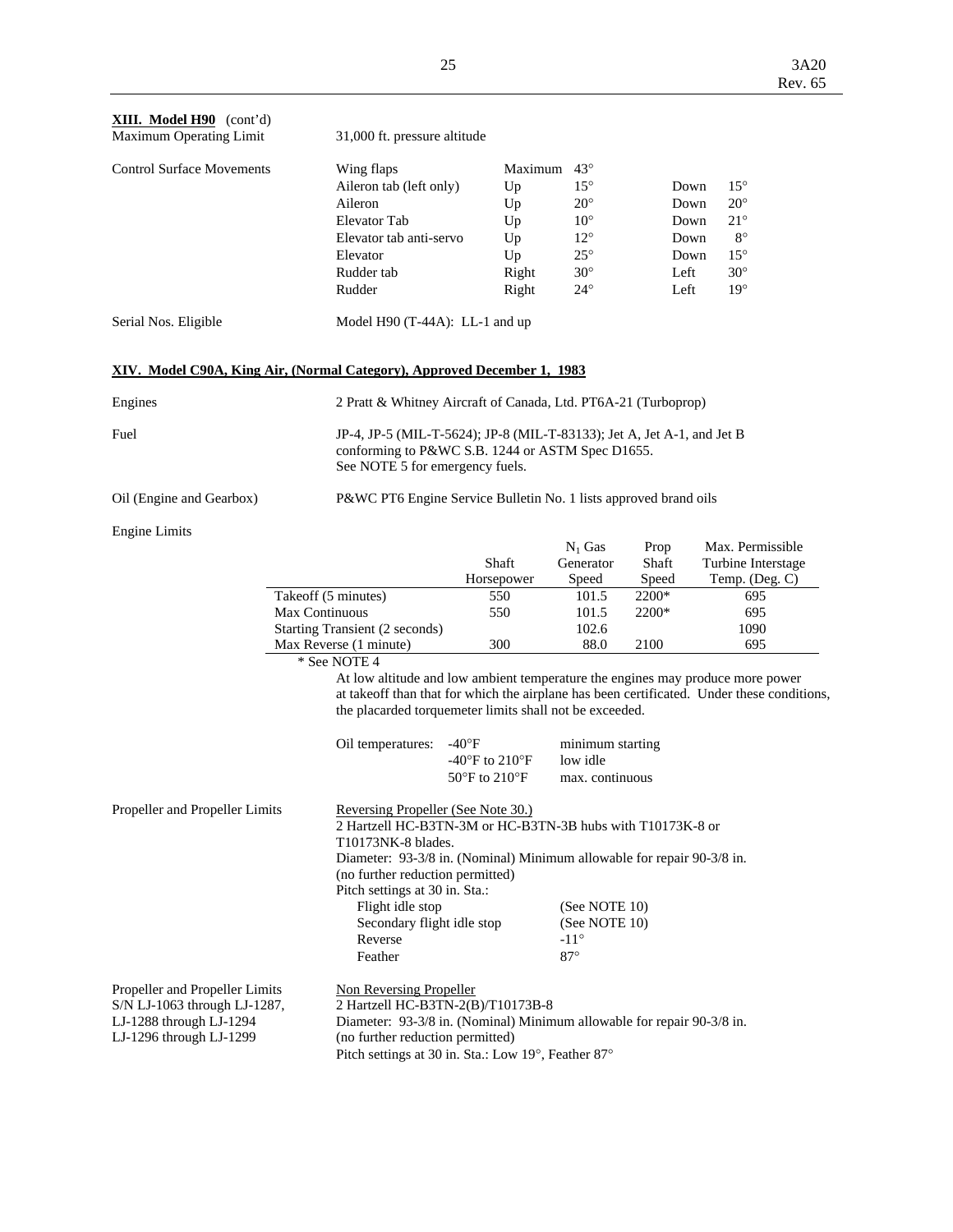| XIV. Model C90A (cont'd)<br>S/N LJ-1288, LJ-1295<br>LJ-1302, LJ-1303, LJ-1305<br>thru LJ-1308, LJ-1311, LJ-1312<br>LJ-1314 thru LJ-1316, LJ-1318<br>LJ-1320 thru LJ-1366, LJ-1368<br>thru LJ-1372, LJ-1374 thru<br>LJ-1376, LJ-1378 thru<br>LJ-1383, LJ-1385, LJ-1387,<br>LJ-1388, LJ-1390 thru LJ-1393,<br>LJ-1395, LJ-1396, LJ-1398 thru<br>LJ-1402, LJ-1404 thru LJ-1410,<br>LJ-1412 thru LJ-1424, LJ-1426<br>thru LJ-1430, LJ-1432 thru<br>LJ-1434, LJ-1436 thru LJ-1726,<br>LJ-1728 thru LJ-1753, LJ-1755. | <b>Reversing Propeller</b><br>2 McCauley 4HFR34C768 hubs with 94LMA-4 blades<br>Diameter: 90 in. (Nominal) Minimum allowable for repair<br>89 in. (no further reduction permitted)<br>Pitch settings at 30 in. sta.:<br>Flight Idle Stop<br>(See NOTE 27)<br>Reverse<br>$-10^{\circ} \pm .2^{\circ}$<br>$85.8^{\circ} \pm .2^{\circ}$<br>Feather<br>minimum idle speed<br>1100 rpm (See Note 33) |                          |  |                                                                               |                                                                                                           |                                                                                          |
|-----------------------------------------------------------------------------------------------------------------------------------------------------------------------------------------------------------------------------------------------------------------------------------------------------------------------------------------------------------------------------------------------------------------------------------------------------------------------------------------------------------------|--------------------------------------------------------------------------------------------------------------------------------------------------------------------------------------------------------------------------------------------------------------------------------------------------------------------------------------------------------------------------------------------------|--------------------------|--|-------------------------------------------------------------------------------|-----------------------------------------------------------------------------------------------------------|------------------------------------------------------------------------------------------|
| <b>Airspeed Limits</b><br>S/N LJ-1063 through<br>LJ-1137 and LJ-1146                                                                                                                                                                                                                                                                                                                                                                                                                                            | Maximum operating speed<br>Maneuvering<br>Flaps extended speed<br>Maximum landing gear operating speed<br>Extension<br>Retraction                                                                                                                                                                                                                                                                |                          |  | CAS<br>$260$ mph<br>176 mph<br>$161$ mph<br>$209$ mph<br>189 mph<br>$209$ mph | CAS<br>$(226$ knots)<br>$(153$ knots)<br>$(140$ knots)<br>$(182$ knots)<br>$(164$ knots)<br>$(182$ knots) | <u>IAS</u><br>226 knots<br>153 knots<br>148 knots<br>182 knots<br>163 knots<br>182 knots |
| S/N LJ-1138 through LJ-1145<br>LJ-1147 through LJ-1726,<br>LJ-1728 thru LJ-1753, LJ-1755                                                                                                                                                                                                                                                                                                                                                                                                                        | Maximum landing gear extended speed<br>Maximum operating speed<br>Maneuvering<br>Flaps extended speed<br>Maximum landing gear operating speed<br>Extension                                                                                                                                                                                                                                       |                          |  | $260$ mph<br>$195$ mph<br>$161$ mph<br>$209$ mph                              | $(226$ knots)<br>$(169$ knots)<br>$(140$ knots)<br>$(182$ knots)                                          | 226 knots<br>169 knots<br>148knots<br>182 knots                                          |
|                                                                                                                                                                                                                                                                                                                                                                                                                                                                                                                 | Retraction<br>Maximum landing gear extended speed                                                                                                                                                                                                                                                                                                                                                |                          |  | 189 mph<br>$209$ mph                                                          | $(164$ knots)<br>$(182$ knots)                                                                            | 163 knots<br>182 knots                                                                   |
| C.G. Range (Landing Gear<br>Extended)<br>S/N LJ-1063 through<br>LJ-1137 and LJ-1146                                                                                                                                                                                                                                                                                                                                                                                                                             | $(+153.2)$ to $(+160.0)$ at 9650 lb.<br>$(+144.7)$ to $(+160.0)$ at 7400 lb. or less<br>Straight line variation between points given<br>Moment change due to retracting landing gear -3825 in. -lb.                                                                                                                                                                                              |                          |  |                                                                               |                                                                                                           |                                                                                          |
| C.G. Range (Landing Gear<br>Extended)                                                                                                                                                                                                                                                                                                                                                                                                                                                                           | $(+152.0)$ to $(+160.0)$ at 10,100 lb.<br>$(+151.7)$ at 9999 lbs. (Note 28)                                                                                                                                                                                                                                                                                                                      |                          |  |                                                                               |                                                                                                           |                                                                                          |
| $S/N$ LJ-1138 through<br>LJ-1145, LJ-1147 through LJ-1726,<br>LJ- $1728$ through LJ- $1753$ ,<br>LJ-1755 (See Note 28)                                                                                                                                                                                                                                                                                                                                                                                          | $(+144.7)$ to $(+160.0)$ at 7850 lb or less<br>Straight line variation between points given<br>and after Moment change due to retracting landing gear -3825 in. -lb.                                                                                                                                                                                                                             |                          |  |                                                                               |                                                                                                           |                                                                                          |
| Empty Wt. C.G. Range                                                                                                                                                                                                                                                                                                                                                                                                                                                                                            | None                                                                                                                                                                                                                                                                                                                                                                                             |                          |  |                                                                               |                                                                                                           |                                                                                          |
| Maximum Weight<br>S/N LJ-1063 through<br>LJ-1137 and LJ-1146                                                                                                                                                                                                                                                                                                                                                                                                                                                    | Ramp:<br>Takeoff:                                                                                                                                                                                                                                                                                                                                                                                | 9710 lb.<br>9650 lb.     |  | Landing:                                                                      | 9168 lb.                                                                                                  |                                                                                          |
| Maximum Weight<br>S/N LJ-1138 through<br>LJ-1145, LJ-1147 through LJ-1726<br>LJ-1728 through LJ-1753,<br>LJ-1755                                                                                                                                                                                                                                                                                                                                                                                                | Ramp:<br>Takeoff:                                                                                                                                                                                                                                                                                                                                                                                | 10,160 lb.<br>10,100 lb. |  | Landing:                                                                      | 9600 lb.                                                                                                  |                                                                                          |
| No. of Seats                                                                                                                                                                                                                                                                                                                                                                                                                                                                                                    |                                                                                                                                                                                                                                                                                                                                                                                                  |                          |  |                                                                               | Maximum 13 (including 2 at $+129$ ). See loading instructions for passenger loading.                      |                                                                                          |
| Maximum Baggage<br>(Structural Limit)                                                                                                                                                                                                                                                                                                                                                                                                                                                                           | 350 lb. $(+275)$<br>350 lb. (+70) (Baggage and Avionics)                                                                                                                                                                                                                                                                                                                                         |                          |  |                                                                               |                                                                                                           |                                                                                          |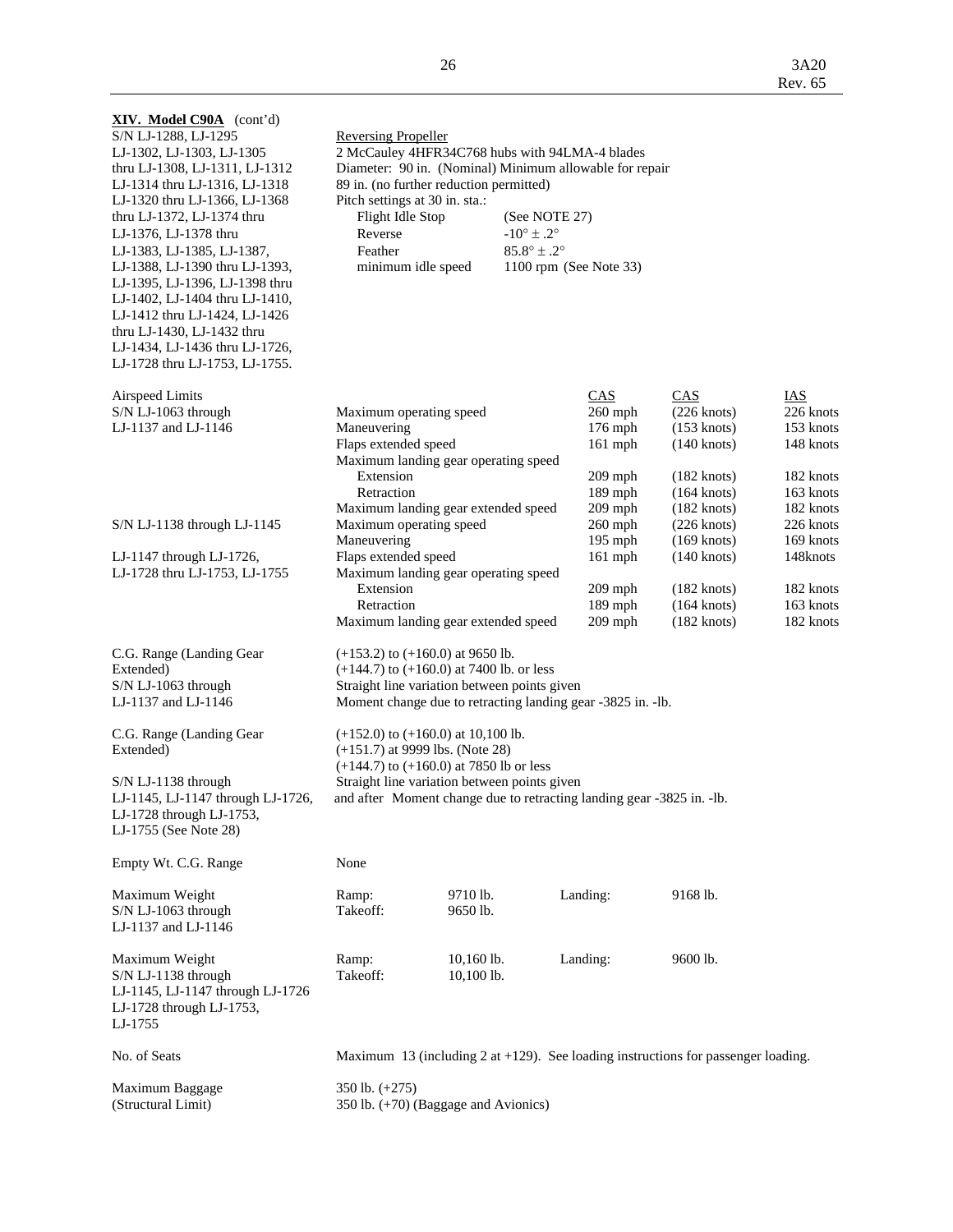| XIV. Model C90A (cont'd)         |                                                                                                                                                                             |                   |                      |               |                      |
|----------------------------------|-----------------------------------------------------------------------------------------------------------------------------------------------------------------------------|-------------------|----------------------|---------------|----------------------|
| <b>Fuel Capacity</b>             | Tank<br>L & R Nacelle                                                                                                                                                       | Cap Gal<br>61 ea. | Usable Gal<br>61 ea. | Arm<br>$+131$ |                      |
| Oil Capacity                     | $L & R$ Wing<br>See NOTE 1 for data on unusable fuel.<br>28 qt. total (+101) (includes 12 qt. usable in two integral engine tanks.)<br>See NOTE 1 for data on unusable oil. | 131 ea.           | 131 ea.              | $+167$        |                      |
| Max. Oper. Limit                 | 30,000 ft. pressure altitude                                                                                                                                                |                   |                      |               |                      |
| <b>Control Surface Movements</b> | Wing flaps                                                                                                                                                                  |                   | Maximum $43^\circ$   |               |                      |
|                                  | Aileron tab (left only)                                                                                                                                                     | Up                | $15^{\circ}$         |               | $15^{\circ}$<br>Down |
|                                  | Aileron                                                                                                                                                                     | Up                | $20^{\circ}$         |               | $20^{\circ}$<br>Down |
|                                  | Elevator tab                                                                                                                                                                | Up                | $10^{\circ}$         |               | $21^{\circ}$<br>Down |
|                                  | Elevator tab anti-servo                                                                                                                                                     | Up                | $12^{\circ}$         |               | $8^{\circ}$<br>Down  |
|                                  | Elevator                                                                                                                                                                    | Up                | $25^{\circ}$         |               | $15^{\circ}$<br>Down |
|                                  | Rudder tab                                                                                                                                                                  | Right             | $30^\circ$           | Left          | $30^\circ$           |
|                                  | Rudder                                                                                                                                                                      | Right             | $24^{\circ}$         | Left          | $19^\circ$           |
| Serial Nos. Eligible             | LJ-1063 through LJ-1726, LJ-1728 through LJ-1753 and LJ-1755<br>SEE NOTE 29.                                                                                                |                   |                      |               |                      |
|                                  | XV. Model C90GT, King Air, (Normal Category), Approved December 16, 2005                                                                                                    |                   |                      |               |                      |
| Engines                          | 2 Pratt & Whitney Aircraft of Canada, Ltd. PT6A-135A (Turboprop)<br>Per Raytheon Aircraft Company Specification BS184061.                                                   |                   |                      |               |                      |
| Fuel                             | JP-4, JP-5 (MIL-T-5624); JP-8 (MIL-T-83133); Jet A, Jet A-1, and Jet B<br>conforming to P&WC S.B. 1244 or ASTM Spec D1655.<br>See NOTE 5 for emergency fuels.               |                   |                      |               |                      |
| Oil (Engine and Gearbox)         | P&WC PT6 Engine Service Bulletin No. 1001 lists approved brand oils                                                                                                         |                   |                      |               |                      |
| <b>Engine Limits</b>             |                                                                                                                                                                             |                   |                      |               |                      |
|                                  |                                                                                                                                                                             |                   | $N_1$ Gas            | Prop          | Max. Permissible     |
|                                  |                                                                                                                                                                             | Shaft             | Generator            | Shaft         | Turbine Interstage   |
|                                  |                                                                                                                                                                             | Horsepower        | Speed                | Speed         | Temp. (Deg. C)       |
|                                  | Takeoff (5 minutes)                                                                                                                                                         | 550               | 101.5                | 1900*         | 805                  |
|                                  | Max Continuous                                                                                                                                                              | 550               | 101.5                | 1900*         | 805                  |
|                                  | Starting Transient (2 seconds)                                                                                                                                              |                   | 102.6                |               | 1090                 |
|                                  | Max Reverse (1 minute)                                                                                                                                                      | 300               | 88.0                 | 1825          | 805                  |
|                                  | * See NOTE 31                                                                                                                                                               |                   |                      |               |                      |
|                                  | At low altitude and low ambient temperature the engines may produce more power                                                                                              |                   |                      |               |                      |

 at takeoff than that for which the airplane has been certificated. Under these conditions, the placarded torquemeter limits shall not be exceeded.

| Oil temperatures: $-40^{\circ}$ F |                | minimum starting |
|-----------------------------------|----------------|------------------|
|                                   | -40°F to 210°F | low idle         |
|                                   | 50°F to 210°F  | max. continuous  |

| Propeller and Propeller Limits | Reversing Four Bladed Propeller (See Note 30.)                       |                               |  |  |
|--------------------------------|----------------------------------------------------------------------|-------------------------------|--|--|
|                                | 2 Hartzell HC-E4N-3N hubs with D8990SK blades per                    |                               |  |  |
|                                | Raytheon Aircraft Company Specification BS186497.                    |                               |  |  |
|                                | Diameter: 90.00 in. (Nominal) Minimum allowable for repair 89.00 in. |                               |  |  |
|                                | (no further reduction permitted)                                     |                               |  |  |
|                                | Pitch settings at 30 in. Sta.:                                       |                               |  |  |
|                                | Flight idle stop                                                     | (See NOTE 32)                 |  |  |
|                                | Reverse                                                              | $-10^{\circ} \pm .5^{\circ}$  |  |  |
|                                | Feather                                                              | $85.8^{\circ} \pm .5^{\circ}$ |  |  |
|                                | Minimum idle speed<br>1100 RPM (See Note 33)                         |                               |  |  |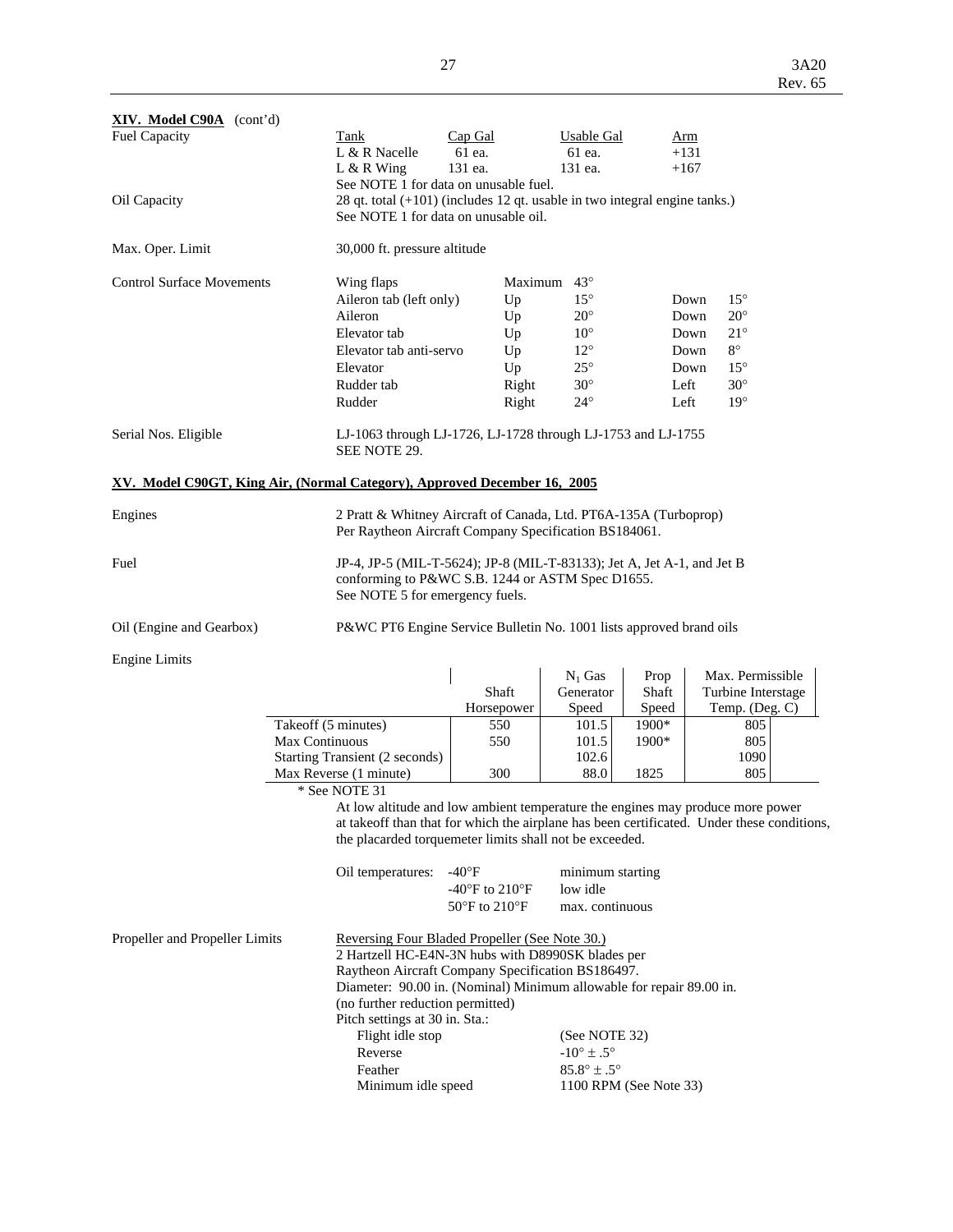## **XV. Model C90GT** (cont'd)

| <b>Airspeed Limits</b>                | Maximum operating speed<br>Maneuvering<br>Flaps extended speed (full down)<br>Maximum landing gear operating speed<br>Extension<br>Retraction<br>Maximum landing gear extended speed                 |                                                                    | CAS<br>260 mph<br>$195$ mph<br>161 mph<br>$209$ mph<br>189 mph<br>209 mph                                  | CAS<br>$(226$ knots)<br>$(169$ knots)<br>$(140$ knots)<br>$(182 \text{ knots})$<br>$(164$ knots)<br>$(182$ knots) | <b>IAS</b><br>226 knots<br>169 knots<br>148 knots<br>182 knots<br>163 knots<br>182 knots                |
|---------------------------------------|------------------------------------------------------------------------------------------------------------------------------------------------------------------------------------------------------|--------------------------------------------------------------------|------------------------------------------------------------------------------------------------------------|-------------------------------------------------------------------------------------------------------------------|---------------------------------------------------------------------------------------------------------|
| C.G. Range (Landing Gear<br>Extended) | $(+152.0)$ to $(+160.0)$ at 10,100 lb.<br>$(+144.7)$ to $(+160.0)$ at 7850 lb or less<br>Straight line variation between points given<br>Moment change due to retracting landing gear -3825 in. -lb. |                                                                    |                                                                                                            |                                                                                                                   |                                                                                                         |
| Empty Wt. C.G. Range                  | None                                                                                                                                                                                                 |                                                                    |                                                                                                            |                                                                                                                   |                                                                                                         |
| Maximum Weight                        | Ramp:<br>Takeoff:<br>Landing<br>9,600 lb.                                                                                                                                                            | 10,160 lb.<br>10,100 lb.                                           |                                                                                                            |                                                                                                                   |                                                                                                         |
| No. of Seats                          | Maximum 13 (including 2 at $+129$ ). See loading instructions for passenger loading.                                                                                                                 |                                                                    |                                                                                                            |                                                                                                                   |                                                                                                         |
| Maximum Baggage<br>(Structural Limit) | 350 lb. (+275)<br>350 lb. (+70) (Baggage and Avionics)                                                                                                                                               |                                                                    |                                                                                                            |                                                                                                                   |                                                                                                         |
| <b>Fuel Capacity</b>                  | Tank<br>Cap Gal<br>L & R Nacelle<br>61 ea.<br>131 ea.<br>$L & R$ Wing<br>See NOTE 1 for data on unusable fuel.                                                                                       |                                                                    | Usable Gal<br>61 ea.<br>131 ea.                                                                            | Arm<br>$+131$<br>$+167$                                                                                           |                                                                                                         |
| Oil Capacity                          | $28$ qt. total $(+101)$ (includes 12 qt. usable in two integral engine tanks.)<br>See NOTE 1 for data on unusable oil.                                                                               |                                                                    |                                                                                                            |                                                                                                                   |                                                                                                         |
| Max. Oper. Limit                      | 30,000 ft. pressure altitude                                                                                                                                                                         |                                                                    |                                                                                                            |                                                                                                                   |                                                                                                         |
| <b>Control Surface Movements</b>      | Wing flaps<br>Aileron tab (left only)<br>Aileron<br>Elevator tab<br>Elevator tab anti-servo<br>Elevator<br>Rudder tab<br>Rudder                                                                      | Maximum $43^\circ$<br>Up<br>Up<br>Up<br>Up<br>Up<br>Right<br>Right | $15^{\circ}$<br>$20^{\circ}$<br>$10^{\circ}$<br>$12^{\circ}$<br>$25^{\circ}$<br>$30^\circ$<br>$24^{\circ}$ | Down<br>Down<br>Down<br>Down<br>Down<br>Left<br>Left                                                              | $15^{\circ}$<br>$20^{\circ}$<br>$21^{\circ}$<br>$8^{\circ}$<br>$15^{\circ}$<br>$30^\circ$<br>$19^\circ$ |
| Serial Nos. Eligible                  | LJ-1727, LJ-1754, & LJ-1756 and after.                                                                                                                                                               |                                                                    | See NOTE 29.                                                                                               |                                                                                                                   |                                                                                                         |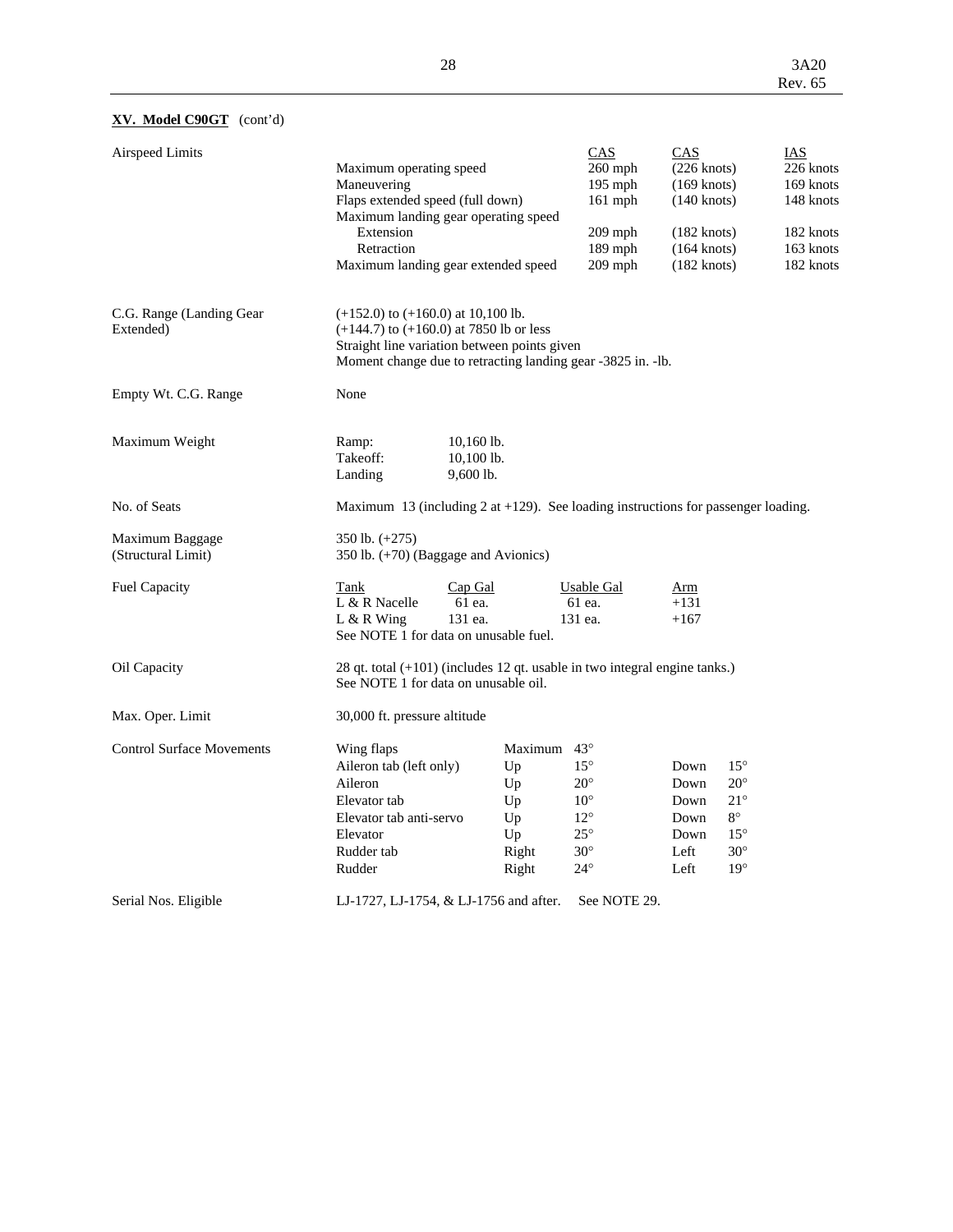## **Data Pertinent to All Models**

| Datum          | Located 160 in. forward of wing main (forward) spar centerline.             |
|----------------|-----------------------------------------------------------------------------|
| Leveling Means | 2 external screws on left side of fuselage forward or aft of entrance door. |
|                |                                                                             |

Certification basis

#### **Applicable to Model 65 (L-23F), 65-80, 65-A80, 65-88, 65-A80-8800; A65; A65-8200; and 70:**

CAR 3, Effective May 15, 1956, (Amdt. 3-1, 3-2, 3-8); 14 CFR Part 23 §23.1385(c) (Amdt. Original); 14 CFR Part 23 §23.1387(a) and 23.1387(e) (Amdt. 12).

### **Applicable to Model 65-B80:**

CAR 3, Effective May 15, 1956, (Am. 3-1, 3-2, 3-8); 3.705 (Amdt. 3-7); 14 CFR Part 23 §23.1385(c) (Amdt. Original); 14 CFR Part 23 §23.1387(a) and 23.1387(e) (Amdt. 12).

### **Applicable to Model 65-90:**

CAR 3, Effective May 15, 1956, (Am. 3-1, 3-2, 3-8); CAR 3 (Amdt. 3-6); 14 CFR Part 23 §23.1385(c) (Amdt. Original); 14 CFR Part 23 §23.1387(a) and 23.1387(e) (Amdt. 12). Special Conditions outlined by FAA letters to Beech dated January 21, 1963, February 15, 1963 and February 27, 1963.

### **Applicable to Models 65-A90, 65-A90-1 [U-21A, RU-21A, RU-21D, JU-21A, RU-21H, (GR V, U-21G)], 65-A90-4 [RU-21E, RU-21H (GR II & IV), RU-21H (GR V)], and B90:**

CAR 3, Effective May 15, 1956, (Am. 3-1, 3-2, 3-8); CAR 3 (Amdt. 3-6); CAR 3 § 3.705 (Amdt. 3-7); F14 CFR Part 23 §23.1385(c) (Amdt. Original); 14 CFR Part 23 §23.1387(a); 23.1387(e) (Amdt. 12). (Special Conditions outlined by FAA letters to Beech dated January 21, 1963, February 15, 1963 and February 27, 1963). Special Conditions outlined by FAA letter to Beech dated May 5, 1965.

#### **Applicable to Models 65-A90-2 (RU-21B) and 65-A90-3 (RU-21C):**

CAR 3, Effective May 15, 1956, (Am. 3-1, 3-2, 3-8); CAR 3 (Amdt. 3-6); CAR 3 §3.705 (Amdt. 3-7); 14 CFR Part 23 §23.1385(c) (Amdt. Original); 14 CFR Part 23 §23.1387(a) and 23.1387(e) (Amdt. 12). (Special Conditions outlined by FAA letters to Beech dated January 21, 1963, February 15, 1963 and February 27, 1963). Special Conditions outlined by FAA letters to Beech dated May 5, 1965. Special Conditions outlined by FAA letters to Beech dated November 8, 1961.

#### **Applicable to Model C90:**

CAR 3, Effective May 15, 1956, (Am. 3-1, 3-2, 3-8); CAR 3 (Amdt. 3-6); CAR 3 §3.705 (Amdt. 3-7); 14 CFR Part 23 §23.1385(c) (Amdt. Original); 14 CFR Part 23 §23.1111 (Amdt. 23-7). 14 CFR Part 23 §23.1387(a) and 23.1387(e) (Amdt. 12). Special Conditions outlined by FAA letters to Beech dated January 21, 1963, February 15, 1963 and February 27, 1963 and May 5, 1965. FAA Exemption No. 1554A, issued March 4, 1977 from CAR 3 §3.115(a).

#### **Applicable to Model E90:**

CAR 3, Effective May 15, 1956, (Am. 3-1, 3-2, 3-8); CAR 3 (Amdt. 3-6); CAR 3 §3.705 (Amdt. 3-7); 14 CFR Part 23 §23.1385(c) (Amdt. Original); 14 CFR Part 23 §23.954, 23.959 and 23.1111 (Amdt. 23-7). 14 CFR Part 23 §23.1387(a) and 23.1387(e) (Amdt. 23-12). Special Conditions outlined by FAA letters to Beech dated January 21, 1963, February 15, 1963 and February 27, 1963. Special Conditions outlined by FAA letters to Beech dated May 5, 1965. FAA Exemption No. 1554 issued March 31, 1972 from CAR 3 §3.115(a).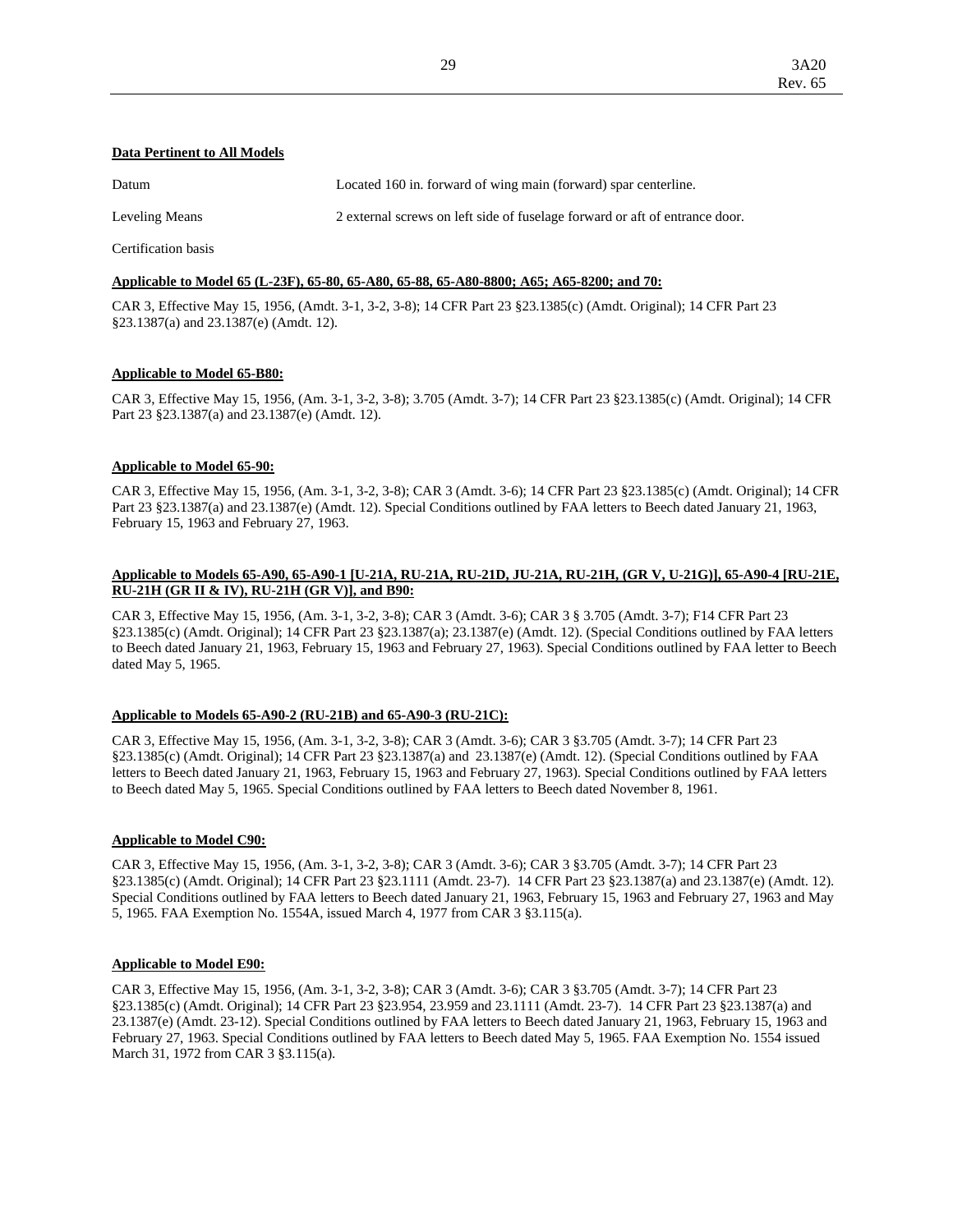#### **Applicable to Model H90 (T-44A):**

CAR 3, Effective May 15, 1956, (Am. 3-1, 3-2, 3-8); CAR 3 (Amdt. 3-6); CAR 3 §3.705 (Amdt. 3-7); 14 CFR 23 §23.1385(c) (Amdt. Original); 14 CFR Part 23 §23.954, 23.959 and 23.1111 (Amdt. 23-7). 14 CFR Part 23 §23.1387(a) and 23.1387(e) (Amdt. 23-12). Special Conditions outlined by FAA letters to Beech dated January 21, 1963, February 15, 1963 and February 27, 1963. Special Conditions outlined by FAA letters to Beech dated May 5, 1965. FAA Exemption No. 1554A, issued March 4, 1977 from CAR 3 §3.115(a).

#### **Applicable to Model C90A:**

CAR 3, Effective May 15, 1956, (Am. 3-1, 3-2, 3-8); CAR 3 (Amdt. 3-6); CAR 3 §3.705 (Amdt. 3-7); 14 CFR Part 23 §23.1385(c) (Amdt. Original); 14 CFR Part 23 §23.959, 23.1111 and 23.1583(a) (Amdt. 23-7). 14 CFR Part 23 §23.1387(a) and 23.1387(e) (Amdt. 23-12). Special Conditions outlined by FAA letters to Beech dated January 21, 1963, February 15, 1963 and February 27, 1963. Special Conditions outlined by FAA letters to Beech dated May 5, 1965. 14 CFR Part 23 §23.143(a), 23.145(d), 23.153, 23.161(c)(3) and 23.173(a) (Amdt. 23-14); §23.175 (Amdt. 23-17); §23.967(a)(5) (Amdt. 23-18); §23.1545(a) (Amdt. 23-23); §23.729 (Amdt. 23-26); 14 CFR Part 25 §25.831(d) (Amdt. 25-41). 14 CFR Part 36, December 1, 1969 through Amendment 36-10; SFAR 27, February 1, 1974 through Amendment 27-4.

#### **Applicable to Model C90A with EFIS:**

CAR 3, Effective May 15, 1956, (Am. 3-1, 3-2, 3-8); CAR 3 (Amdt. 3-6); CAR 3 §3.705 (Amdt. 3-7); 14 CFR Part 23 §23.1385(c) (Amdt. Original); 14 CFR Part 23 §23.959, 23.1111 and 23.1583(a) (Amdt. 23-7). 14 CFR Part 23 §23.1387(a) and 23.1387(e) (Amdt. 23-12). Special Conditions outlined by FAA letters to Beech dated January 21, 1963, February 15, 1963 and February 27, 1963. Special Conditions outlined by FAA letters to Beech dated May 5, 1965. 14 CFR Part 23 §23.143(a), 23.145(d), 23.153, 23.161(c)(3) and 23.173(a) (Amdt. 23-14); §23.175 (Amdt. 23-17); §23.967(a)(5) (Amdt. 23-18); §23.1545(a) (Amdt. 23-23); §23.729 (Amdt. 23-26); Effective April 17, 1992, §23.1301, 23.1309, 23.1311, 23.1321, 23.1322 and 23.1335 (Amdt. 23-41); Effective January 20, 1994, §23.1457 (Amdt. 23-35); 14 CFR Part 25 §25.831(d) (Amdt. 25-41). 14 CFR Part 36, December 1, 1969 through Amendment 36-10; SFAR 27, February 1, 1974 through Amendment 27-4.

#### **Applicable to Model C90GT:**

CAR 3, Effective May 15, 1956, (Am. 3-1, 3-2, 3-8); CAR 3 (Amdt. 3-6); CAR 3 §3.705 (Amdt. 3-7); 14 CFR Part 23 §23.1385(c) (Amdt. Original); 14 CFR Part 23 §23.959, 23.1111 and 23.1583(a) (Amdt. 23-7). 14 CFR Part 23 §23.1387(a) and 23.1387(e) (Amdt. 23-12). Special Conditions outlined by FAA letters to Beech dated January 21, 1963, February 15, 1963 and February 27, 1963. Special Conditions outlined by FAA letters to Beech dated May 5, 1965. 14 CFR Part 23 §23.143(a), 23.145(d), 23.153, 23.161(c)(3) and 23.173(a) (Amdt. 23-14); §23.175 (Amdt. 23-17); §23.967(a)(5) (Amdt. 23-18); §23.1545(a) (Amdt. 23-23); §23.729 and 23.1529 (Amdt. 23-26); Effective April 17, 1992, §23.1301, 23.1309, 23.1311, 23.1321, 23.1322 and 23.1335 (Amdt. 23-41); Effective January 29, 1994, §23.1457 (Amdt. 23-35); §23.201, 23.203, and 23.207 (Amdt. 23-50); 14 CFR Part 25 §25.831(d) (Amdt. 25-41). 14 CFR Part 34, §34.11(a)(b)(c), 34.21(e), 34.71, 34.89 (Amdt. 34-3); 14 CFR Part 36, December 1, 1969 through Amendment 36-25; SFAR 27, February 1, 1974 through Amendment 27-4.

### **Additional Requirements for IHAS 800 Installation on Model C90A/C90GT:**

14 CFR Part 23 §23.301(a), 23.303, 23.305(a)(b),23.307(a), 23.321, 23.331, 23.333, 23.335, 23.337, 23.341, 23.347, 23.349, 23.351, 23.365(a)(b)(c), 23.425, 23.441, 23.471, 23.473, 23.571, 23.573, 23.609(b), 23.613(a)(b), 23.615, 23.619, 23.621, 23.623, 23.625, 23.627, 23.629, 23.1331(a)(b), 23.1365(a)(d)(e), 23.1367(a)(b)(c)(d) (Amdt.Original); §23.611, 23.617, 23.777(a)(b), 23.867(a)(b), 23.561(a)(b), 23.1351(b) (Amdt. 23-7); §23.1581 (Amdt. 23-13); §23.1322(a)(b)(c)(d) (Amdt. 23-17); §23.1301(a)(b)(d), 23.1321(a)(b)(c)(d)(e), 23.1357(a)(b)(c)(d) (Amdt. 23-20); 23.1541 (Amdt. 23-21); §23.1307(b) (Amdt. 23- 23); §23.1529 (Amdt. 23.26); §23.1583(m), 23.1585(j), 23.1587 (Amdt. 23-34); §23.1311(a)(b), 23.1331(c), 23.1359(c) (Amdt. 23-35); §23.1309(a)(b), (Amdt. 23-41).

#### **Additional Requirements for RDR2100/KDM850 Installation on Model C90A/C90GT:**

14 CFR Part 23 §23.301(a), 23.303, 23.305(a)(b),23.307(a), 23.321, 23.331, 23.333, 23.335, 23.337, 23.341, 23.347, 23.349, 23.351, 23.365(a)(b)(c), 23.421, 23.423, 23.425, 23.441, 23.471, 23.473, 23.571, 23.573, 23.601, 23.603(a)(b), 23.605(a), 23.607, 23.609(a)(b), 23.613(a)(b), 23.615, 23.619, 23.621, 23.623, 23.625, 23.627, 23.629, 23.1331(a)(b), 23.1365(a)(d)(e), 23.1367(a)(b)(c)(d) (Amdt.Original); §23.611, 23.617, 23.777(a)(b), 23.867(a)(b), 23.561(a)(b), 23.959, 23.1111, 23.1351(a) (Amdt. 23-7); §23.1581 (Amdt. 23-13); §23.1322(a)(b)(c)(d) (Amdt. 23-17); §23.1301(a)(b)(d), 23.1321(a)(b)(c)(d)(e), 23.1357(a)(b)(c)(d) (Amdt. 23-20); §23.1307(b), (Amdt. 23-23); §23.1529 (Amdt. 23.26); §23.1583(m), 23.1585(j), 23.1587 (Amdt. 23-34); §23.1311(a)(b), 23.1331(c), 23.1359(c) (Amdt. 23-35); §23.1309(a)(b) (Amdt. 23-41).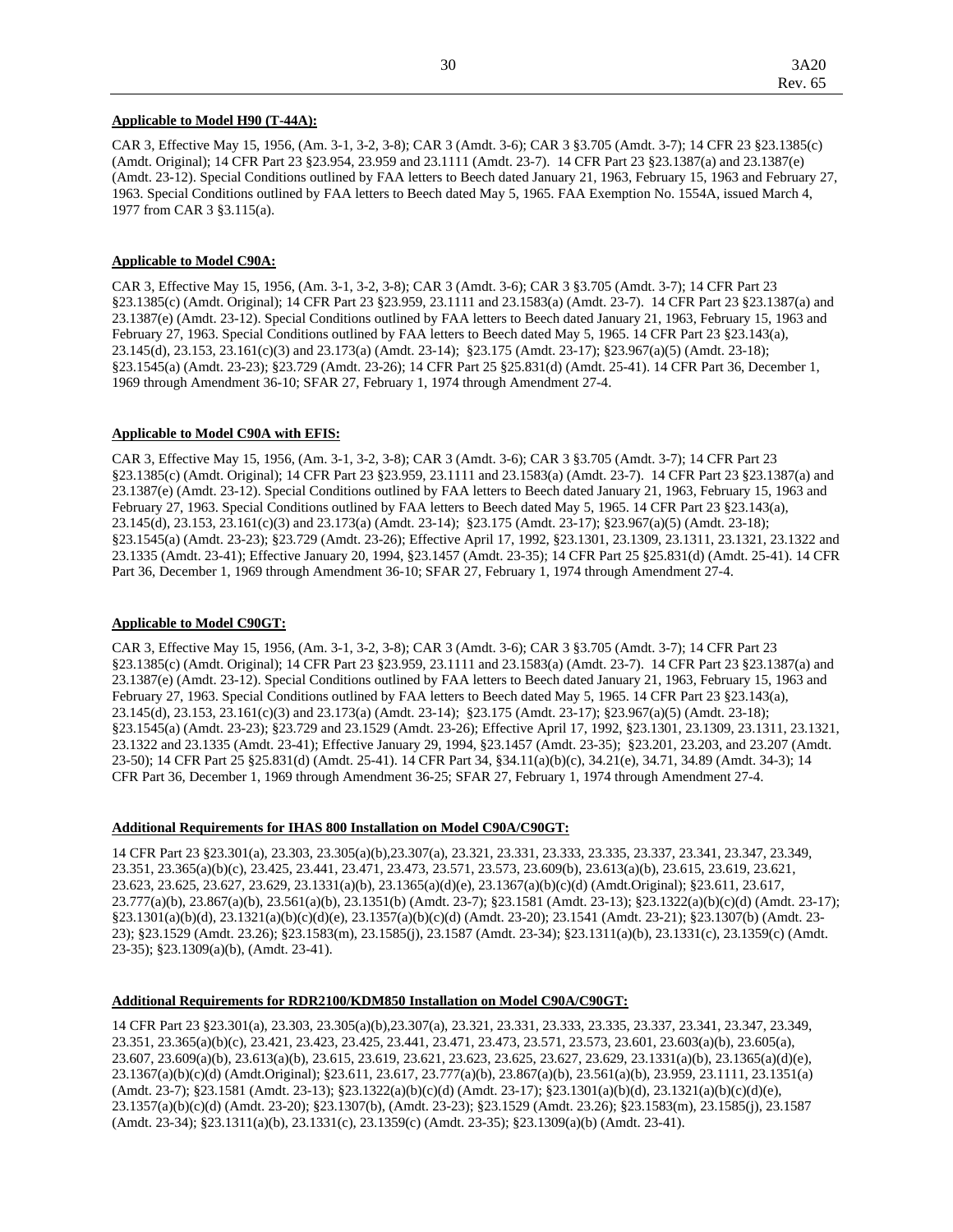#### **Additional Requirements for GPS 400 Installation on Model C90A/C90GT:**

14 CFR Part 23 §23.301(a), 23.303, 23.305(a)(b),23.307(a), 23.321, 23.331, 23.333, 23.335, 23.337, 23.341, 23.347, 23.349, 23.351, 23.365(a)(b)(c), 23.421, 23.423, 23.425, 23.441, 23.471, 23.473, 23.571, 23.573, 23.601, 23.603(a)(b), 23.605(a), 23.607, 23.609(a)(b), 23.613(a)(b), 23.615, 23.619, 23.621, 23.623, 23.625, 23.627, 23.1331(a)(b), 23.1365(a)(d)(e), 23.1367(a)(b)(c)(d), 23.1431(a)(b)(c) (Amdt.Original); §23.611, 23.617, 23.777(a)(b), 23.867(a)(b). 23.561(a)(b), 23.1351(b) (Amdt. 23-7); §23.1581 (Amdt. 23-13); §23.1322(a)(b)(c)(d) (Amdt. 23-17); §23.1301(a)(b)(c)(d), 23.1321(a)(b)(c)(d)(e), 23.1357(a)(b)(c)(d) (Amdt. 23-20); §23.1307(b) (Amdt. 23-23); §23.1529 (Amdt. 23.26); §23.1583(m), 23-1585(j), 23.1587 (Amdt. 23-34); §23.1329(h), 23.1331(c), 23.1359(c) (Amdt. 23-35); §23.1309(a)(b) (Amdt. 23-41).

## Application for Type Certificate dated May 1, 1958

Type Certificate No. 3A20 issued February 4, 1959, obtained by the manufacturer under delegation option procedures.

Production Basis: Production Certificate No. 8. Delegation Option Manufacturer No. CE-2 authorized to issue airworthiness certificates under delegation option provisions of Part 21 of the Federal Aviation Regulations.

Equipment: The basic required equipment as prescribed in the applicable airworthiness regulations (see Certification Basis) must be installed in the aircraft for certification. In addition the following items of equipment are required:

- 1. Pre-stall warning indicator, Safe Flight Corp. , P/N 168-2 or P/N 168-3, to be used if deicing equipment is installed per Beech Dwg. 50-369100 and 50-361100.
- 2. Pre-stall warning indicator, Safe Flight Instrument Corp., P/N 793-1 or P/N 795-3, to be used if deicing equipment is installed per Beech Dwg. 50-369100 and 50-361100 for Model s 65-A90 and B90.
- 3. Pre-stall warning indicator, Safe Flight Instrument Corp., P/N 168-3 to be used if deicing equipment is installed per Beech dwg. 50-970103 and 50-361104 or 91-361001 for Models 65-A90-1, 65-A90-2, 65-A90-3, and 65-A90-4.
- 4. Pre-stall warning indicator, Safe Flight Instrument Corp., P/N 795-1 and 795-9 for Model C90, P/N 795- 13 for Models C90A, and C90GT.
- 5. Pre-stall warning indicator, Safe Flight Instrument Corp. , P/N 795-5 for Model E90.
- 6. Pre-stall warning system, Rosemount P/N 92AT for Model H90 (T-44A).
- 7. FAA Approved Airplane Flight Manual or Pilot's Operating Handbook

| (a) Model $65-90*$ | $S/N$ LJ-1 through LJ-113                         |
|--------------------|---------------------------------------------------|
| Model $65-A90*$    | S/N LJ-114 through LJ-317, LJ-317, LJ-76, LJ-178A |

 \*Model 65-90 and 65-A90 aircraft were delivered in and/or are modified by Beech kits to various configurations with non-reversing and reversing propellers: with PT6A-6, -20, -20A, and -21 engines, and at 9300 and 9650 lbs. An FAA Approved Airplane Flight Manual appropriate to the aircraft configuration is required. Refer to the Limitations Section of FAA Approved Airplane Flight Manual Supplement, P/N 131044, for equipment requirements for flight into known icing conditions.

| (b) | Model B90<br>Model C90 | $P/N$ 65-001123-31<br>P/N 90-590010-5 | $S/N$ LJ-318 through LJ-501<br>$S/N$ LJ-502 through LJ-624                          |
|-----|------------------------|---------------------------------------|-------------------------------------------------------------------------------------|
|     | Model C90              | P/N 90-590010-53                      | $S/N$ LJ-625 through LJ-667 and LJ-670                                              |
|     |                        |                                       | Refer to the Limitations Section of FAA Approved Airplane Flight Manual Supplement, |
|     |                        |                                       | P/N 131044, for equipment requirements for flight into known icing conditions.      |
| (C) | Model E90              | $P/N$ 90-590012-5                     | S/N LW-1 through LW-347                                                             |

| (C) | MOGEL ESO  | $P/N$ 90-390012-3  | $5/N$ LW-1 through LW-34/                       |
|-----|------------|--------------------|-------------------------------------------------|
|     | Model C90  | $P/N$ 90-590010-61 | S/N LJ-668 through LJ-1010 except LJ-670,       |
|     |            |                    | LJ-986 and LJ-996                               |
|     | Model C90  | P/N 90-590010-87   | S/N LJ-986, LJ-996, LJ-1011 through LJ-1062     |
|     | Model C90A | $P/N$ 90-590024-5  | S/N LJ-1063 through LJ-1137 and LJ-1146         |
|     | Model C90A | $P/N$ 90-590024-23 | S/N LJ-1138 through LJ-1145, LJ-1147 through    |
|     |            |                    | LJ-1287, LJ-1289 through LJ-1294, LJ-1296       |
|     |            |                    | through LJ-1299                                 |
|     | Model C90A | P/N 90-590024-35   | S/N LJ-1288, LJ-1295, LJ-1302,                  |
|     |            |                    | S/N LJ-1303, LJ-1305 thru LJ-1308, LJ-1311,     |
|     |            |                    | LJ-1312, LJ-1314 thru LJ-1316, LJ-1318, LJ-1320 |
|     |            |                    | thru LJ- $1352$                                 |
|     | Model C90A | P/N 90-590024-43   | S/N LJ-1300, LJ-1301, LJ-1304, LJ-1309, LJ-1310 |
|     |            |                    | LJ-1313, LJ-1317 and LJ-1319                    |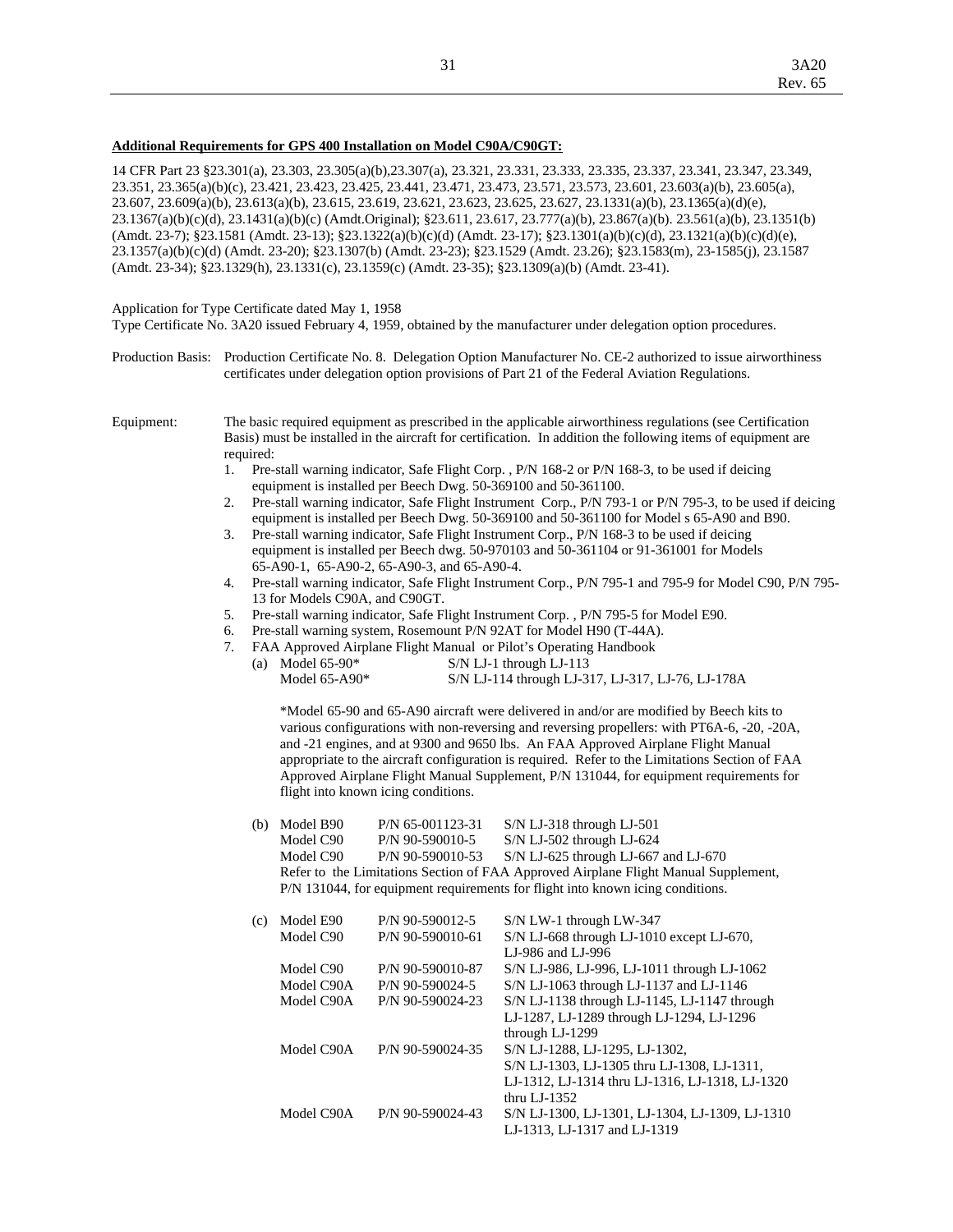| Equipment (continued): |                                                                                                                               |                               |                  |                                                                                                                                                                                                                                                                                                                                                                                                                                              |
|------------------------|-------------------------------------------------------------------------------------------------------------------------------|-------------------------------|------------------|----------------------------------------------------------------------------------------------------------------------------------------------------------------------------------------------------------------------------------------------------------------------------------------------------------------------------------------------------------------------------------------------------------------------------------------------|
|                        | Model C90A                                                                                                                    |                               | P/N 90-590024-61 | S/N LJ-1367, LJ-1373, LJ-1377, LJ-1384, LJ-1386,<br>LJ-1389, LJ-1394 and LJ-1397, LJ-1403, LJ-1411,<br>LJ-1425, LJ-1431 and LJ-1435                                                                                                                                                                                                                                                                                                          |
|                        | Model C90A                                                                                                                    |                               | P/N 90-590024-69 | S/N LJ-1353 through LJ-1726, LJ-1728 through LJ-1753<br>and LJ-1755, except -61 manual serial.                                                                                                                                                                                                                                                                                                                                               |
|                        |                                                                                                                               | Model C90GT P/N 90-590024-111 |                  | S/N LJ-1727, LJ-1754, LJ-1756 and after.                                                                                                                                                                                                                                                                                                                                                                                                     |
|                        |                                                                                                                               |                               |                  | Refer to the Limitations Section of the FAA Approved Airplane Flight Manual or Pilot's<br>Operating Handbook for equipment requirements for flight into known icing conditions.                                                                                                                                                                                                                                                              |
| NOTE 1                 |                                                                                                                               |                               |                  | At the time of original certification, the following must be provided for each aircraft: current weight and<br>balance data; loading information; list of equipment included in the empty weight.                                                                                                                                                                                                                                            |
|                        | as shown below:                                                                                                               |                               |                  | The Certificated Empty Weight must include unusable fuel and unusable (or unusable (undrainable)) oil                                                                                                                                                                                                                                                                                                                                        |
|                        | 0539-281 is incorporated).                                                                                                    |                               |                  | Fuel 15 lbs. $(+162 \text{ in.})$ and oil 21 lbs. $(+111 \text{ in.})$ for Models 65 (L-1 and up, LF-1 and up, and LC-1 through<br>LC-229), 65-80, 65-A80, 65-A80-8800, 65-88 (except LP-28), 65-B80 (LD-270 through LD279 unless S.I.                                                                                                                                                                                                       |
|                        |                                                                                                                               |                               |                  | Fuel 30 lbs. (+170 in.) and oil 21 lbs. (+111in.) for Models 65 (LC-230 and up), 65-88 (LP-28 only), A65,<br>A65-8200, 70, 65-B80 (LD-280 through LD-467 unless S.I. 0539-281 is incorporated).                                                                                                                                                                                                                                              |
|                        | incorporated.                                                                                                                 |                               |                  | Fuel 96 lbs. (+168 in.) and oil 21 lbs. (+111 in.) for Model65-B80 (prior to LD-468 that have S.I. 0539-281                                                                                                                                                                                                                                                                                                                                  |
|                        | 65-A90-2, 65-A90-3, 65-A90-4, and B90.                                                                                        |                               |                  | Fuel 24 lbs. (+140 in.) and oil 16 lbs. (+101 in.) for Model 65-90. Fuel 24 lbs. (+140 in.) and oil 28 lbs.<br>$(+101in.)$ for Models 65-A90. Fuel 24 lbs. $(+140in.)$ and oil 32 lbs. $(+101in.)$ for Models 65-A90-1,                                                                                                                                                                                                                      |
|                        | where applicable) as shown below:                                                                                             |                               |                  | The Basic Empty Weight must include unusable fuel and engine oil (includes capacity oil and undrainable,                                                                                                                                                                                                                                                                                                                                     |
|                        | for Model E90.                                                                                                                |                               |                  | Fuel 96 lbs. (+168) and oil 81 lbs. (+131) for Model 65-B80 (LD-468 and up). Fuel 24 lbs. (+140) and oil<br>56 lbs. (+101) for Model C90, C90A, C90GT, and H90 (T-44A). Fuel 40 lbs. (+140) and oil 56 lbs. (+101)                                                                                                                                                                                                                           |
| NOTE <sub>2</sub>      | The following placard must be displayed in full view of the pilot:<br>stated in the form of placards, markings, and manuals." |                               |                  | "This airplane must be operated as a normal category airplane in compliance with the operation limitations                                                                                                                                                                                                                                                                                                                                   |
| NOTE <sub>3</sub>      |                                                                                                                               |                               |                  | Mandatory retirement time for all fuselage structural components of Models 65-88, 65-90, 65-A90, B90, and<br>C90 (prior to LJ-1011 except LJ-986 and LJ-996) is 20,000 hours time in service. However, the Fuselage<br>Life may be unlimited if the airplane is maintained and inspected at the required intervals in Chapter 5 (or<br>Chapter 4 or Airworthiness Limitations Section, as appropriate) of the Airplane's Maintenance Manual. |
|                        | Maintenance Manual.                                                                                                           |                               |                  | For the Model C90 (LJ-986, LJ-996, LJ-1011 and after), the retirement limit is 13,500 hours time in service.<br>However, the Fuselage Life may be unlimited if the airplane is maintained and inspected at the required<br>intervals in Chapter 5 (or Chapter 4 or Airworthiness Limitations Section, as appropriate) of the Airplane's                                                                                                      |
|                        | flight manual for mandatory retirement time.                                                                                  |                               |                  | For the E90 and H90 fuselage pressure vessel structural life limit, refer to the latest revision of the airplane                                                                                                                                                                                                                                                                                                                             |
|                        |                                                                                                                               |                               |                  | For the Model C90A and C90GT, the retirement limit is 13,500 hours time in service. However, the Fuselage<br>Life may be unlimited if the airplane is maintained and inspected at the required intervals in Chapter 5 (or<br>Chapter 4 or Airworthiness Limitations Section, as appropriate) of the Airplane's Maintenance Manual                                                                                                            |
|                        | А.<br>noted.                                                                                                                  |                               |                  | Mandatory replacement time for the model 65-90, 65-A90, B90, C90, C90A and E90; serials LJ-1<br>through LJ-1084, LJ-1085, LJ-1087, LW-1 through LW-347, for all wing attach bolts and nuts, is 15 yrs<br>or 15,000 hours, whichever occurs first; subsequent replacement times are the same as initial intervals as                                                                                                                          |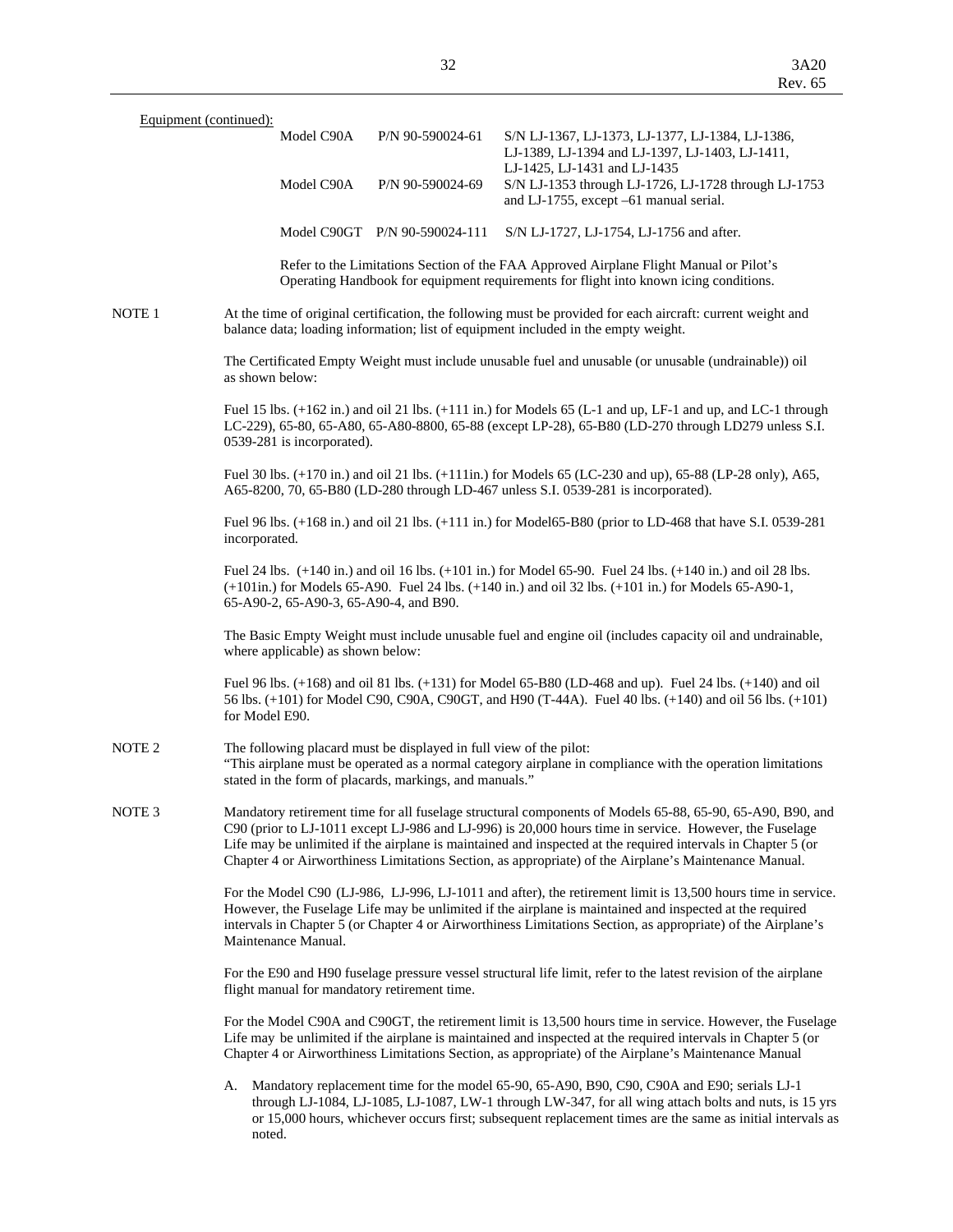|                    | В.                                                                                                                                                                                                                                                                                                                                                                                                                                                                                                                                                                                             | Mandatory replacement time for Model C90A and C90GT; serials LJ-1086, LJ-1088 and after for upper<br>forward and upper and lower aft wing attach bolt and nut is 15 years or 15,000 hours whichever occurs<br>first; for lower forward wing attach bolts and nuts is 5 years or anytime the bolt is removed regardless of<br>time in service; subsequent replacement times are the same as initial intervals as noted. |  |
|--------------------|------------------------------------------------------------------------------------------------------------------------------------------------------------------------------------------------------------------------------------------------------------------------------------------------------------------------------------------------------------------------------------------------------------------------------------------------------------------------------------------------------------------------------------------------------------------------------------------------|------------------------------------------------------------------------------------------------------------------------------------------------------------------------------------------------------------------------------------------------------------------------------------------------------------------------------------------------------------------------------------------------------------------------|--|
| NOTE <sub>4</sub>  | The maximum propeller shaft overspeed limits for Models 65-90, 65-A90, 65-A90-1, 65-A90-2, 65-A90-3,<br>65-A90-4, B90, C90, E90, and H90 (T-44A) is 104 percent at all ratings and may be employed for sustained<br>periods in emergencies. 100 percent propeller shaft speed is defined as 2200 rpm and is the normal steady<br>state operating limit. Gas generator speeds up to 102.7 percent are permissible for 10 seconds and to 101.6<br>percent for unlimited periods subject to applicable temperature and other limits. 100 percent gas generator<br>speed is defined as 37,500 rpm. |                                                                                                                                                                                                                                                                                                                                                                                                                        |  |
| NOTE <sub>5</sub>  |                                                                                                                                                                                                                                                                                                                                                                                                                                                                                                                                                                                                | Emergency use of MIL-G-5572:<br>Grades 80/87, 91/98, 100/130, and 115/145 are permitted on Models 65-90, 65-A90, 65-A90-1, 65-A90-2,<br>65-A90-3, 65-A90-4, B90, C90, C90A, C90GT, E90, and H90 (T-44A) for a total time period not to exceed<br>150 hours during any overhaul period. It is not necessary to purge the unused fuel from the system when<br>switching fuel types.                                      |  |
| NOTE <sub>6</sub>  |                                                                                                                                                                                                                                                                                                                                                                                                                                                                                                                                                                                                | (a) Required for Model 65, S/N LC-163 through LC-239: 2 Lycoming IGSO-480-A1E6 engines.<br>Aircraft prior to S/N LC-163 eligible for IGSO-480-A1E6 engines provided FAA approval related<br>equipment is installed; such as, Bendix fuel injector, cockpit and engine control system, higher<br>pressure engine and boost pumps, induction air modification, etc.                                                      |  |
|                    |                                                                                                                                                                                                                                                                                                                                                                                                                                                                                                                                                                                                | (b) Required for Model 65, S/N LC-163 through LC-239: Hartzell HC-B3Z20-2A hub with 10151-8R<br>or 10151B-8R aluminum alloy blades and 210365 Woodward governor.                                                                                                                                                                                                                                                       |  |
| NOTE <sub>7</sub>  |                                                                                                                                                                                                                                                                                                                                                                                                                                                                                                                                                                                                | Model 65-90 (S/N LJ-1 through LJ-22) eligible for maximum landing weight of 8835 lb. and a maximum<br>takeoff weight of 9300 lb. when modified per Beech Kit No. 90-4001. Subsequent serials are eligible for<br>these weights.                                                                                                                                                                                        |  |
| NOTE 8             |                                                                                                                                                                                                                                                                                                                                                                                                                                                                                                                                                                                                | Model 65-80 (S/N LD-1 through LD-150, except LD-34) eligible for a maximum landing weight of 8000<br>lb. when modified per Beech Mod. C.O. C00766.                                                                                                                                                                                                                                                                     |  |
| NOTE <sub>9</sub>  |                                                                                                                                                                                                                                                                                                                                                                                                                                                                                                                                                                                                | Model 65-A80 (S/N LD-151 through LD-269) eligible for a maximum landing and takeoff gross weight of<br>8800 lb. when modified per Beech dwg. 80-4004 which defines Modification Kit No. 80-4004-1 (S/N LD-<br>254 through LD-269) and Kit No. 80-4004-3 (S/N LD-151 through LD-253). Upon completion of this<br>modification, the aircraft is eligible for designation as a Model 65-A80-8800.                         |  |
| NOTE 10            |                                                                                                                                                                                                                                                                                                                                                                                                                                                                                                                                                                                                | Flight idle at 2000 propeller rpm shall be an indicated $600 \pm 60$ ft. -lb. torque corrected for sea level standard<br>day. Secondary flight idle stop when installed shall be $210 \pm 40$ propeller rpm higher than flight idle stop<br>with a gas generator speed of 70%.                                                                                                                                         |  |
| NOTE 11            |                                                                                                                                                                                                                                                                                                                                                                                                                                                                                                                                                                                                | Model 65-90 (S/N LJ-1 through LJ-113) (except LJ-76) are eligible for installation of PT6A-20 engines<br>when modified in accordance with Beech Kit 90-9027 or 90-9027 and 90-9029. For airplane LJ-9, use<br>Beech Kit 90-9007. For airplane LJ-24, use Beech dwgs. 90-9016 and 90-9023 for PT6A-20 engine<br>installation.                                                                                           |  |
| NOTE <sub>12</sub> |                                                                                                                                                                                                                                                                                                                                                                                                                                                                                                                                                                                                | Model 65-90 (S/N LJ-24) eligible for full feathering, three-bladed Hartzell HC-B3TN-3B/T10173E-8<br>reversing propeller installation when modified per Beech dwgs. 90-9016 and 90-9023.                                                                                                                                                                                                                                |  |
| NOTE <sub>13</sub> |                                                                                                                                                                                                                                                                                                                                                                                                                                                                                                                                                                                                | Model 65-90 (S/N LJ-1 through LJ-113) equipped with PT6A-6 engines eligible for full-feathering, three<br>bladed Hartzell HC-B3TN-3B/T10173E-8 or HC-B3TN-3B/T10173B-8 reversing propeller installation<br>when modified per Beech dwg. 90-9028.                                                                                                                                                                       |  |
| NOTE 14            | Models A65 and A65-8200 (S/N LC-240 through LC-335), 65-80, 65-A80, 65-A80-8800, 65-B80<br>(S/N LD-1 and up), and 70 (S/N LB-1 through LB-35) eligible to operate with cabin door removed when<br>operated as prescribed in Approved Airplane Flight Manual Supplement No. 130758.                                                                                                                                                                                                                                                                                                             |                                                                                                                                                                                                                                                                                                                                                                                                                        |  |
| NOTE <sub>15</sub> |                                                                                                                                                                                                                                                                                                                                                                                                                                                                                                                                                                                                | Model 65, A65, 65-80, 65-A80, 65-A80-8800, 65-B80, 70 eligible for installation of cargo door when<br>modified per Beech Kit No. 65-4014.                                                                                                                                                                                                                                                                              |  |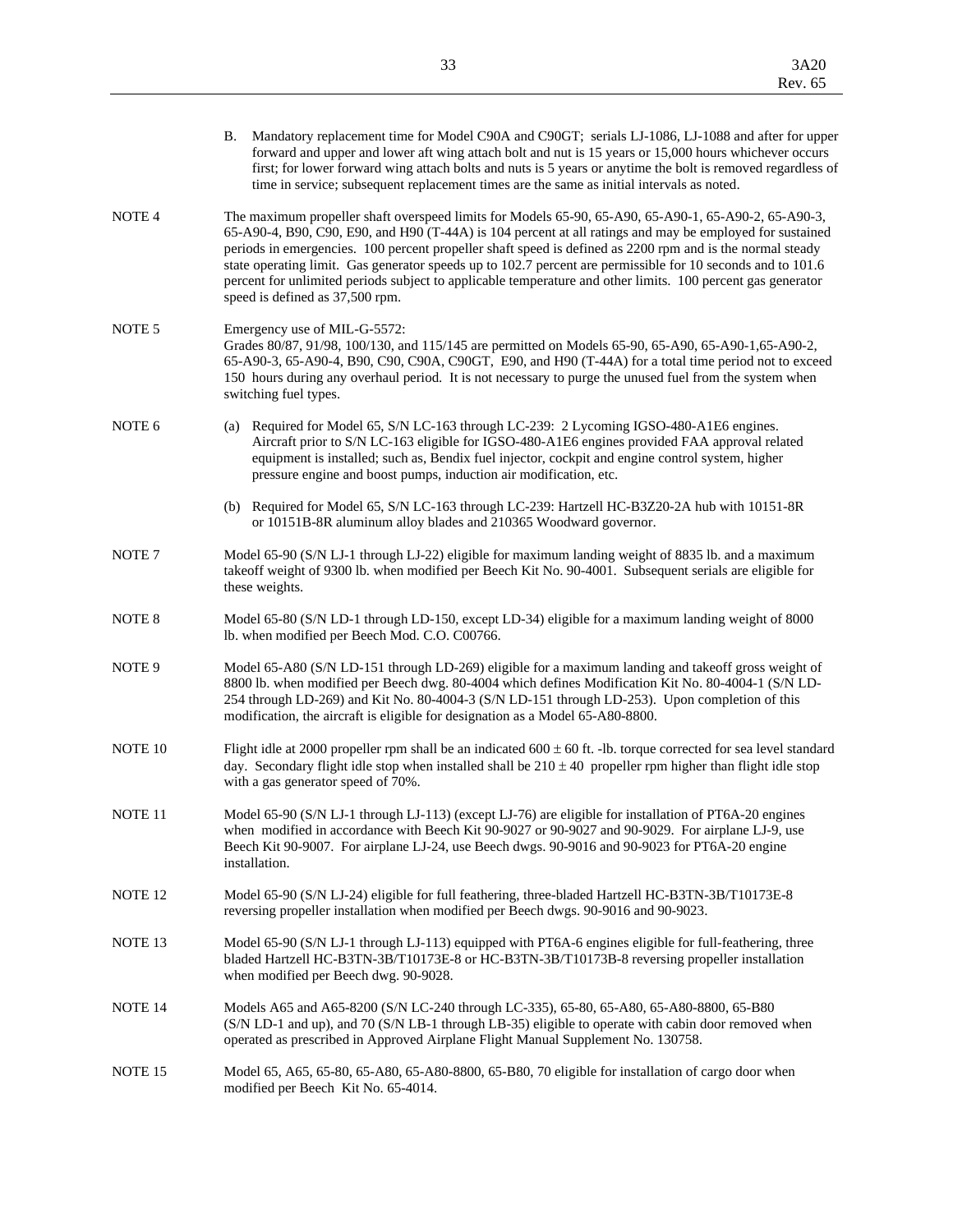|                    | Rev. 65                                                                                                                                                                                                                                                                                                                                                                                                                                  |  |  |
|--------------------|------------------------------------------------------------------------------------------------------------------------------------------------------------------------------------------------------------------------------------------------------------------------------------------------------------------------------------------------------------------------------------------------------------------------------------------|--|--|
| NOTE 16            | Model A65-8200 (S/N LC-273 through LC-324) when manufactured per Beech dwg. 50-000200 and<br>Model 70 (S/N LB-1 through LB-35) are eligible for a maximum weight of 8200 lbs. and 11 place<br>seating capacity.                                                                                                                                                                                                                          |  |  |
| NOTE 17            | Model 65-A90 (S/N LJ-76 and LJ-114 through LJ-301) when modified per Beech Kit No. 90-4032, and<br>Model 65-A90 (S/N LJ-302 through LJ-317) when modified per Beech Kit No. 90-4032-1 eligible for<br>maximum landing weight of 9168 lb. and a maximum takeoff weight of 9650 lb.                                                                                                                                                        |  |  |
| NOTE <sub>18</sub> | Model 65-A90 (S/N LJ-76 and LJ-114 through LJ-317) when modified per Beech Kit No. 90-4035<br>eligible to move forward center of gravity limit 2.9 in. forward.                                                                                                                                                                                                                                                                          |  |  |
| NOTE <sub>19</sub> | Model 65-A90 (S/N LJ-76 and LJ-114 through LJ-301) when modified per Beech Kit Nos. 90-4031 or<br>90-4032 and 90-4035, and 65-A90, (S/N LJ-302 through LJ317) when modified per Beech Kit Nos.<br>90-4031-1 or 90-4032-1 and 90-4035 eligible for maximum landing weight of 9168 lb., maximum takeoff<br>weight of 9650 lb., and to move forward center of gravity limit 2.9 in. forward.                                                |  |  |
| NOTE 20            | Model 65-B80 eligible for optional Cargo Baggage Pod installation when modified per Beech Kit No.<br>80-4013.                                                                                                                                                                                                                                                                                                                            |  |  |
| NOTE 21            | Model C90 aircraft, LJ-670 and LJ-584 through LJ-667 except LJ-585, LJ-590, LJ-592, LJ-593, LJ-601,<br>LJ-604, LJ-612, LJ-619, LJ-620, LJ-622, and LJ-652 are equipped with PT6A-20A engines. Model C90<br>Aircraft LJ-668, LJ-669, LJ-671 and after are equipped with PT6A-21 engines. Model C90 aircraft with<br>PT6A-20A engines are eligible for installation of PT6A-21 engines when modified per Beech Kit Drawing<br>No. 90-9066. |  |  |
| NOTE <sub>22</sub> | Model H90 (T-44A) airplanes are eligible for FAA certification as Model H90 aircraft when modifed as<br>required by Beech Aircraft Corporation Drawing 90-005004.                                                                                                                                                                                                                                                                        |  |  |
| NOTE 23            | Model H90 (T-44A) airplanes are licensed at gross weight of 9650 lb. and gross weight C.G. range of 150.6<br>to 160.0 inches at 9650 lb., and C.G. range of 144.7 to 160.0 inches at 7850 lb. or less.                                                                                                                                                                                                                                   |  |  |
| NOTE 24            | The following U-21 series aircraft are eligible for maximum takeoff weight of 10,200 lbs. and maximum<br>landing weight of 9,700 lbs., when modified with Beech Kit 91-5002-1:                                                                                                                                                                                                                                                           |  |  |
|                    | 65-A90-1 (RU-21A) aircraft serial numbered LM-108 through LM-111.<br>a.                                                                                                                                                                                                                                                                                                                                                                  |  |  |
|                    | 65-A90-1 (RU-21H, GUARDRAIL V) aircraft serial numbered LM-101, LM-107, LM-115, LM-125,<br>b.<br>LM-127 through LM-129, LM-132, LM-133, and LM-136 through LM-138.                                                                                                                                                                                                                                                                       |  |  |
|                    | 65-A90-4 (RH-21H, GHARDRAH, V) aircraft serial numbered LH-2, LH-5, LH-6, LH-9 through<br>$\mathcal{C}$                                                                                                                                                                                                                                                                                                                                  |  |  |

 c. 65-A90-4 (RU-21H, GUARDRAIL V) aircraft serial numbered LU-2 , LU-5, LU-6, LU-9 through LU-13, and LU-15.

 These aircraft must be equipped with wingtip H.F. antenna pods and wingtip extensions, or equivalent ballast, as specified on Drawing 91-5001, in order to operate at the increased weights.

# NOTE 25 Export: a. The Beech Model C90 is eligible for export to United Kingdom when modified in accordance with Modification Drawing 90-005000. b. The Beech Model C90A is eligible for export to United Kingdom when modified in accordance with Modification Drawing 90-005006. The above models are eligible for return to U.S. certification when the modifications incorporated by the above drawings have been removed. NOTE 26 Models 65-90, 65-A90, B90, C90, C90A, G90GT, and E90 are eligible for flight into known icing conditions when the required equipment is installed and operational. NOTE 27 Flight idle propeller low pitch stop is set so that at 2000 rpm the engine torque is 608  $\pm$  40 ft. lb. torque corrected to sea level standard day conditions. Ground idle low pitch stop is set so that at 58% to 60% N1, prop rpm is not less than 1100 rpm.